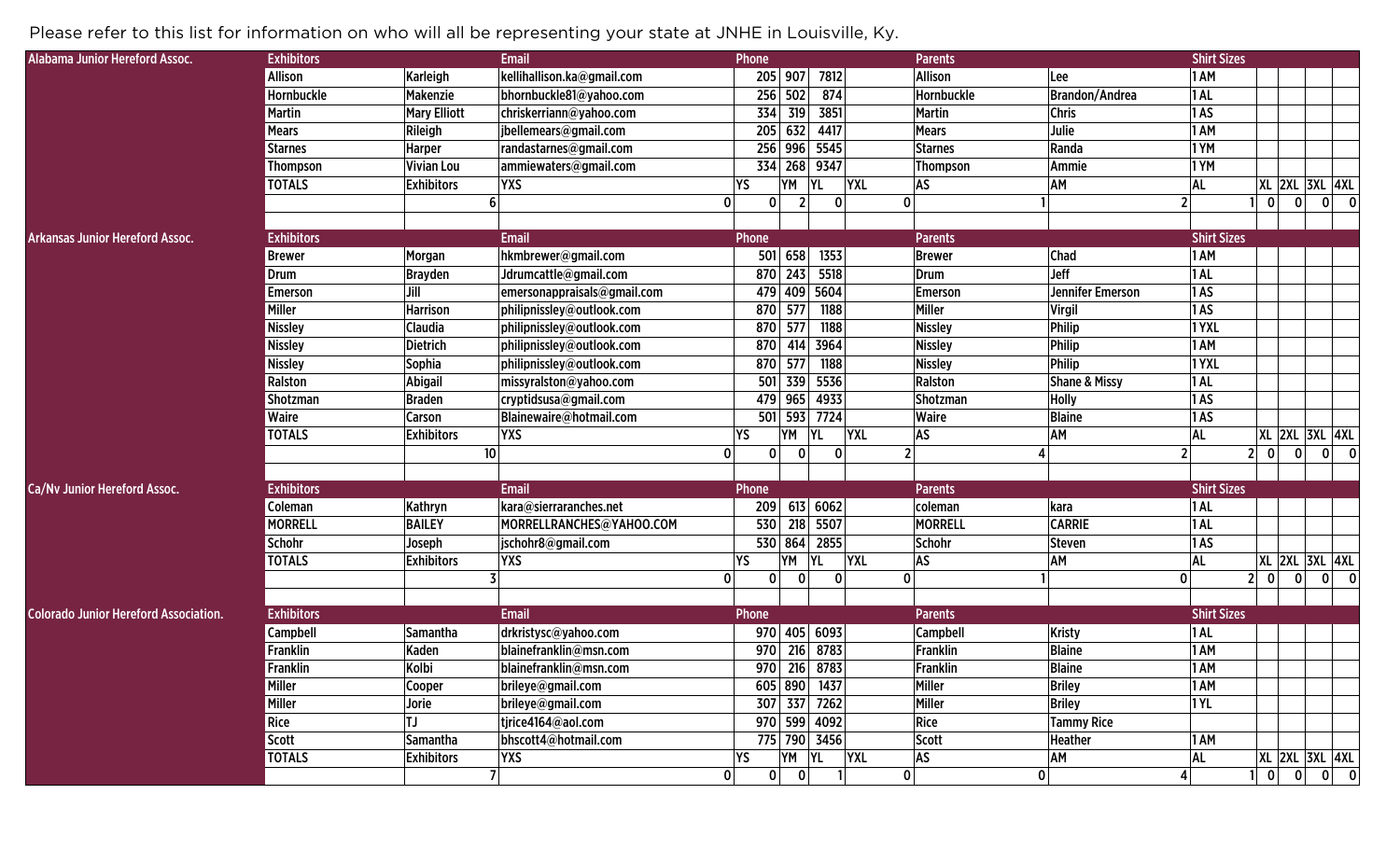| <b>Florida Junior Hereford Assoc.</b>  | <b>Exhibitors</b> |                   | <b>Email</b>                | Phone                        |                      |              | <b>Parents</b>     |                         | <b>Shirt Sizes</b> |                                                |              |       |
|----------------------------------------|-------------------|-------------------|-----------------------------|------------------------------|----------------------|--------------|--------------------|-------------------------|--------------------|------------------------------------------------|--------------|-------|
|                                        | Compton*          | Adalyn            | kcompton83@gmail.com        |                              | 863 559<br>143       |              | Compton            | Kyle                    | 1YXS               |                                                |              |       |
|                                        | <b>TOTALS</b>     | <b>Exhibitors</b> | <b>YXS</b>                  | YS                           | YM<br><b>YL</b>      | <b>YXL</b>   | AS                 | AM                      | <b>AL</b>          | <b>XL 2XL 3XL 4XL</b>                          |              |       |
|                                        |                   |                   |                             | <sup>0</sup>                 | $\Omega$<br>$\Omega$ | $\mathbf 0$  |                    | 0                       | $\Omega$           | $\mathbf{0}$<br> 0 <br>$\overline{\mathbf{0}}$ |              | $0$ 0 |
|                                        |                   |                   |                             |                              |                      |              |                    |                         |                    |                                                |              |       |
| Georgia Junior Hereford Assoc.         | <b>Exhibitors</b> |                   | <b>Email</b>                | Phone                        |                      |              | <b>Parents</b>     |                         | <b>Shirt Sizes</b> |                                                |              |       |
|                                        | <b>Atkins</b>     | <b>Dally</b>      | megatkins14@gmail.com       | 256                          | 706 7228             |              | <b>Atkins</b>      | Megan                   | 1AS                |                                                |              |       |
|                                        | <b>Edwards</b>    | <b>Hardy</b>      | hardyedwards@windstream.net | 706                          | 9012<br>714          |              | <b>Edwards III</b> | <b>Hardy</b>            | 1AS                |                                                |              |       |
|                                        | Fowler            | Caleigh           | bigdodgeman02@yahoo.com     | 706                          | 491<br>686           |              | Fowler             | <b>Brandon</b>          | 1YL                |                                                |              |       |
|                                        | Fowler            | <b>Hess</b>       | bigdodgeman02@yahoo.com     | 706                          | 491<br>686           |              | <b>Fowler</b>      | <b>Brandon</b>          | 1YXL               |                                                |              |       |
|                                        | Gordon            | <b>Brayden</b>    | Angie.McGinnis@piedmont.org | 706                          | 404<br>540           |              | <b>McGinnis</b>    | Angie                   | 12XL               |                                                |              |       |
|                                        | <b>Harris</b>     | Mattie            | spatton08@gmail.com         | 229                          | 402<br>7232          |              | <b>McQuaig</b>     | <b>Shelly</b>           | 1 AM               |                                                |              |       |
|                                        | Hunt              | Win               | weyman@godfreysfeed.com     | 706                          | 264<br>342           |              | Hunt               | Weyman                  | 1AS                |                                                |              |       |
|                                        | Lynn              | Luke              | roys7135@bellsouth.net      | 770                          | 841<br>2756          |              | royster            | timothy                 | 1XL                |                                                |              |       |
|                                        | <b>McDonald</b>   | <b>Madison</b>    | todd7176@gmail.com          | 478                          | 390 2566             |              | <b>McDonald</b>    | <b>Todd</b>             | 1AS                |                                                |              |       |
|                                        | <b>McDonald</b>   | Mikayla           | todd7176@gmail.com          |                              | 478 390 2566         |              | <b>McDonald</b>    | Todd                    |                    |                                                |              |       |
|                                        | Patton            | Duncan            | spatton08@gmail.com         | 229                          | 402<br>7232          |              | <b>McQuaig</b>     | <b>Shelly</b>           | 1AL                |                                                |              |       |
|                                        | <b>Terry</b>      | Lexi              | tlexi1023@gmail.com         |                              | 4511<br>678 246      |              | Terry              | Angie                   | 1 AM               |                                                |              |       |
|                                        | <b>TOTALS</b>     | <b>Exhibitors</b> | <b>YXS</b>                  | YS                           | YM<br><b>YL</b>      | <b>YXL</b>   | AS                 | АM                      | <b>AL</b>          | <b>XL 2XL 3XL 4XL</b>                          |              |       |
|                                        |                   |                   | 12                          | 0<br>0                       |                      |              |                    |                         | 2                  |                                                | $\mathbf{0}$ | 0     |
|                                        |                   |                   |                             |                              |                      |              |                    |                         |                    |                                                |              |       |
| <b>Idaho Junior Hereford Assoc.</b>    | <b>Exhibitors</b> |                   | Email                       | Phone                        |                      |              | <b>Parents</b>     |                         | <b>Shirt Sizes</b> |                                                |              |       |
|                                        | <b>Billman</b>    | <b>Cache</b>      | billmans1@gmail.com         | 208                          | 589<br>870           |              | Billman            | Alicia                  | 1YM                |                                                |              |       |
|                                        | <b>Billman</b>    | Chyloh            | billmans1@gmail.com         | 208                          | 589<br>870           |              | <b>Billman</b>     | <b>Alicia</b>           | 1YL                |                                                |              |       |
|                                        | <b>Billman</b>    | <b>Tymber</b>     | Billmans1@gmail.com         | 208                          | 589<br>870           |              | <b>Billman</b>     | <b>Alicia</b>           | 1AS                |                                                |              |       |
|                                        | Holt              | Ben               | emileeholt15@gmail.com      | 208                          | 965<br>3130          |              | Holt               | Scott & Kim             | 1 AM               |                                                |              |       |
|                                        | <b>Rogers</b>     | Ryan              | ryan_rogers17@yahoo.com     | 253                          | 279<br>9929          |              | <b>Rogers</b>      | <b>Nicole</b>           | 1XL                |                                                |              |       |
|                                        | <b>TOTALS</b>     | <b>Exhibitors</b> | <b>YXS</b>                  | YS                           | YΜ<br>YL             | <b>YXL</b>   | AS                 | АM                      | <b>AL</b>          | <b>XL 2XL 3XL 4XL</b>                          |              |       |
|                                        |                   |                   | 51                          | $\mathbf{0}$<br><sup>0</sup> |                      | $\mathbf{0}$ |                    |                         |                    | $\mathbf{0}$<br>$\mathbf{0}$<br>-11            |              | $0$ 0 |
|                                        |                   |                   |                             |                              |                      |              |                    |                         |                    |                                                |              |       |
| <b>Illinois Junior Hereford Assoc.</b> | <b>Exhibitors</b> |                   | Email                       | Phone                        |                      |              | <b>Parents</b>     |                         | <b>Shirt Sizes</b> |                                                |              |       |
|                                        | Allen             | Ryne              | rtw06@icloud.com            | 217                          | 242 3859             |              | Allen              | <b>Heather</b>          | 1AS                |                                                |              |       |
|                                        | Allen             | Reid              | rtw06@icloud.com            | 217                          | 242 3859             |              | Allen              | <b>Heather</b>          | 1XL                |                                                |              |       |
|                                        | Allscheid         | Cassie            | allsccas@gmail.com          | 618                          | 980<br>3135          |              | Allscheid          | Cindie                  | 1AL                |                                                |              |       |
|                                        | Allscheid         | <b>Krista</b>     | allsckri@gmail.com          |                              | 618 980 934          |              | Allscheid          | Cindie                  | 1AL                |                                                |              |       |
|                                        | Bane              | Ella              | angiemariebane@gmail.com    |                              | 309 267 6460         |              | Bane               | <b>Parker and Angie</b> | 1 YS               |                                                |              |       |
|                                        | Benedict          | Faith             | chad@benedictherefords.com  |                              | 217 246 5099         |              | <b>Benedict</b>    | Chad                    | 1AS                |                                                |              |       |
|                                        | <b>BIGGS</b>      | <b>MOLLY</b>      | mjb1966@yahoo.com           |                              | 815 631 3711         |              | <b>BIGGS</b>       | <b>MOLLY</b>            | 1AL                |                                                |              |       |
|                                        | <b>Boatman</b>    | Kade              | tomtammy@perksranch.com     |                              | 770 354 4195         |              | <b>Boatman</b>     | Tom & Tammy             | 1 AM               |                                                |              |       |
|                                        | Boatman           | Kendall           | tomtammy@perksranch.com     |                              | 770 354 4195         |              | <b>Boatman</b>     | Tom & Tammy             | 1 AM               |                                                |              |       |
|                                        | <b>Bohnsack</b>   | Keegan            | jbohnsack@gmail.com         |                              | 309 738<br>811       |              | <b>Bohnsack</b>    | Jay                     | 1 AM               |                                                |              |       |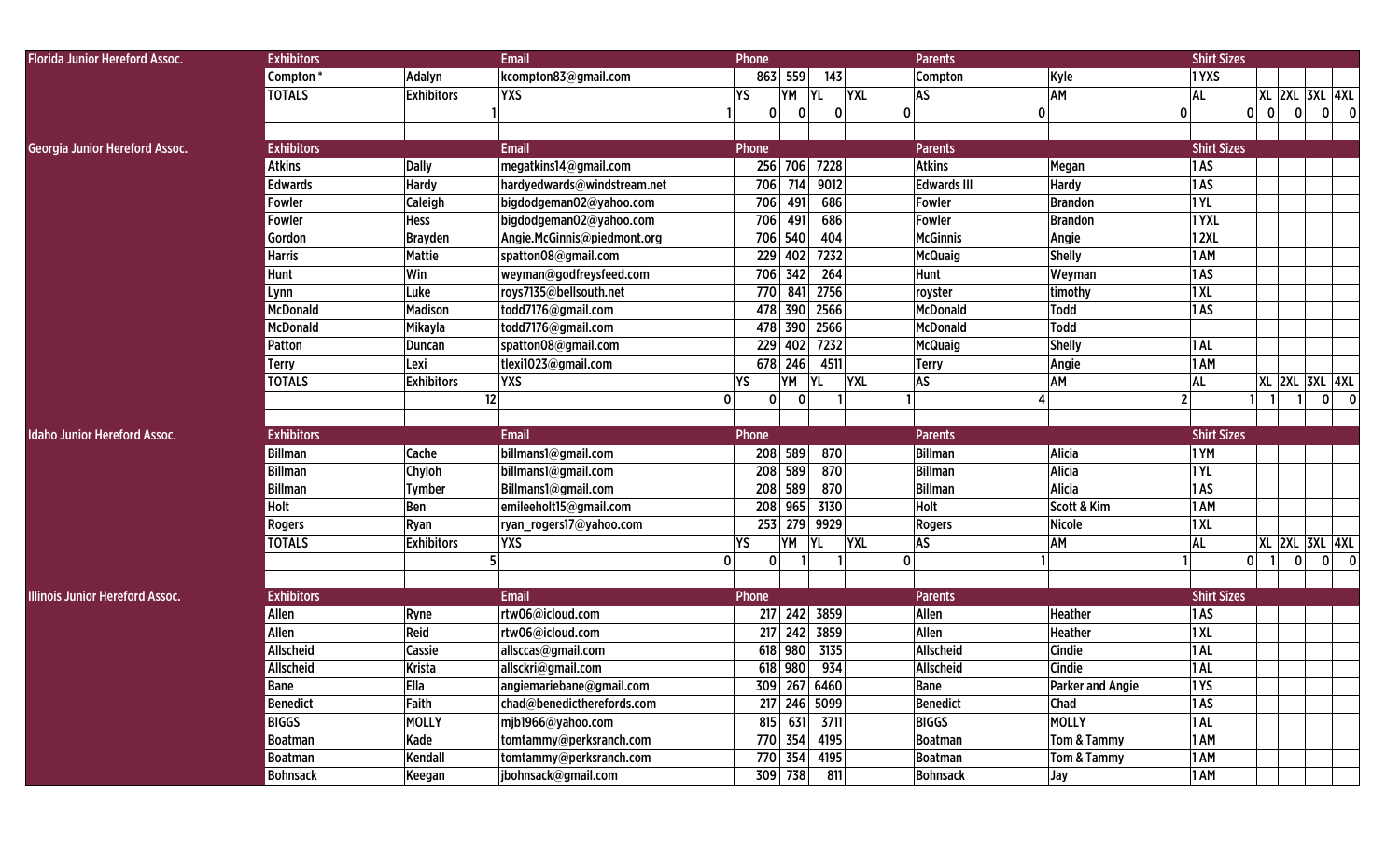| <b>Assoc. Cont</b> | <b>Chapman</b>   | <b>Cora Belle</b> | jbchapman2009@gmail.com     | 815     | 712 | 6578         | Chapman               | <b>Brittany</b>          | 1YL        |  |
|--------------------|------------------|-------------------|-----------------------------|---------|-----|--------------|-----------------------|--------------------------|------------|--|
|                    | Chapman          | Crayton           | jbchapman2009@gmail.com     | 815     | 587 | 4061         | Chapman               | <b>Brittany</b>          | 1YM        |  |
|                    | cole             | <b>Taylor</b>     | bryan.cole@brandt.co        | 217     | 249 | 4656         | cole                  | bryan                    | 1 AM       |  |
|                    | cole             | <b>Tyler</b>      | bryan.cole@brandt.co        | 217     | 249 | 4656         | cole                  | bryan                    | 1 AM       |  |
|                    | <b>Collins</b>   | <b>Kesler</b>     | btkkkc@frontiernet.net      | 815     | 674 | 5908         | <b>Collins</b>        | <b>Brian</b>             | 1XL        |  |
|                    | Crane            | Ella              | cherfs05@hotmail.com        | 815     | 712 | 5739         | Crane                 | <b>Chad</b>              | 1YM        |  |
|                    | crane            | john              | cherfs05@hotmail.com        | 815     | 712 | 5739         | crane                 | chad                     | 1 AM       |  |
|                    | Crutcher         | Gabe              | crutcherlivestock@gmail.com | 815     | 289 | 2855         | Crutcher              | Craig                    | <b>1YL</b> |  |
|                    | Crutcher         | Owen              | crutcherlivestock@gmail.com | 815     | 289 | 2855         | Crutcher              | Craig                    | 1YM        |  |
|                    | Crutcher         | <b>Shawn</b>      | crutcherlivestock@gmail.com | 815     | 289 | 2855         | Crutcher              | Craig                    | 1 AM       |  |
|                    | Crutcher         | <b>Trevor</b>     | crutcherlivestock@gmail.com | 815     | 289 | 2855         | Crutcher              | Craig                    | 1AS        |  |
|                    | <b>Duis</b>      | <b>Addison</b>    | rcduis@yahoo.com            | 815     | 858 | 5735         | <b>Duis</b>           | Chelsea                  | 1AS        |  |
|                    | <b>Eubank</b>    | <b>Hadley</b>     | eeubank@monteaglemills.com  | 618     | 562 | 4211         | <b>Eubank</b>         | <b>Kelby</b>             | 1YM        |  |
|                    | <b>Eubank</b>    | <b>Olivia</b>     | eeubank@monteaglemills.com  | 618     | 562 | 4211         | <b>Eubank</b>         | <b>Kelby</b>             | 1YM        |  |
|                    | <b>Fiscus</b>    | Jacob             | nfimark60@gmail.com         | 618     | 562 | 3401         | <b>Fiscus</b>         | <b>Beth</b>              | 1 AL       |  |
|                    | <b>Garnhart</b>  | Peyton            | garnhart@gmail.com          | 815     | 238 | 2381         | Garnhart              | Andrew                   | 1AS        |  |
|                    | Garnhart         | <b>Ryan</b>       | garnhart@gmail.com          | 815     | 238 | 2381         | Garnhart              | Andrew                   | <b>1YL</b> |  |
|                    | Gilbert          | Ava               | Ibraun@rmoil.com            | 618     | 593 | 7255         | Gilbert               | <b>Gary &amp; Carrie</b> | 1YM        |  |
|                    | Gum              | <b>Charlie</b>    | clgum60@gmail.com           | 217     | 502 | 4599         | Gum                   | Randy                    | 1XL        |  |
|                    | <b>Halverson</b> | <b>Isaac</b>      | dhackett91@yahoo.com        | 217     | 621 | 1761         | <b>Davis</b>          | <b>Stevie</b>            | 1 AM       |  |
|                    | Hood             | Rachel            | hoodarachel11@gmail.com     | 309     | 313 | 5006         | Hood                  | Lisa                     | 1 AM       |  |
|                    | <b>Huls</b>      | Colton            | casey.huls@gmail.com        | 217     | 778 | 3992         | <b>Huls</b>           | <b>Stan and Casey</b>    | 1 AL       |  |
|                    | <b>Huls</b>      | Casen             | casey.huls@gmail.com        | 217     | 778 | 3992         | <b>Huls</b>           | <b>Stan and Casey</b>    |            |  |
|                    | Hunt             | Reggie Jo         | smilesalot_81@yahoo.com     | 309     | 208 | 7899         | Hunt                  | Megan                    |            |  |
|                    | <b>Hutchins</b>  | Morgan            | destinyangusfarm@yahoo.com  | 931     | 334 | 2108         | <b>Hutchins</b>       | Lora                     | 1AS        |  |
|                    | <b>Huthings</b>  | <b>Mason</b>      | If3@ecicwireless.com        | 217     | 369 | 3609         | <b>Hutchings</b>      | <b>Nick</b>              | 1 AL       |  |
|                    | Jones            | <b>Mason</b>      | dhackett91@yahoo.com        | 217     | 621 | 1761         | Jones                 | Mimi                     | 1 AL       |  |
|                    | Jones            | <b>Morgan</b>     | dhackett91@yahoo.com        | 217     | 621 | 1761         | Jones                 | Mimi                     | 1AS        |  |
|                    | Keltner          | <b>Brogan</b>     | keltnerfarms@gmail.com      | 815     | 541 | 4209         | Keltner               | Ryan                     | 1XL        |  |
|                    | Kenady           | Montana           | kenady6912@gmail.com        | 217     | 779 | 4878         | Kenady                | Shawna                   | 1YM        |  |
|                    | Knobloch         | Aidan             | countylinecattle@gmail.com  | 815     | 955 | 6114         | <b>Chris Knobloch</b> | <b>Kelly Knobloch</b>    | 1AS        |  |
|                    | Lee              | Nolan             | calee7492@gmail.com         | 217     | 240 | 8905         | Lee                   | Craig                    | 1 AM       |  |
|                    | Lehman           | <b>Ellie</b>      | lehman-farms@hotmail.com    | 309     | 838 | 1706         | Lehman                | Jamie & Erica            | 1 AM       |  |
|                    | Lehman           | Kent              | lehman-farms@hotmail.com    | 309     | 838 | 1706         | Lehman                | Jamie & Erica            | 1AS        |  |
|                    | Lehman           | <b>Rhett</b>      | lehman-farms@hotmail.com    | 309     | 838 | 1706         | Lehman                | Jamie & Erica            | 1AM        |  |
|                    | Lemenager        | Paige             | plemenager1@gmail.com       |         |     | 309 445 3942 | Lemenager             | Luke                     | 1 AM       |  |
|                    | Lewis            | <b>Kaolin</b>     | brooklewis08@gmail.com      | 618 267 |     | 2845         | Lewis                 | <b>Brook</b>             | 1AS        |  |
|                    | Lewis            | Parker            | brooklewis08@gmail.com      | 618 267 |     | 2845         | Lewis                 | <b>Brook</b>             | 1AS        |  |
|                    | Lewis            | Porter            | brooklewis08@gmail.com      | 618     | 267 | 2845         | Lewis                 | <b>Brook</b>             |            |  |
|                    | Lorenzen         | Paislee           | If3@ecicwireless.com        | 217 822 |     | 2803         | Lorenzen              | Robert                   | 1AS        |  |
|                    | Lowderman        | Rhett             | rlowderman@ksu.edu          |         |     | 309 255 5106 | Lowderman             | Monte                    | 1 AM       |  |

**Illinois Junior Hereford Assoc.**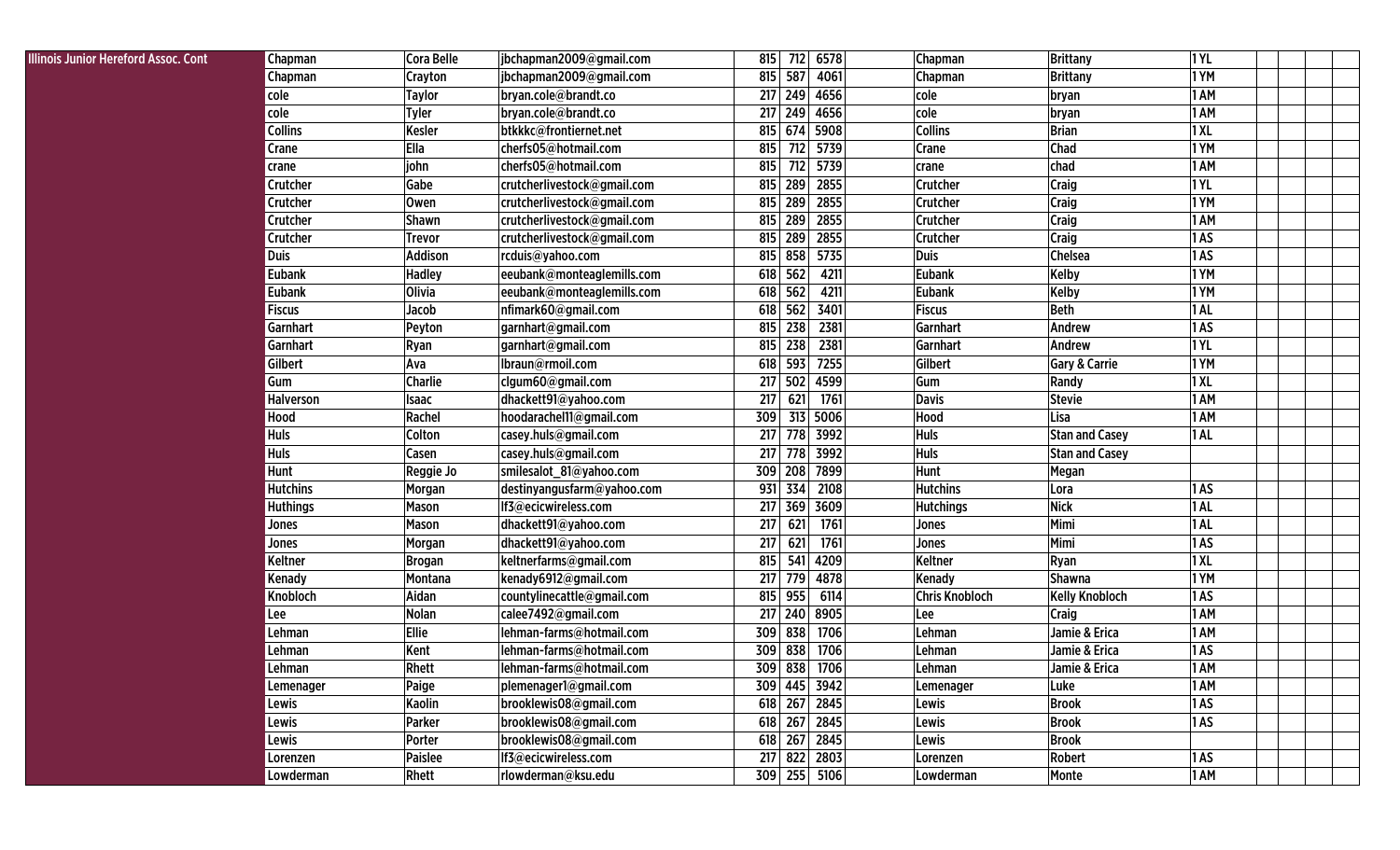| <b>Illinois Junior Hereford Assoc. Cont</b> | McCaskill         | Tait            | Mccaskillfarms@gmail.com    |     | 217 779 | 775          | <b>McCaskill</b>     | Matt                      | 1AL         |  |
|---------------------------------------------|-------------------|-----------------|-----------------------------|-----|---------|--------------|----------------------|---------------------------|-------------|--|
|                                             | <b>McMillan</b>   | Lauren          | rusticoaks@gmail.com        | 815 | 751     | 69           | <b>McMillan</b>      | Kyle & Jodi               | 1AS         |  |
|                                             | Mool              | Ashlyn          | davemool@gridcom.net        | 309 | 275     | 614          | Mool                 | Dave                      | 1 AL        |  |
|                                             | Mool              | Lauryn          | davemool@gridcom.net        | 309 | 275     | 614          | Mool                 | <b>David</b>              | 1 AL        |  |
|                                             | Muck              | Abigail         | rockdale64@gmail.com        | 815 | 494     | 5588         | <b>Muck</b>          | <b>Dale</b>               | 1AS         |  |
|                                             | <b>Muck</b>       | Dellana         | rockdale64@gmail.com        | 815 | 494     | 5588         | <b>Muck</b>          | <b>Dale</b>               | 1AS         |  |
|                                             | <b>Naughton</b>   | Reed            | naughtonauction@hotmail.com | 217 | 304     | 6502         | Naughton             | Dan & Amy                 | 1 XL        |  |
|                                             | Ogle              | Graci           | cmogle2@yahoo.com           | 217 | 663     | 2498         | Ogle                 | Craig                     | 1 AM        |  |
|                                             | Ogle              | Molly           | cmogle2@yahoo.com           | 217 | 663     | 2498         | <b>Ogle</b>          | Craig                     | 1AS         |  |
|                                             | Pearl             | <b>Bailey</b>   | pearlmj@msn.com             | 618 | 521     | 4608         | Pearl                | Michelle                  | 12XL        |  |
|                                             | Pearl             | <b>Shelby</b>   | pearlmj@msn.com             | 618 | 521     | 4608         | Pearl                | Michelle                  | 1 AL        |  |
|                                             | Perry             | Caden           | perry_herefords@yahoo.com   | 217 | 273     | 2280         | Perry                | Corey                     | 1 AM        |  |
|                                             | <b>PERRY</b>      | <b>CORBIN</b>   | perry_herefords@gmail.com   | 217 | 273     | 2280         | <b>PERRY</b>         | <b>COREY</b>              | 1 AM        |  |
|                                             | Peterson          | Abbigale        | knapeterson@gmail.com       | 309 | 678     | 8120         | Peterson             | Arlene                    | 1AS         |  |
|                                             | Peterson          | Colton          | knapeterson@gmail.com       | 309 | 678     | 134          | Peterson             | Arlene                    | 1 AL        |  |
|                                             | Plummer           | Jorja           | dp_bullrider@yahoo.com      | 217 | 273     | 385          | Plummer              | Kyle                      | 1 AM        |  |
|                                             | Reese             | Michelle        | dhackett91@yahoo.com        | 217 | 621     | 1761         | Reese                | Pam                       | 1AS         |  |
|                                             | <b>Rhoads</b>     | Logan           | If3@ecicwireless.com        |     | 217 264 | 2481         | <b>Rhoads</b>        | <b>Stephanie</b>          | 1 X L       |  |
|                                             | <b>Rhoads</b>     | Connor          | If3@ecicwireless.com        | 217 | 264     | 2410         | <b>Rhoads</b>        | Stephanie                 | 1 AL        |  |
|                                             | <b>Rhodes</b>     | Riley           | RHODESFARMINC.KIM@GMAIL.COM | 217 | 899     | 4104         | <b>Carney Rhodes</b> | Kim                       | 1 AM        |  |
|                                             | <b>RICHARDSON</b> | <b>DANIEL</b>   | JCEMDRICHARDSON@GMAIL.COM   | 815 | 509     | 7345         | <b>RICHARDSON</b>    | <b>CATHY</b>              |             |  |
|                                             | <b>RICHARDSON</b> | <b>EMMA</b>     | JCEMDRICHARDSON@GMAIL.COM   | 815 | 509     | 7345         | <b>RICHARDSON</b>    | <b>CATHY</b>              | 1 AM        |  |
|                                             | <b>RICHARDSON</b> | <b>MORGAN</b>   | JCEMDRICHARDSON@GMAIL.COM   | 815 | 509     | 7345         | <b>RICHARDSON</b>    | <b>CATHY</b>              | 1AS         |  |
|                                             | Sayre             | <b>Kira</b>     | sayreherefords@gmail.com    | 217 | 473     | 5143         | Sayre                | Kira                      | 1AS         |  |
|                                             | <b>Shepard</b>    | <b>Maggie</b>   | Ishepard27@hotmail.com      | 217 | 821     | 9227         | <b>Shepard</b>       | Scott                     | 1YL         |  |
|                                             | <b>Shepard</b>    | <b>Simon</b>    | Ishepard27@hotmail.com      | 217 | 821     | 9227         | <b>Shepard</b>       | <b>Scott</b>              | 1 AL        |  |
|                                             | <b>Siemer</b>     | <b>Shelby</b>   | Shelbysiemer@gmail.com      | 217 | 821     | 5683         | <b>Siemer</b>        | Ryan                      | 1 XL        |  |
|                                             | <b>Stapleton</b>  | Clayton         | thestapletons5@gmail.com    | 309 | 839     | 7395         | <b>Stapleton</b>     | Joni                      | 1 AM        |  |
|                                             | <b>Stapleton</b>  | Denton          | thestapletons5@gmail.com    | 309 | 839     | 7395         | <b>Stapleton</b>     | Joni                      | 1 AM        |  |
|                                             | <b>Stapleton</b>  | Houston         | thestapletons5@gmail.com    | 309 | 839     | 7395         | <b>Stapleton</b>     | Joni                      | <b>12XL</b> |  |
|                                             | <b>Storey</b>     | <b>Blakely</b>  | jessicastorey2010@gmail.com | 815 | 541     | 5374         | <b>Storey</b>        | Jessica                   | 1YM         |  |
|                                             | <b>Storey</b>     | <b>Stetson</b>  | jessicastorey2010@gmail.com | 815 | 541     | 5374         | <b>Storey</b>        | Jessica                   | 1 AM        |  |
|                                             | <b>Stumpf</b>     | Cory            | Lstumpf43@gmail.com         | 618 | 830     | 971          | <b>Stumpf</b>        | Lori                      | 1 XL        |  |
|                                             | Sundberg          | Karson          | jimsfarms@gmail.com         | 815 | 252     | 8667         | Sundberg             | Jim                       | 1 AM        |  |
|                                             | Sundberg          | Raelynn         | jimsfarms@gmail.com         | 815 | 252     | 8667         | Sundberg             | Jim                       | 1 AM        |  |
|                                             | <b>Sweatman</b>   | Clancey         | dssweatman@casscomm.com     |     |         | 217 299 2438 | Sweatman             | <b>Shelley</b>            | 1 AM        |  |
|                                             | Torrance          | <b>Nicholas</b> | torrancen28x@gmail.com      |     |         | 309 746 6274 | Torrance             | <b>Scott &amp; Monica</b> | 1 AL        |  |
|                                             | Walsh             | <b>Elaina</b>   | tbwalsh@gtec.com            |     |         | 618 535 9574 | Walsh                | Tim                       | 1AS         |  |
|                                             | Weber             | Nickole         | pearlmj@msn.com             |     |         | 618 521 4608 | Weber                | <b>Nick</b>               | 1AL         |  |
|                                             | Wexell            | Aiden           | rnemt07@gmail.com           |     |         | 309 314 6261 | Wexell               | <b>Ryan and Christine</b> | 1AS         |  |
|                                             | Wexell            | Hunter          | rnemt07@gmail.com           |     |         | 309 314 6261 | Wexell               | <b>Ryan and Christine</b> | 1 AM        |  |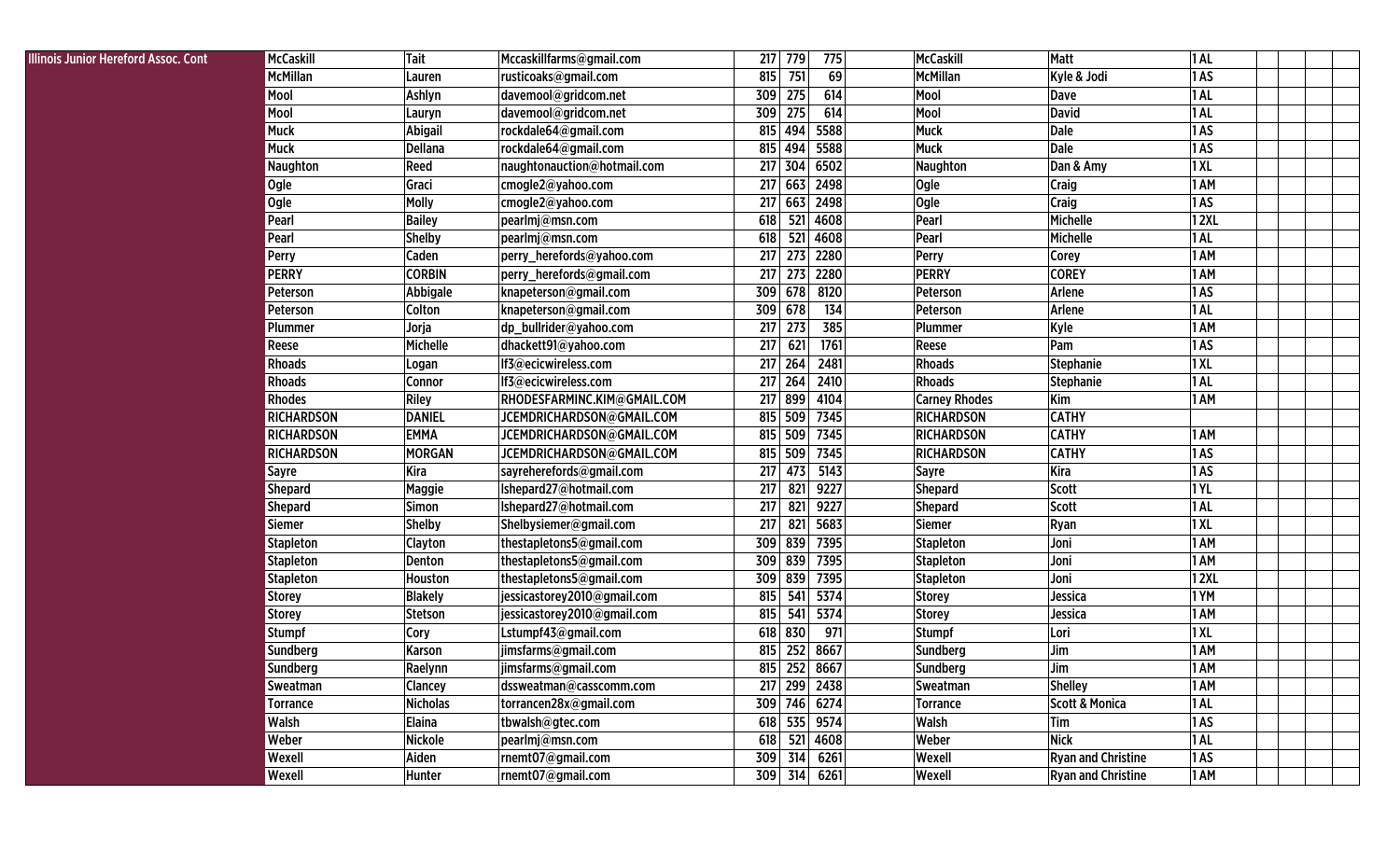| Illinois Junior Hereford Assoc. Cont  | Wexell            | Levi               | rnemt07@gmail.com              | 309 314<br>6261                     | Wexell               | <b>Ryan and Christine</b> | 1YL                |        |                       |       |
|---------------------------------------|-------------------|--------------------|--------------------------------|-------------------------------------|----------------------|---------------------------|--------------------|--------|-----------------------|-------|
|                                       | Young             | <b>Addison</b>     | yale.young@brandt.co           | 815 867<br>7333                     | Young                | Yale & Abby               | 1 AM               |        |                       |       |
|                                       | <b>TOTALS</b>     | <b>Exhibitors</b>  | <b>YXS</b>                     | YM<br><b>YL</b><br><b>YXL</b><br>YS | <b>AS</b>            | AM                        | <b>AL</b>          |        | <u>XL 2XL 3XL 4XL</u> |       |
|                                       |                   | 94                 |                                | 0<br>8                              | $\mathbf 0$<br>22    |                           | 28                 | $16$ 8 | $\overline{2}$        | $0$ 0 |
|                                       |                   |                    |                                |                                     |                      |                           |                    |        |                       |       |
| <b>Indiana Junior Hereford Assoc.</b> | <b>Exhibitors</b> |                    | <b>Email</b>                   | Phone                               | <b>Parents</b>       |                           | <b>Shirt Sizes</b> |        |                       |       |
|                                       | Alexander         | <b>Ashley</b>      | bigjohn0130@yahoo.com          | 765 860 4978                        | Alexander            | John                      | 1XL                |        |                       |       |
|                                       | <b>Bolze</b>      | Ashleigh           | kimberlybolze@gmail.com        | 574 933<br>2398                     | Lehker/Bolze         | <b>Rebekah/Charles</b>    | 1AS                |        |                       |       |
|                                       | <b>Burns</b>      | Calloway           | rdraccc@yahoo.com              | 574 930<br>447                      | <b>Burns</b>         | Rachel                    | <b>12XL</b>        |        |                       |       |
|                                       | <b>Burns</b>      | Caylynn            | rdraccc@yahoo.com              | 574 930<br>447                      | <b>Burns</b>         | Rachel                    | 1 AM               |        |                       |       |
|                                       | Carper            | <b>Braxton</b>     | thomascarperauctions@yahoo.com | 540 336<br>2737                     | <b>Carper</b>        | <b>Thomas</b>             | 1YM                |        |                       |       |
|                                       | <b>Danko</b>      | Henry              | dankofarms@gmail.com           | 7414<br>812 870                     | Danko                | Jason                     | 1YL                |        |                       |       |
|                                       | <b>Danko</b>      | <b>Maggie</b>      | dankofarms@gmail.com           | 812 870<br>7414                     | Danko                | Jason                     | 1AS                |        |                       |       |
|                                       | Dean              | <b>Maddie</b>      | diadean1@yahoo.com             | 870 550 6488                        | Dean                 | <b>Ric and Dia</b>        |                    |        |                       |       |
|                                       | <b>Dean</b>       | Maelee             | diadean1@yahoo.com             | 870 550 6488                        | Dean                 | <b>Ric and Dia</b>        |                    |        |                       |       |
|                                       | Deatsman          | Collin             | jdeatsman@yahoo.com            | 574 527 9360                        | <b>DEATSMAN</b>      | <b>JANELLE</b>            | 1 AL               |        |                       |       |
|                                       | Deatsman          | Landon             | jdeatsman@yahoo.com            | 574 527<br>9360                     | <b>DEATSMAN</b>      | <b>JANELLE</b>            | 1YXL               |        |                       |       |
|                                       | Doig              | Ava                | Bill.doig@midwestvet.net       | 317 402<br>2594                     | <b>Doig</b>          | William                   | 1YS                |        |                       |       |
|                                       | <b>Duncan</b>     | Ray                | davidandjilld@aol.com          | 765 585<br>5041                     | Duncan               | <b>David and Jill</b>     | <b>12XL</b>        |        |                       |       |
|                                       | <b>Duncan</b>     | <b>Hattie</b>      | hiduncan12@gmail.com           | 765 585<br>3041                     | <b>Duncan</b>        | David and Jill            | 1 AM               |        |                       |       |
|                                       | Edens             | Caleb              | gunnbrotherscattle@gmail.com   | 580 304<br>4310                     | Gunn                 | Patrick                   |                    |        |                       |       |
|                                       | Elzemeyer         | <b>Matthew</b>     | matthewelzemeyer@outlook.com   | 765 969<br>9276                     | Elzemeyer            | Lee                       | 1 AL               |        |                       |       |
|                                       | Farmer            | Payton             | circlefcattle@yahoo.com        | 317<br>691<br>6574                  | Farmer               | Jason                     | 1YM                |        |                       |       |
|                                       | Fix               | Landon             | Fixkatie@gmail.com             | 317<br>512<br>1754                  | Fix                  | Katie                     | 1AS                |        |                       |       |
|                                       | <b>Funkhouser</b> | Lizbeth            | funkhouserliz5@gmail.com       | 9233<br>812 360                     | Funkhouser           | Roger                     | 1AS                |        |                       |       |
|                                       | Gephart           | Cara               | csmith@benton.k12.in.us        | 765<br>6313<br>491                  | Smith                | Carrie                    | 1 AL               |        |                       |       |
|                                       | Gephart           | Kendall            | csmith@benton.k12.in.us        | 765<br>491<br>6313                  | Smith                | <b>Carrie</b>             | 1 AM               |        |                       |       |
|                                       | Goings            | <b>Riggin Rose</b> | goingsre@gmail.com             | 574 398<br>1690                     | <b>Rachel Goings</b> | <b>Nick Goings</b>        | <b>12XL</b>        |        |                       |       |
|                                       | Gosser            | Ellie              | Gosser_aj@yahoo.com            | $\overline{317}$ 604<br>7846        | Gosser               | Amanda                    | 1AS                |        |                       |       |
|                                       | Greenwood-Hampton | Lucy               | casey.hampton@me.com           | 765 585<br>1894                     | Hampton              | Casey                     | 1YXL               |        |                       |       |
|                                       | Gunn              | Wyatt              | gunnbrotherscattle@gmail.com   | 317 967<br>4345                     | Gunn                 | Patrick                   | 1YM                |        |                       |       |
|                                       | Gunn              | <b>Maddox</b>      | gunnbrotherscattle@gmail.com   | 317 967<br>4345                     | Gunn                 | Patrick                   | 1 AM               |        |                       |       |
|                                       | Hall              | Courtney           | dandshall@gmail.com            | 260 463<br>1285                     | Hall                 | <b>Sally</b>              | 1 AM               |        |                       |       |
|                                       | <b>Haseley</b>    | Ella               | thaseley@msn.com               | 574 209<br>2442                     | <b>Haseley</b>       | <b>Tony</b>               |                    |        |                       |       |
|                                       | <b>Hayse</b>      | Luke E.            | hayse07@gmail.com              | 502 377 4472                        | Hayse                | Alice                     | 1YXL               |        |                       |       |
|                                       | Kottkamp          | Dylan              | dlkott@aol.com                 | 317 752 3267                        | Kottkamp             | Dale and Lesli            | 1 AM               |        |                       |       |
|                                       | Landrum           | Aubrey             | balandrum50@gmail.com          | 260 437 2438                        | Landrum              | Amy                       | 1 AL               |        |                       |       |
|                                       | Landrum           | <b>Bailey</b>      | balandrum50@gmail.com          | 260 341 1262                        | Landrum              | Amy                       | 1XL                |        |                       |       |
|                                       | Laudeman          | <b>Bailey</b>      | cassielaudeman@yahoo.com       | 574 360 3169                        | Laudeman             | Cassie/Todd               | <b>1YS</b>         |        |                       |       |
|                                       | Lawrence          | Sage               | slawrence@infb.org             | 260 466 9294                        | Lawrence             | <b>Scott and Susan</b>    | 1 AM               |        |                       |       |
|                                       | Marion            | Michaela           | MLMARION2020@ICLOUD.COM        | 812 243 365                         | <b>Marion</b>        | Tamara                    | 1AS                |        |                       |       |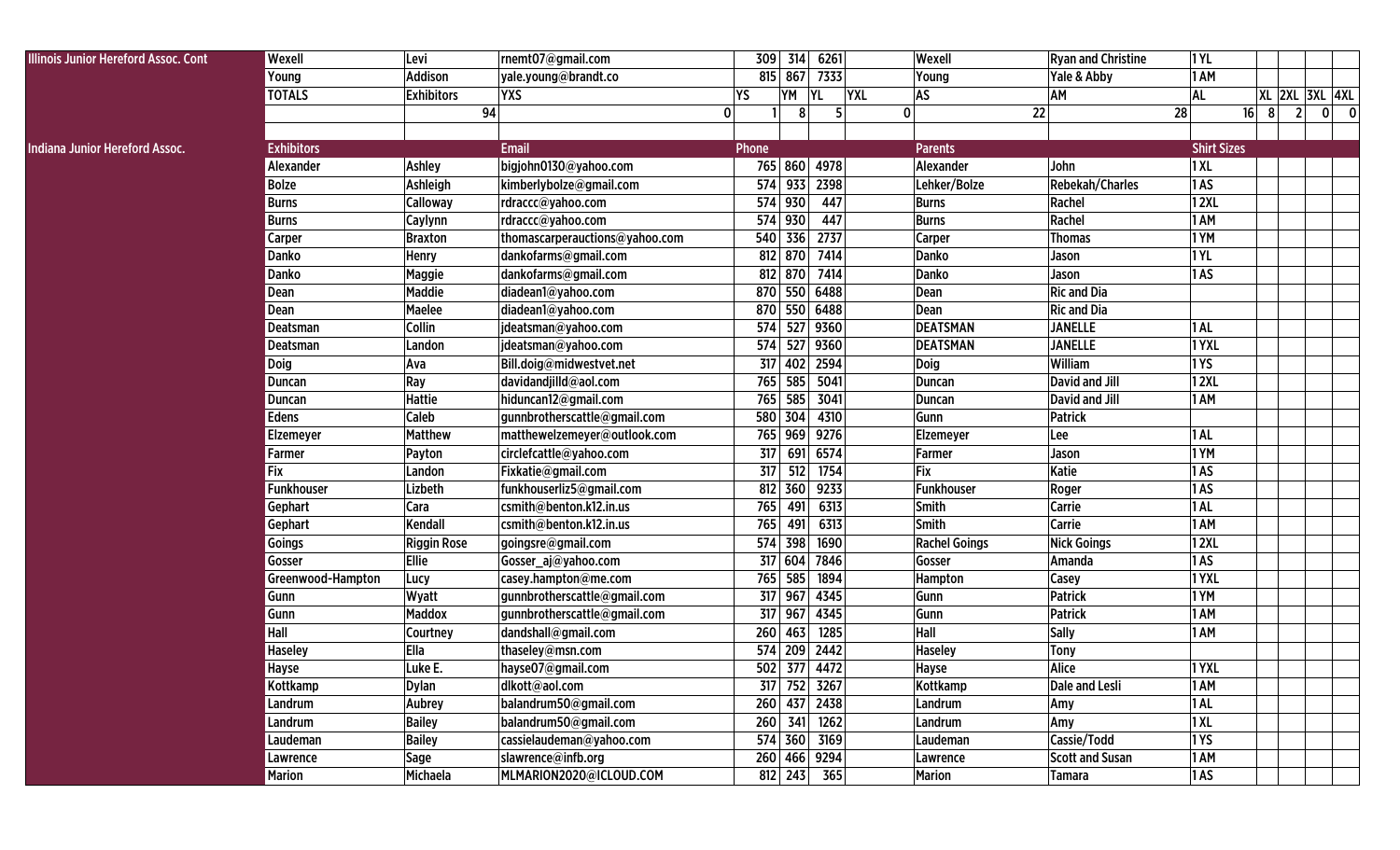| <b>Indiana Junior Hereford Assoc. Cont</b> | McFatridge                | Kylie             | Kristielm2001@yahoo.com           | 765   | 491     | 258              | McFatridge      | <b>Kristie</b>              | 1AS                |   |   |                |  |
|--------------------------------------------|---------------------------|-------------------|-----------------------------------|-------|---------|------------------|-----------------|-----------------------------|--------------------|---|---|----------------|--|
|                                            | <b>McFatridge</b>         | Logan             | Kristielm2001@yahoo.com           | 765   | 491     | 258              | McFatridge      | <b>Kristie</b>              | 1 AL               |   |   |                |  |
|                                            | <b>McGurk</b>             | Glennys           | knappercattle@gmail.com           | 765   | 585     | 696              | <b>McGurk</b>   | <b>Drew</b>                 | 1AL                |   |   |                |  |
|                                            | <b>Miles</b>              | Lily              | willtmiles@gmail.com              | 317   | 847     | 9809             | <b>Miles</b>    | <b>Travis</b>               | 1AS                |   |   |                |  |
|                                            | <b>Musser</b>             | Carlee            | ccmusser@gmail.com                | 765   | 714     | 5053             | Musser          | <b>Curtis and Christal</b>  | 1 AM               |   |   |                |  |
|                                            | <b>Musser</b>             | Catie             | ccmusser@gmail.com                | 765   | 714     | 5053             | Musser          | <b>Curtis and Christal</b>  | 1 AM               |   |   |                |  |
|                                            | <b>Musser</b>             | Clayton           | ccmusser@gmail.com                | 765   | 714     | 5053             | Musser          | <b>Curtis and Christal</b>  | 1YM                |   |   |                |  |
|                                            | Raab                      | Aidan             | rkraab@yahoo.com                  | 260   | 414     | 7336             | Raab            | Rob & Kim                   | 1XL                |   |   |                |  |
|                                            | Raab                      | Allie             | rkraab@yahoo.com                  | 260   | 414     | 7336             | Raab            | Rob & Kim                   | 1AL                |   |   |                |  |
|                                            | Rhinehart                 | Claudia           | ashley.rhinehart.1@louisville.edu | 812   | 968     | 4443             | Rhinehart       | <b>Ashley</b>               | 1YS                |   |   |                |  |
|                                            | <b>Seward</b>             | JD                | joyfulcat24@gmail.com             | 765   | 344     | 1210             | <b>Seward</b>   | Cathy                       | 1AL                |   |   |                |  |
|                                            | Simpson                   | Jayden            | rj_simpson@tds.net                | 765   | 376     | 2155             | Simpson         | Rodney                      | 1AL                |   |   |                |  |
|                                            | Smith                     | Grace             | smithcattle@hotmail.com           | 765   | 585     | 5584             | Smith           | <b>Matthew</b>              | 1 AL               |   |   |                |  |
|                                            | <b>Stadler</b>            | Avery             | mstadler1373@yahoo.com            | 765   | 376     | 2013             | <b>Stadler</b>  | <b>Marshall</b>             | 1 AL               |   |   |                |  |
|                                            | <b>Stowers</b>            | <b>Mason</b>      | laciestowers3@gmail.com           | 765   | 242     | 7731             | Stowers         | Lacie                       | 1YM                |   |   |                |  |
|                                            | <b>Stowers</b>            | Oren              | laciestowers3@gmail.com           | 765   | 242     | 7731             | Stowers         | Lacie                       | 1 AM               |   |   |                |  |
|                                            | <b>Tebo</b>               | Gage              | jdeatsman@yahoo.com               | 574   | 527     | 9360             | <b>Tebo</b>     | <b>Hilary</b>               | <b>12XL</b>        |   |   |                |  |
|                                            | <b>Thelen</b>             | Chloe             | mthelen@santel.net                | 605   | 350     | 3551             | <b>Thelen</b>   | Merry                       | 1 AL               |   |   |                |  |
|                                            | <b>Thelen</b>             | Hayden            | mthelen@santel.net                | 605   | 350     | 3551             | Thelen          | Merry                       | 1XL                |   |   |                |  |
|                                            | <b>Thompson</b>           | Seth              | gerrit.thompson@co-alliance.com   | 765   | 739     | 8148             | Julie ThompsonC | <b>Gerrit Thompson</b>      | 1AL                |   |   |                |  |
|                                            | Van Horn                  | <b>Paislee</b>    | vhcattle3@icloud.com              | 317   | 412     | 3301             | <b>Van Horn</b> | Cole                        | 1YL                |   |   |                |  |
|                                            | Ward                      | Weston            | ward8403@gmail.com                | 765   | 914     | 8177             | Ward            | Jason                       | 1YM                |   |   |                |  |
|                                            | Weatherman                | Jack              | carild@aol.com                    |       |         | 913 620 7848     | <b>Duncan</b>   | Caril                       | 1 AM               |   |   |                |  |
|                                            | <b>TOTALS</b>             | <b>Exhibitors</b> | <b>YXS</b>                        | YS    | YM      | YL<br><b>YXL</b> | <b>AS</b>       | AM                          | <b>AL</b>          |   |   | XL 2XL 3XL 4XL |  |
|                                            |                           | 58                | $\mathbf 0$                       |       |         |                  | 8               | 11                          | 13                 | 4 | 4 | $0$ 0          |  |
|                                            |                           |                   |                                   |       |         |                  |                 |                             |                    |   |   |                |  |
| <b>Iowa Junior Hereford Assoc.</b>         | <b>Exhibitors</b>         |                   | <b>Email</b>                      | Phone |         |                  | <b>Parents</b>  |                             | <b>Shirt Sizes</b> |   |   |                |  |
|                                            | <b>Brix</b>               | Grant             | bmms426@yahoo.com                 | 217   |         | 853 2620         | <b>Brix</b>     | <b>James</b>                | 1XL                |   |   |                |  |
|                                            | <b>Brix</b>               | Gwendalyn         | bmms426@yahoo.com                 | 217   |         | 853 2620         | <b>Brix</b>     | <b>James</b>                | <b>1YL</b>         |   |   |                |  |
|                                            | Cherry                    | Gavin             | tcherry@east-buc.k12.ia.us        | 319   | 981     | 4831             | <b>Cherry</b>   | Nathan and Stephanie        | 1AS                |   |   |                |  |
|                                            | Cherry                    | Rylee             | tcherry@east-buc.k12.ia.us        | 319   | 981     | 4831             | <b>Cherry</b>   | <b>Nathan and Stephanie</b> | 1YM                |   |   |                |  |
|                                            | Cook                      | <b>Hailey</b>     | kthole1981@gmail.com              | 563   | 599     | 6217             | <b>Thole</b>    | <b>Karrie</b>               | 1 AM               |   |   |                |  |
|                                            | <b>Cremeens</b>           | Carlee            | staceycremeens@hotmail.com        | 319   | 325     | 4111             | <b>Cremeens</b> | <b>Stacey</b>               | 1XL                |   |   |                |  |
|                                            | <b>Davisson</b>           | Colton            | davissontiling@gmail.com          | 563   | 593     | 4170             | <b>Davisson</b> | <b>Tyler</b>                | 1 AM               |   |   |                |  |
|                                            | <b>Davisson</b>           | Emma              | davissontiling@gmail.com          |       | 563 593 | 4170             | <b>Davisson</b> | <b>Tyler</b>                | 1 AM               |   |   |                |  |
|                                            | Deppe                     | A. Nick           | josiedeppe@gmail.com              |       |         | 563 599 5038     | Deppe           | John and Joell              | 1XL                |   |   |                |  |
|                                            | Espenscheid               | Ethan             | evanes685@gmail.com               |       |         | 641 691 798      | Espenscheid     | <b>Shannon</b>              | 1 AM               |   |   |                |  |
|                                            | Espenscheid               | <b>Madeline</b>   | thespn67@hotmail.com              |       |         | 641 485 5012     | Espenscheid     | <b>Thad</b>                 | 1 AM               |   |   |                |  |
|                                            | <b>Espenscheid-Stolee</b> | Sydney            | tscattle1@gmail.com               |       |         | 608 482 3492     | Espenscheid     | Amy                         | 1 AM               |   |   |                |  |
|                                            | Harre                     | Lainey            | triplehshowcattle@gmail.com       | 641   |         | 751 2765         | Harre           | <b>Travis</b>               | 1AS                |   |   |                |  |
|                                            | Johnson                   | Katie             | allisonjeremyjohnson@gmail.com    |       |         | 319 361 6487     | Johnson         | <b>Allison</b>              | 1 XL               |   |   |                |  |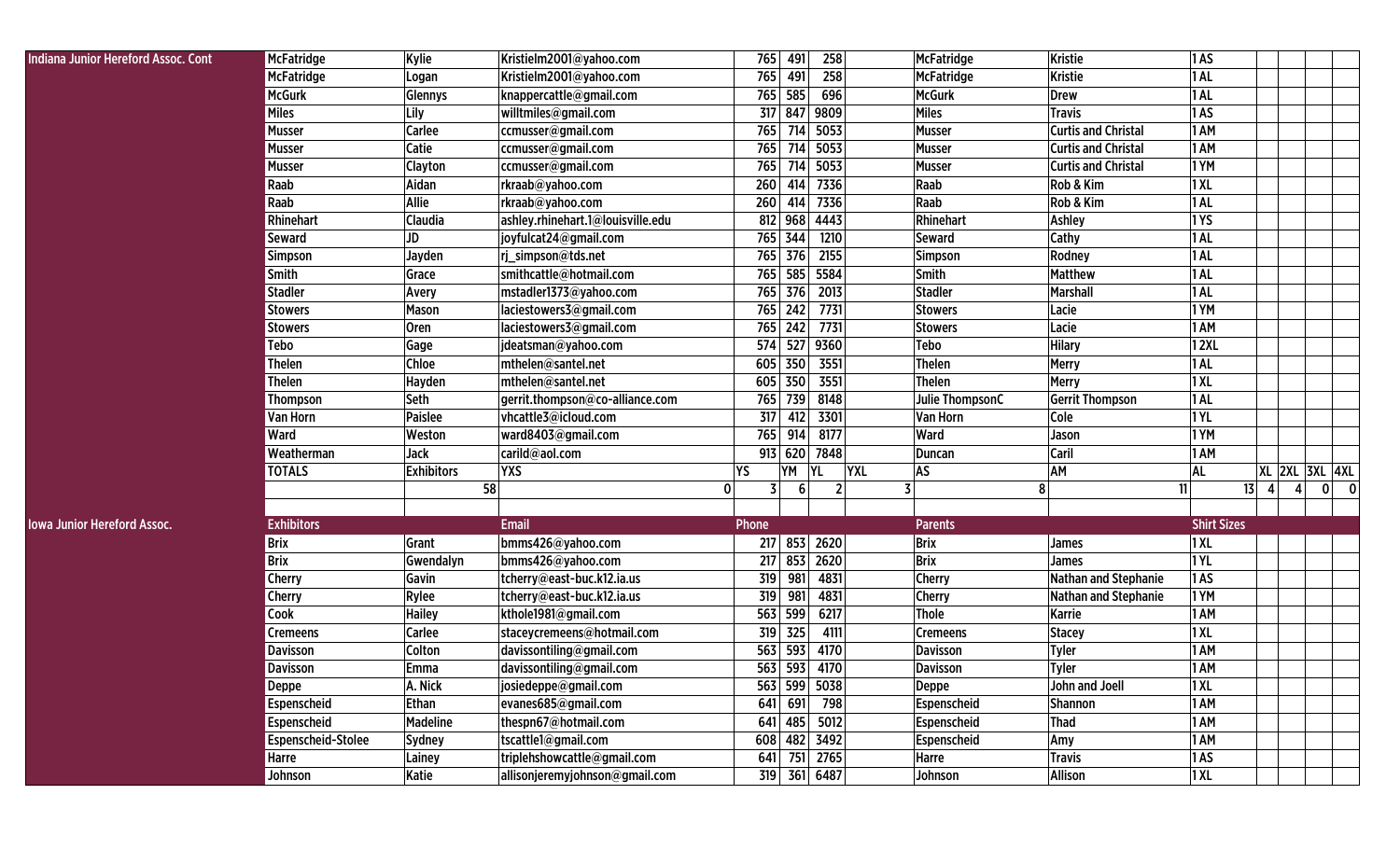| <b>Iowa Junior Hereford Assoc. Cont</b> | Kreutner           | Jonathon          | bjkfarms@live.com               | 319 560 7704                      |           |            | Kreutner              | <b>Brian</b>        | 1AL                |   |                       |                                        |
|-----------------------------------------|--------------------|-------------------|---------------------------------|-----------------------------------|-----------|------------|-----------------------|---------------------|--------------------|---|-----------------------|----------------------------------------|
|                                         | Kunde              | Lexi              | kthole1981@gmail.com            | 563 599                           | 6217      |            | <b>Thole</b>          | Karrie              | 1 AM               |   |                       |                                        |
|                                         | Macke              | Macy              | macymacke04@icloud.com          | 712 830                           | 6170      |            | Macke                 | Kristi              | 1AS                |   |                       |                                        |
|                                         | Manternach         | Elsie             | Mjrmulchingllc@yahoo.com        | 563 543                           | 961       |            | Manternach            | Rob                 | 1YM                |   |                       |                                        |
|                                         | Manternach         | <b>Carly</b>      | Mjrmulchingllc@yahoo.com        | 563 543                           | 961       |            | Manternach            | Rob                 | 1AS                |   |                       |                                        |
|                                         | Manternach         | Leona             | Mjrmulchingllc@yahoo.com        | 563 543                           | 961       |            | Manternach            | Rob                 | 1YXL               |   |                       |                                        |
|                                         | Monroe             | Wyatt             | amonroe81@gmail.com             | 515 689                           | 5275      |            | Monroe                | Anthony             | 1YM                |   |                       |                                        |
|                                         | Montag             | Kennedy           | kennedy.montag@gmail.com        | 829<br>515                        | 8385      |            | Montag                | Lisa                | 1AM                |   |                       |                                        |
|                                         | Paulsen            | Kinnick           | drummondcarmen@gmail.com        | 210<br>563                        | 8540      |            | <b>Carmen Paulsen</b> | <b>Jeff Paulsen</b> | 1 YL               |   |                       |                                        |
|                                         | Putz               | Colby             | bellana@me.com                  | 641 780                           | 3927      |            | Putz                  | <b>BellanaL</b>     | 1AS                |   |                       |                                        |
|                                         | Putz               | Dax               | bellana@me.com                  | 641<br>780                        | 3927      |            | Putz                  | <b>BellanaL</b>     | 1AS                |   |                       |                                        |
|                                         | Putz               | T.R.              | bellana@me.com                  | 641<br>780                        | 3927      |            | Putz                  | <b>Bellana</b>      | 1 AM               |   |                       |                                        |
|                                         | Rife               | Kennedy           | farmher79@gmail.com             | 563 506                           | 3841      |            | Rife                  | Stephani            | 1 AM               |   |                       |                                        |
|                                         | Schanbacher        | <b>Claire</b>     | schammy31@gmail.com             | 319 929                           | 3366      |            | Schanbacher           | Tim                 | 1AS                |   |                       |                                        |
|                                         | <b>Schanbacher</b> | Cole              | schammy31@gmail.com             | 319 929                           | 3366      |            | Schanbacher           | Tim                 | 1AL                |   |                       |                                        |
|                                         | Schanbacher        | Will              | ed.schanbacher@plantpioneer.com | 319 826                           | 4192      |            | Schanbacher           | Ed                  | 1AS                |   |                       |                                        |
|                                         | Smith              | Jenna             | jenna2020smith@gmail.com        | 641<br>521                        | 5842      |            | Smith                 | <b>Brenda</b>       | 1AS                |   |                       |                                        |
|                                         | Suchan             | <b>Carson</b>     | andy.suchan@plantpioneer.com    | 515<br>351                        | 9852      |            | Suchan                | Andy                | 1AL                |   |                       |                                        |
|                                         | <b>Suchan</b>      | Liberty           | andy.suchan@plantpioneer.com    | 515<br>351                        | 9852      |            | Suchan                | Andy                | 1AS                |   |                       |                                        |
|                                         | Suchan             | Spencer           | andy.suchan@plantpioneer.com    | 515<br>351                        | 9852      |            | Suchan                | Andy                | 1 AM               |   |                       |                                        |
|                                         | <b>Sullivan</b>    | Sara              | tice152@gmail.com               | 717 926                           | 874       |            | sullivan              | dede                | 1 AM               |   |                       |                                        |
|                                         | test               | test              | cweber@edje.com                 | 111<br>111                        | 1111      |            | test                  | test                | <b>13XL</b>        |   |                       |                                        |
|                                         | VanderLinden       | Lane              | Lanevanderlinden@gmail.com      | 641<br>891                        | 6263      |            | Vroegh                | Lester              | 1AL                |   |                       |                                        |
|                                         | Vroegh             | Coledon           | Vroeghs_1979@yahoo.om           | 641<br>218                        | 187       |            | Vroegh                | Lester              | <b>13XL</b>        |   |                       |                                        |
|                                         | Wagner             | Rayne             | jadewagner43@gmail.com          | 641<br>751                        | 1618      |            | Wagner                | Jade                | 1 AM               |   |                       |                                        |
|                                         | Wilson             | Grant             | Christa. Wilson@fcsamerica.com  | 563 320                           | 4383      |            | Wilson                | Matt & Christa      | 1 AM               |   |                       |                                        |
|                                         | <b>TOTALS</b>      | <b>Exhibitors</b> | <b>YXS</b>                      | YS<br>YM                          | <b>YL</b> | <b>YXL</b> | AS                    | AM                  | AL                 |   | <b>XL 2XL 3XL 4XL</b> |                                        |
|                                         |                    | 40                |                                 | $\mathbf{0}$<br>$\mathbf{0}$<br>3 |           |            |                       | 10 <sup>1</sup>     | 14                 | 4 | $\mathbf{0}$          | $2^{\circ}$<br>$\overline{\mathbf{0}}$ |
|                                         |                    |                   |                                 |                                   |           |            |                       |                     |                    |   |                       |                                        |
| <b>Kansas Junior Hereford Assoc.</b>    | <b>Exhibitors</b>  |                   | <b>Email</b>                    | Phone                             |           |            | <b>Parents</b>        |                     | <b>Shirt Sizes</b> |   |                       |                                        |
|                                         | Acheson            | Addison           | nick@acsglc.com                 | 785 479                           | 373       |            | Acheson               | <b>Nicholas</b>     | 1AS                |   |                       |                                        |
|                                         | Acheson            | Kinsey            | nick@acsglc.com                 | 785 479                           | 373       |            | Acheson               | <b>Nicholas</b>     | 1YM                |   |                       |                                        |
|                                         | <b>Ballard</b>     | Drew              | bgcowranch@hotmail.com          | 620 960                           | 2309      |            | <b>Ballard</b>        | <b>Brian</b>        | 1 AM               |   |                       |                                        |
|                                         | <b>Ballard</b>     | Marlee            | bgcowranch@hotmail.com          | 200<br>620                        | 775       |            | <b>Ballard</b>        | <b>Brian</b>        |                    |   |                       |                                        |
|                                         | <b>Beltz</b>       | Jase              | jillbeltz@yahoo.com             | 620 654                           | 6991      |            | <b>Beltz</b>          | Jason & Jill        | 1 AM               |   |                       |                                        |
|                                         | Beltz              | Josie             | jillbeltz@yahoo.com             | 620 654 6991                      |           |            | Beltz                 | Jill & Jason        | 1AS                |   |                       |                                        |
|                                         | <b>Breiner</b>     | Kennan            | ckbreiner4@gmail.com            | 785 532 8558                      |           |            | <b>Breiner</b>        | Clay                | 1 YS               |   |                       |                                        |
|                                         | Cranwell           | Megan             | ckatie617@aol.com               | 970 396 8320                      |           |            | <b>Cornelius Mayo</b> | Katie               | 1 AM               |   |                       |                                        |
|                                         | <b>Davis</b>       | <b>Brinley</b>    | ddavis@usd329.com               | 785 383 2493                      |           |            | <b>Davis</b>          | Danny               | 1 YL               |   |                       |                                        |
|                                         | <b>Davis</b>       | <b>DANICA</b>     | ddavis@usd329.com               | 785 383 2493                      |           |            | <b>Davis</b>          | <b>Danny</b>        | 1AS                |   |                       |                                        |
|                                         | Davis              | Jalyn             | ddavis@usd329.com               | 785 383 2493                      |           |            | <b>Davis</b>          | Danny               | 1 AM               |   |                       |                                        |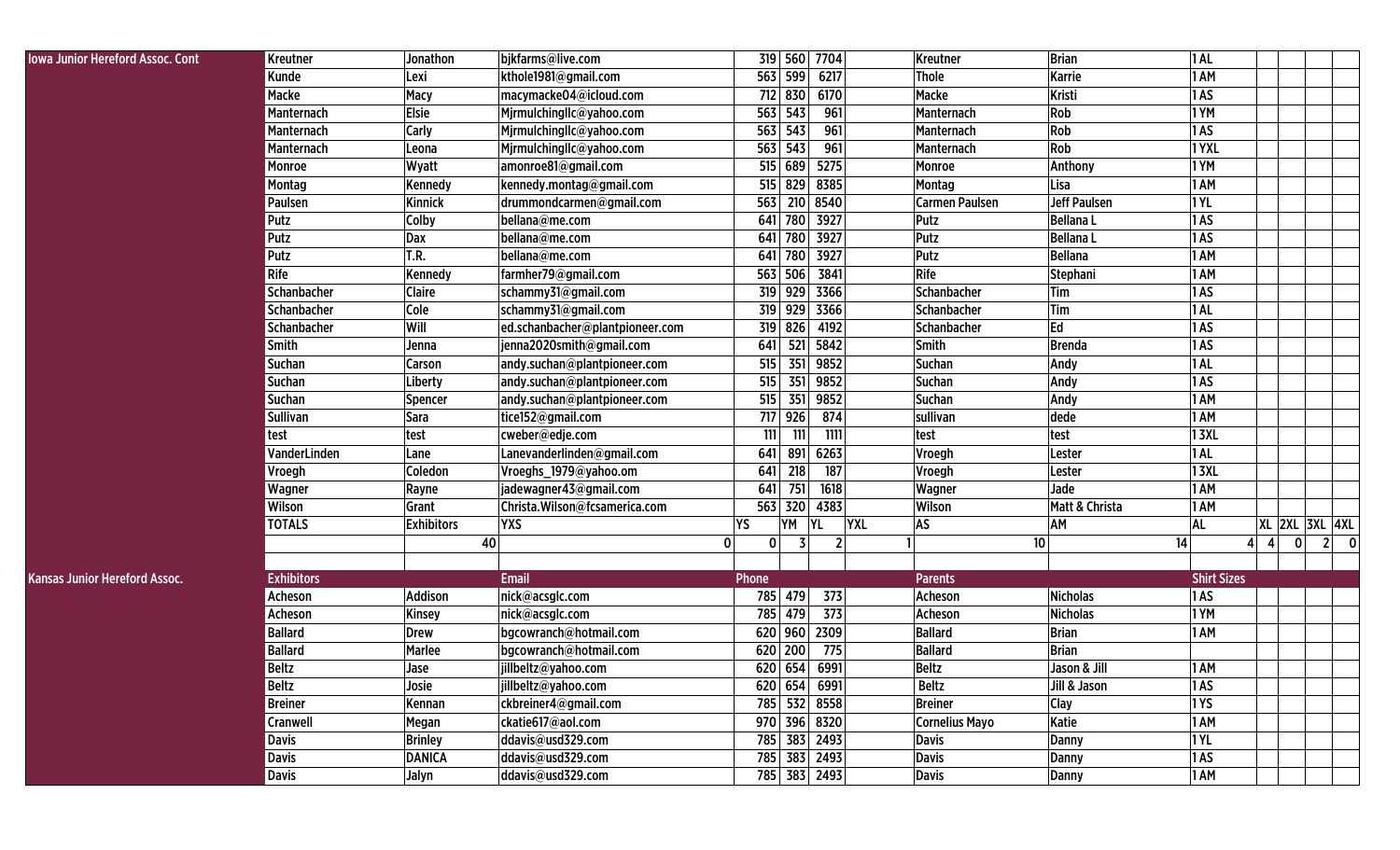| 1XL<br>562<br>6197<br>785<br>Angie<br>Denton<br>Wesley<br>angie@dentondesigns.net<br>Denton<br>532<br>8510<br>1AL<br><b>Dieball</b><br><b>Dieball</b><br><b>Taylor</b><br>dieballcory@gmail.com<br>785<br><b>Cory and Sally</b><br>8510<br><b>Dieball</b><br>532<br><b>Dieball</b><br>1 X L<br>Cole<br>dieballcory@gmail.com<br>785<br><b>Cory and Sally</b><br>620<br>433<br>7513<br>1AS<br>Evans<br><b>Kinzley</b><br>Mjkk62406@gmail.com<br><b>Matt</b><br><b>Evans</b><br>785<br>458<br>8382<br><b>Darrin and Gayla</b><br>1 AM<br>figgebar5farms@gmail.com<br><b>Figge</b><br><b>Figge</b><br><b>Tyree</b><br>785<br>458<br>8382<br>1AL<br>figgebar5farms@gmail.com<br>Figge<br>Darrin and Gayla<br><b>Delaney</b><br><b>Figge</b><br>1 YS<br>Fink<br>785<br>456<br>8027<br>Fink<br><b>Emilie</b><br>Corbin<br>legacycattle@gmail.com<br>1AL<br>387<br>7680<br>Gatz<br>Jennifer<br>Gatz<br>jennifer.gatz@gmail.com<br>816<br>Jordan<br>387<br>7680<br>Gatz<br>1AS<br>Gatz<br>816<br><b>Jennifer</b><br>jennifer.gatz@gmail.com<br>Lauren<br>387<br>7680<br>1AS<br>Gatz<br>jennifer.gatz@gmail.com<br>816<br>Gatz<br>McKenna<br><b>Taylor and Jennifer</b><br>292<br>Gillig<br>1 AM<br>Gillig<br>j.gillig@me.com<br>806<br>2659<br>Jami<br>Kinsley<br>280<br><b>Hitz</b><br>785<br>2111<br>Lefert<br><b>Becky</b><br>1 AM<br><b>Kaden</b><br>lefert14@gmail.com<br>785<br>3378<br>1 AM<br>527<br>Kirk & Steph<br>Jessica<br>stephaniekjensen@yahoo.com<br>Jensen<br>Jensen<br>1YS<br>785<br>250<br>4449<br><b>Marston</b><br>Marston<br><b>Trigg</b><br>Andee<br>andeemarston@gmail.com<br>8320<br>1AS<br>396<br>Katie<br>Mayo<br>ckatie617@aol.com<br>970<br><b>Cornelius Mayo</b><br><b>Brayson</b><br>930<br>316<br>621<br>1AL<br>McLaughlin<br>mclaughlinfarm16@yahoo.com<br>McLaughlin<br><b>Harley</b><br>Anna<br>8402<br>Meinhardt<br>785<br>562<br>Julie<br>1 AM<br>Rylie<br>bjmeinhardt95@gmail.com<br>Meinhardt<br>Meinhardt<br>785<br>562<br>8402<br>Meinhardt<br>1 AM<br>William<br>bjmeinhardt95@gmail.com<br>Julie<br>316<br>Miller<br>Miller<br>cmmiller1@ksu.edu<br>323<br>7306<br>Charlene<br>1 AM<br>Cally<br>Miller<br><b>Miller</b><br>316<br>323<br>7306<br>1 AM<br>Cami<br>cmmiller1@ksu.edu<br>Charlene<br>1765<br>785<br>313<br>Minihan<br>1 XL<br><b>Minihan</b><br>Molly<br>wmminihan@gmail.com<br><b>Mark or Carol</b><br>620<br>874 0043<br>Moore<br>cdmoore@wbsnet.org<br>Moore<br>Kevin<br>Kamdyn<br><b>Mullinix</b><br>316<br>323<br>395<br><b>Mullinix</b><br><b>Chris &amp; Elissa</b><br>1YM<br>cmullinix@ksu.edu<br>Mason<br>785<br>817<br>6733<br>scott@murrayandsonsconstruction.com<br>Murray<br>1 AM<br><b>Scott</b><br><b>Murray</b><br>Dagan<br>lcranch08@gmail.com<br>785<br>548<br>6282<br>1AL<br>Allie<br>Perry<br>Luke<br>Perry<br>785<br>6282<br>Luke<br>1AS<br>Faith<br>lcranch08@gmail.com<br>548<br>Perry<br>Perry<br>785<br>6096<br>David & Dana<br>1 AM<br>Cady<br>pieperlandandcattle@gmail.com<br>737<br>Pieper<br>Pieper<br><b>RILEY</b><br>RILEY<br><b>EMILY</b><br>5518<br><b>GINA</b><br>1 AM<br>eriley1313@gmail.com<br>308<br>340<br><b>Schlickau</b><br>648<br>335<br>Gschlickau@gmail.com<br>316<br>Schlickau<br>Gabe<br>1AS<br><b>Harry</b><br>648<br>335<br><b>Schlickau</b><br>316<br>Schlickau<br>Gabe<br>1 AM<br>Gschlickau@gmail.com<br>Lena<br>7557<br><b>SCHMIDT</b><br>363<br><b>SCHMIDT</b><br>1YXL<br>LEXI<br>KIM.A.SCHMIDT@SBCGLOBAL.NET<br>785<br><b>KIM</b><br><b>SCHMIDT</b><br><b>CALLIE</b><br>785<br>363<br>7557<br><b>SCHMIDT</b><br><b>KIM</b><br>1AL<br>KIM.A.SCHMIDT@SBCGLOBAL.NET<br><b>KIM</b><br><b>SCHMIDT</b><br><b>SPENCER</b><br>785<br>7557<br><b>SCHMIDT</b><br>1YL<br>KIM.A.SCHMIDT@SBCGLOBAL.NET<br>363<br>785<br>313<br>1765<br>1AS<br>Schneider<br>wmminihan@gmail.com<br>Schneider<br><b>Thad or Shannon</b><br>Channing<br><b>Kassidy</b><br>1AS<br>Schumann<br>Kassidy1@ksu.edu<br>785 318<br>49<br><b>Schumann</b><br><b>Bryce</b><br>292<br>4566<br>1 AM<br>Julia<br>jgerst1997@aol.com<br>785<br><b>Studer</b><br><b>Studer</b><br>Jane<br>292<br>4566<br><b>Studer</b><br>Jacqueline<br>jgerst1997@aol.com<br>785<br>1 YL<br><b>Studer</b><br>Jane<br>785 292<br>4566<br><b>Studer</b><br>1 AM<br><b>Studer</b><br>jgerst1997@aol.com<br>Johanna<br>Jane<br>785 280<br>2111<br>lefert14@gmail.com<br>Lefert<br><b>Becky</b><br><b>Taylor</b><br>Grace<br>785 280<br>2111<br>lefert14@gmail.com<br>Lefert<br><b>Taylor</b><br><b>Becky</b><br>Luke | Hereford Assoc. Cont | Denton | <b>Dustin</b> | angie@dentondesigns.net | 785 | 562 | 6197 | Denton | Angie | 1AL |
|--------------------------------------------------------------------------------------------------------------------------------------------------------------------------------------------------------------------------------------------------------------------------------------------------------------------------------------------------------------------------------------------------------------------------------------------------------------------------------------------------------------------------------------------------------------------------------------------------------------------------------------------------------------------------------------------------------------------------------------------------------------------------------------------------------------------------------------------------------------------------------------------------------------------------------------------------------------------------------------------------------------------------------------------------------------------------------------------------------------------------------------------------------------------------------------------------------------------------------------------------------------------------------------------------------------------------------------------------------------------------------------------------------------------------------------------------------------------------------------------------------------------------------------------------------------------------------------------------------------------------------------------------------------------------------------------------------------------------------------------------------------------------------------------------------------------------------------------------------------------------------------------------------------------------------------------------------------------------------------------------------------------------------------------------------------------------------------------------------------------------------------------------------------------------------------------------------------------------------------------------------------------------------------------------------------------------------------------------------------------------------------------------------------------------------------------------------------------------------------------------------------------------------------------------------------------------------------------------------------------------------------------------------------------------------------------------------------------------------------------------------------------------------------------------------------------------------------------------------------------------------------------------------------------------------------------------------------------------------------------------------------------------------------------------------------------------------------------------------------------------------------------------------------------------------------------------------------------------------------------------------------------------------------------------------------------------------------------------------------------------------------------------------------------------------------------------------------------------------------------------------------------------------------------------------------------------------------------------------------------------------------------------------------------------------------------------------------------------------------------------------------------------------------------------------------------------------------------------------------------------------------------------------------------------------------------------------------------------------------------------------------------------------------------------------------------------------------------------------------------------------------------------------------------------------------------------------------------------------------------------------------------------------------------------------------------------------------------------------------------------------------------------------------------------------------------------------------|----------------------|--------|---------------|-------------------------|-----|-----|------|--------|-------|-----|
|                                                                                                                                                                                                                                                                                                                                                                                                                                                                                                                                                                                                                                                                                                                                                                                                                                                                                                                                                                                                                                                                                                                                                                                                                                                                                                                                                                                                                                                                                                                                                                                                                                                                                                                                                                                                                                                                                                                                                                                                                                                                                                                                                                                                                                                                                                                                                                                                                                                                                                                                                                                                                                                                                                                                                                                                                                                                                                                                                                                                                                                                                                                                                                                                                                                                                                                                                                                                                                                                                                                                                                                                                                                                                                                                                                                                                                                                                                                                                                                                                                                                                                                                                                                                                                                                                                                                                                                                                                                              |                      |        |               |                         |     |     |      |        |       |     |
|                                                                                                                                                                                                                                                                                                                                                                                                                                                                                                                                                                                                                                                                                                                                                                                                                                                                                                                                                                                                                                                                                                                                                                                                                                                                                                                                                                                                                                                                                                                                                                                                                                                                                                                                                                                                                                                                                                                                                                                                                                                                                                                                                                                                                                                                                                                                                                                                                                                                                                                                                                                                                                                                                                                                                                                                                                                                                                                                                                                                                                                                                                                                                                                                                                                                                                                                                                                                                                                                                                                                                                                                                                                                                                                                                                                                                                                                                                                                                                                                                                                                                                                                                                                                                                                                                                                                                                                                                                                              |                      |        |               |                         |     |     |      |        |       |     |
|                                                                                                                                                                                                                                                                                                                                                                                                                                                                                                                                                                                                                                                                                                                                                                                                                                                                                                                                                                                                                                                                                                                                                                                                                                                                                                                                                                                                                                                                                                                                                                                                                                                                                                                                                                                                                                                                                                                                                                                                                                                                                                                                                                                                                                                                                                                                                                                                                                                                                                                                                                                                                                                                                                                                                                                                                                                                                                                                                                                                                                                                                                                                                                                                                                                                                                                                                                                                                                                                                                                                                                                                                                                                                                                                                                                                                                                                                                                                                                                                                                                                                                                                                                                                                                                                                                                                                                                                                                                              |                      |        |               |                         |     |     |      |        |       |     |
|                                                                                                                                                                                                                                                                                                                                                                                                                                                                                                                                                                                                                                                                                                                                                                                                                                                                                                                                                                                                                                                                                                                                                                                                                                                                                                                                                                                                                                                                                                                                                                                                                                                                                                                                                                                                                                                                                                                                                                                                                                                                                                                                                                                                                                                                                                                                                                                                                                                                                                                                                                                                                                                                                                                                                                                                                                                                                                                                                                                                                                                                                                                                                                                                                                                                                                                                                                                                                                                                                                                                                                                                                                                                                                                                                                                                                                                                                                                                                                                                                                                                                                                                                                                                                                                                                                                                                                                                                                                              |                      |        |               |                         |     |     |      |        |       |     |
|                                                                                                                                                                                                                                                                                                                                                                                                                                                                                                                                                                                                                                                                                                                                                                                                                                                                                                                                                                                                                                                                                                                                                                                                                                                                                                                                                                                                                                                                                                                                                                                                                                                                                                                                                                                                                                                                                                                                                                                                                                                                                                                                                                                                                                                                                                                                                                                                                                                                                                                                                                                                                                                                                                                                                                                                                                                                                                                                                                                                                                                                                                                                                                                                                                                                                                                                                                                                                                                                                                                                                                                                                                                                                                                                                                                                                                                                                                                                                                                                                                                                                                                                                                                                                                                                                                                                                                                                                                                              |                      |        |               |                         |     |     |      |        |       |     |
|                                                                                                                                                                                                                                                                                                                                                                                                                                                                                                                                                                                                                                                                                                                                                                                                                                                                                                                                                                                                                                                                                                                                                                                                                                                                                                                                                                                                                                                                                                                                                                                                                                                                                                                                                                                                                                                                                                                                                                                                                                                                                                                                                                                                                                                                                                                                                                                                                                                                                                                                                                                                                                                                                                                                                                                                                                                                                                                                                                                                                                                                                                                                                                                                                                                                                                                                                                                                                                                                                                                                                                                                                                                                                                                                                                                                                                                                                                                                                                                                                                                                                                                                                                                                                                                                                                                                                                                                                                                              |                      |        |               |                         |     |     |      |        |       |     |
|                                                                                                                                                                                                                                                                                                                                                                                                                                                                                                                                                                                                                                                                                                                                                                                                                                                                                                                                                                                                                                                                                                                                                                                                                                                                                                                                                                                                                                                                                                                                                                                                                                                                                                                                                                                                                                                                                                                                                                                                                                                                                                                                                                                                                                                                                                                                                                                                                                                                                                                                                                                                                                                                                                                                                                                                                                                                                                                                                                                                                                                                                                                                                                                                                                                                                                                                                                                                                                                                                                                                                                                                                                                                                                                                                                                                                                                                                                                                                                                                                                                                                                                                                                                                                                                                                                                                                                                                                                                              |                      |        |               |                         |     |     |      |        |       |     |
|                                                                                                                                                                                                                                                                                                                                                                                                                                                                                                                                                                                                                                                                                                                                                                                                                                                                                                                                                                                                                                                                                                                                                                                                                                                                                                                                                                                                                                                                                                                                                                                                                                                                                                                                                                                                                                                                                                                                                                                                                                                                                                                                                                                                                                                                                                                                                                                                                                                                                                                                                                                                                                                                                                                                                                                                                                                                                                                                                                                                                                                                                                                                                                                                                                                                                                                                                                                                                                                                                                                                                                                                                                                                                                                                                                                                                                                                                                                                                                                                                                                                                                                                                                                                                                                                                                                                                                                                                                                              |                      |        |               |                         |     |     |      |        |       |     |
|                                                                                                                                                                                                                                                                                                                                                                                                                                                                                                                                                                                                                                                                                                                                                                                                                                                                                                                                                                                                                                                                                                                                                                                                                                                                                                                                                                                                                                                                                                                                                                                                                                                                                                                                                                                                                                                                                                                                                                                                                                                                                                                                                                                                                                                                                                                                                                                                                                                                                                                                                                                                                                                                                                                                                                                                                                                                                                                                                                                                                                                                                                                                                                                                                                                                                                                                                                                                                                                                                                                                                                                                                                                                                                                                                                                                                                                                                                                                                                                                                                                                                                                                                                                                                                                                                                                                                                                                                                                              |                      |        |               |                         |     |     |      |        |       |     |
|                                                                                                                                                                                                                                                                                                                                                                                                                                                                                                                                                                                                                                                                                                                                                                                                                                                                                                                                                                                                                                                                                                                                                                                                                                                                                                                                                                                                                                                                                                                                                                                                                                                                                                                                                                                                                                                                                                                                                                                                                                                                                                                                                                                                                                                                                                                                                                                                                                                                                                                                                                                                                                                                                                                                                                                                                                                                                                                                                                                                                                                                                                                                                                                                                                                                                                                                                                                                                                                                                                                                                                                                                                                                                                                                                                                                                                                                                                                                                                                                                                                                                                                                                                                                                                                                                                                                                                                                                                                              |                      |        |               |                         |     |     |      |        |       |     |
|                                                                                                                                                                                                                                                                                                                                                                                                                                                                                                                                                                                                                                                                                                                                                                                                                                                                                                                                                                                                                                                                                                                                                                                                                                                                                                                                                                                                                                                                                                                                                                                                                                                                                                                                                                                                                                                                                                                                                                                                                                                                                                                                                                                                                                                                                                                                                                                                                                                                                                                                                                                                                                                                                                                                                                                                                                                                                                                                                                                                                                                                                                                                                                                                                                                                                                                                                                                                                                                                                                                                                                                                                                                                                                                                                                                                                                                                                                                                                                                                                                                                                                                                                                                                                                                                                                                                                                                                                                                              |                      |        |               |                         |     |     |      |        |       |     |
|                                                                                                                                                                                                                                                                                                                                                                                                                                                                                                                                                                                                                                                                                                                                                                                                                                                                                                                                                                                                                                                                                                                                                                                                                                                                                                                                                                                                                                                                                                                                                                                                                                                                                                                                                                                                                                                                                                                                                                                                                                                                                                                                                                                                                                                                                                                                                                                                                                                                                                                                                                                                                                                                                                                                                                                                                                                                                                                                                                                                                                                                                                                                                                                                                                                                                                                                                                                                                                                                                                                                                                                                                                                                                                                                                                                                                                                                                                                                                                                                                                                                                                                                                                                                                                                                                                                                                                                                                                                              |                      |        |               |                         |     |     |      |        |       |     |
|                                                                                                                                                                                                                                                                                                                                                                                                                                                                                                                                                                                                                                                                                                                                                                                                                                                                                                                                                                                                                                                                                                                                                                                                                                                                                                                                                                                                                                                                                                                                                                                                                                                                                                                                                                                                                                                                                                                                                                                                                                                                                                                                                                                                                                                                                                                                                                                                                                                                                                                                                                                                                                                                                                                                                                                                                                                                                                                                                                                                                                                                                                                                                                                                                                                                                                                                                                                                                                                                                                                                                                                                                                                                                                                                                                                                                                                                                                                                                                                                                                                                                                                                                                                                                                                                                                                                                                                                                                                              |                      |        |               |                         |     |     |      |        |       |     |
|                                                                                                                                                                                                                                                                                                                                                                                                                                                                                                                                                                                                                                                                                                                                                                                                                                                                                                                                                                                                                                                                                                                                                                                                                                                                                                                                                                                                                                                                                                                                                                                                                                                                                                                                                                                                                                                                                                                                                                                                                                                                                                                                                                                                                                                                                                                                                                                                                                                                                                                                                                                                                                                                                                                                                                                                                                                                                                                                                                                                                                                                                                                                                                                                                                                                                                                                                                                                                                                                                                                                                                                                                                                                                                                                                                                                                                                                                                                                                                                                                                                                                                                                                                                                                                                                                                                                                                                                                                                              |                      |        |               |                         |     |     |      |        |       |     |
|                                                                                                                                                                                                                                                                                                                                                                                                                                                                                                                                                                                                                                                                                                                                                                                                                                                                                                                                                                                                                                                                                                                                                                                                                                                                                                                                                                                                                                                                                                                                                                                                                                                                                                                                                                                                                                                                                                                                                                                                                                                                                                                                                                                                                                                                                                                                                                                                                                                                                                                                                                                                                                                                                                                                                                                                                                                                                                                                                                                                                                                                                                                                                                                                                                                                                                                                                                                                                                                                                                                                                                                                                                                                                                                                                                                                                                                                                                                                                                                                                                                                                                                                                                                                                                                                                                                                                                                                                                                              |                      |        |               |                         |     |     |      |        |       |     |
|                                                                                                                                                                                                                                                                                                                                                                                                                                                                                                                                                                                                                                                                                                                                                                                                                                                                                                                                                                                                                                                                                                                                                                                                                                                                                                                                                                                                                                                                                                                                                                                                                                                                                                                                                                                                                                                                                                                                                                                                                                                                                                                                                                                                                                                                                                                                                                                                                                                                                                                                                                                                                                                                                                                                                                                                                                                                                                                                                                                                                                                                                                                                                                                                                                                                                                                                                                                                                                                                                                                                                                                                                                                                                                                                                                                                                                                                                                                                                                                                                                                                                                                                                                                                                                                                                                                                                                                                                                                              |                      |        |               |                         |     |     |      |        |       |     |
|                                                                                                                                                                                                                                                                                                                                                                                                                                                                                                                                                                                                                                                                                                                                                                                                                                                                                                                                                                                                                                                                                                                                                                                                                                                                                                                                                                                                                                                                                                                                                                                                                                                                                                                                                                                                                                                                                                                                                                                                                                                                                                                                                                                                                                                                                                                                                                                                                                                                                                                                                                                                                                                                                                                                                                                                                                                                                                                                                                                                                                                                                                                                                                                                                                                                                                                                                                                                                                                                                                                                                                                                                                                                                                                                                                                                                                                                                                                                                                                                                                                                                                                                                                                                                                                                                                                                                                                                                                                              |                      |        |               |                         |     |     |      |        |       |     |
|                                                                                                                                                                                                                                                                                                                                                                                                                                                                                                                                                                                                                                                                                                                                                                                                                                                                                                                                                                                                                                                                                                                                                                                                                                                                                                                                                                                                                                                                                                                                                                                                                                                                                                                                                                                                                                                                                                                                                                                                                                                                                                                                                                                                                                                                                                                                                                                                                                                                                                                                                                                                                                                                                                                                                                                                                                                                                                                                                                                                                                                                                                                                                                                                                                                                                                                                                                                                                                                                                                                                                                                                                                                                                                                                                                                                                                                                                                                                                                                                                                                                                                                                                                                                                                                                                                                                                                                                                                                              |                      |        |               |                         |     |     |      |        |       |     |
|                                                                                                                                                                                                                                                                                                                                                                                                                                                                                                                                                                                                                                                                                                                                                                                                                                                                                                                                                                                                                                                                                                                                                                                                                                                                                                                                                                                                                                                                                                                                                                                                                                                                                                                                                                                                                                                                                                                                                                                                                                                                                                                                                                                                                                                                                                                                                                                                                                                                                                                                                                                                                                                                                                                                                                                                                                                                                                                                                                                                                                                                                                                                                                                                                                                                                                                                                                                                                                                                                                                                                                                                                                                                                                                                                                                                                                                                                                                                                                                                                                                                                                                                                                                                                                                                                                                                                                                                                                                              |                      |        |               |                         |     |     |      |        |       |     |
|                                                                                                                                                                                                                                                                                                                                                                                                                                                                                                                                                                                                                                                                                                                                                                                                                                                                                                                                                                                                                                                                                                                                                                                                                                                                                                                                                                                                                                                                                                                                                                                                                                                                                                                                                                                                                                                                                                                                                                                                                                                                                                                                                                                                                                                                                                                                                                                                                                                                                                                                                                                                                                                                                                                                                                                                                                                                                                                                                                                                                                                                                                                                                                                                                                                                                                                                                                                                                                                                                                                                                                                                                                                                                                                                                                                                                                                                                                                                                                                                                                                                                                                                                                                                                                                                                                                                                                                                                                                              |                      |        |               |                         |     |     |      |        |       |     |
|                                                                                                                                                                                                                                                                                                                                                                                                                                                                                                                                                                                                                                                                                                                                                                                                                                                                                                                                                                                                                                                                                                                                                                                                                                                                                                                                                                                                                                                                                                                                                                                                                                                                                                                                                                                                                                                                                                                                                                                                                                                                                                                                                                                                                                                                                                                                                                                                                                                                                                                                                                                                                                                                                                                                                                                                                                                                                                                                                                                                                                                                                                                                                                                                                                                                                                                                                                                                                                                                                                                                                                                                                                                                                                                                                                                                                                                                                                                                                                                                                                                                                                                                                                                                                                                                                                                                                                                                                                                              |                      |        |               |                         |     |     |      |        |       |     |
|                                                                                                                                                                                                                                                                                                                                                                                                                                                                                                                                                                                                                                                                                                                                                                                                                                                                                                                                                                                                                                                                                                                                                                                                                                                                                                                                                                                                                                                                                                                                                                                                                                                                                                                                                                                                                                                                                                                                                                                                                                                                                                                                                                                                                                                                                                                                                                                                                                                                                                                                                                                                                                                                                                                                                                                                                                                                                                                                                                                                                                                                                                                                                                                                                                                                                                                                                                                                                                                                                                                                                                                                                                                                                                                                                                                                                                                                                                                                                                                                                                                                                                                                                                                                                                                                                                                                                                                                                                                              |                      |        |               |                         |     |     |      |        |       |     |
|                                                                                                                                                                                                                                                                                                                                                                                                                                                                                                                                                                                                                                                                                                                                                                                                                                                                                                                                                                                                                                                                                                                                                                                                                                                                                                                                                                                                                                                                                                                                                                                                                                                                                                                                                                                                                                                                                                                                                                                                                                                                                                                                                                                                                                                                                                                                                                                                                                                                                                                                                                                                                                                                                                                                                                                                                                                                                                                                                                                                                                                                                                                                                                                                                                                                                                                                                                                                                                                                                                                                                                                                                                                                                                                                                                                                                                                                                                                                                                                                                                                                                                                                                                                                                                                                                                                                                                                                                                                              |                      |        |               |                         |     |     |      |        |       |     |
|                                                                                                                                                                                                                                                                                                                                                                                                                                                                                                                                                                                                                                                                                                                                                                                                                                                                                                                                                                                                                                                                                                                                                                                                                                                                                                                                                                                                                                                                                                                                                                                                                                                                                                                                                                                                                                                                                                                                                                                                                                                                                                                                                                                                                                                                                                                                                                                                                                                                                                                                                                                                                                                                                                                                                                                                                                                                                                                                                                                                                                                                                                                                                                                                                                                                                                                                                                                                                                                                                                                                                                                                                                                                                                                                                                                                                                                                                                                                                                                                                                                                                                                                                                                                                                                                                                                                                                                                                                                              |                      |        |               |                         |     |     |      |        |       |     |
|                                                                                                                                                                                                                                                                                                                                                                                                                                                                                                                                                                                                                                                                                                                                                                                                                                                                                                                                                                                                                                                                                                                                                                                                                                                                                                                                                                                                                                                                                                                                                                                                                                                                                                                                                                                                                                                                                                                                                                                                                                                                                                                                                                                                                                                                                                                                                                                                                                                                                                                                                                                                                                                                                                                                                                                                                                                                                                                                                                                                                                                                                                                                                                                                                                                                                                                                                                                                                                                                                                                                                                                                                                                                                                                                                                                                                                                                                                                                                                                                                                                                                                                                                                                                                                                                                                                                                                                                                                                              |                      |        |               |                         |     |     |      |        |       |     |
|                                                                                                                                                                                                                                                                                                                                                                                                                                                                                                                                                                                                                                                                                                                                                                                                                                                                                                                                                                                                                                                                                                                                                                                                                                                                                                                                                                                                                                                                                                                                                                                                                                                                                                                                                                                                                                                                                                                                                                                                                                                                                                                                                                                                                                                                                                                                                                                                                                                                                                                                                                                                                                                                                                                                                                                                                                                                                                                                                                                                                                                                                                                                                                                                                                                                                                                                                                                                                                                                                                                                                                                                                                                                                                                                                                                                                                                                                                                                                                                                                                                                                                                                                                                                                                                                                                                                                                                                                                                              |                      |        |               |                         |     |     |      |        |       |     |
|                                                                                                                                                                                                                                                                                                                                                                                                                                                                                                                                                                                                                                                                                                                                                                                                                                                                                                                                                                                                                                                                                                                                                                                                                                                                                                                                                                                                                                                                                                                                                                                                                                                                                                                                                                                                                                                                                                                                                                                                                                                                                                                                                                                                                                                                                                                                                                                                                                                                                                                                                                                                                                                                                                                                                                                                                                                                                                                                                                                                                                                                                                                                                                                                                                                                                                                                                                                                                                                                                                                                                                                                                                                                                                                                                                                                                                                                                                                                                                                                                                                                                                                                                                                                                                                                                                                                                                                                                                                              |                      |        |               |                         |     |     |      |        |       |     |
|                                                                                                                                                                                                                                                                                                                                                                                                                                                                                                                                                                                                                                                                                                                                                                                                                                                                                                                                                                                                                                                                                                                                                                                                                                                                                                                                                                                                                                                                                                                                                                                                                                                                                                                                                                                                                                                                                                                                                                                                                                                                                                                                                                                                                                                                                                                                                                                                                                                                                                                                                                                                                                                                                                                                                                                                                                                                                                                                                                                                                                                                                                                                                                                                                                                                                                                                                                                                                                                                                                                                                                                                                                                                                                                                                                                                                                                                                                                                                                                                                                                                                                                                                                                                                                                                                                                                                                                                                                                              |                      |        |               |                         |     |     |      |        |       |     |
|                                                                                                                                                                                                                                                                                                                                                                                                                                                                                                                                                                                                                                                                                                                                                                                                                                                                                                                                                                                                                                                                                                                                                                                                                                                                                                                                                                                                                                                                                                                                                                                                                                                                                                                                                                                                                                                                                                                                                                                                                                                                                                                                                                                                                                                                                                                                                                                                                                                                                                                                                                                                                                                                                                                                                                                                                                                                                                                                                                                                                                                                                                                                                                                                                                                                                                                                                                                                                                                                                                                                                                                                                                                                                                                                                                                                                                                                                                                                                                                                                                                                                                                                                                                                                                                                                                                                                                                                                                                              |                      |        |               |                         |     |     |      |        |       |     |
|                                                                                                                                                                                                                                                                                                                                                                                                                                                                                                                                                                                                                                                                                                                                                                                                                                                                                                                                                                                                                                                                                                                                                                                                                                                                                                                                                                                                                                                                                                                                                                                                                                                                                                                                                                                                                                                                                                                                                                                                                                                                                                                                                                                                                                                                                                                                                                                                                                                                                                                                                                                                                                                                                                                                                                                                                                                                                                                                                                                                                                                                                                                                                                                                                                                                                                                                                                                                                                                                                                                                                                                                                                                                                                                                                                                                                                                                                                                                                                                                                                                                                                                                                                                                                                                                                                                                                                                                                                                              |                      |        |               |                         |     |     |      |        |       |     |
|                                                                                                                                                                                                                                                                                                                                                                                                                                                                                                                                                                                                                                                                                                                                                                                                                                                                                                                                                                                                                                                                                                                                                                                                                                                                                                                                                                                                                                                                                                                                                                                                                                                                                                                                                                                                                                                                                                                                                                                                                                                                                                                                                                                                                                                                                                                                                                                                                                                                                                                                                                                                                                                                                                                                                                                                                                                                                                                                                                                                                                                                                                                                                                                                                                                                                                                                                                                                                                                                                                                                                                                                                                                                                                                                                                                                                                                                                                                                                                                                                                                                                                                                                                                                                                                                                                                                                                                                                                                              |                      |        |               |                         |     |     |      |        |       |     |
|                                                                                                                                                                                                                                                                                                                                                                                                                                                                                                                                                                                                                                                                                                                                                                                                                                                                                                                                                                                                                                                                                                                                                                                                                                                                                                                                                                                                                                                                                                                                                                                                                                                                                                                                                                                                                                                                                                                                                                                                                                                                                                                                                                                                                                                                                                                                                                                                                                                                                                                                                                                                                                                                                                                                                                                                                                                                                                                                                                                                                                                                                                                                                                                                                                                                                                                                                                                                                                                                                                                                                                                                                                                                                                                                                                                                                                                                                                                                                                                                                                                                                                                                                                                                                                                                                                                                                                                                                                                              |                      |        |               |                         |     |     |      |        |       |     |
|                                                                                                                                                                                                                                                                                                                                                                                                                                                                                                                                                                                                                                                                                                                                                                                                                                                                                                                                                                                                                                                                                                                                                                                                                                                                                                                                                                                                                                                                                                                                                                                                                                                                                                                                                                                                                                                                                                                                                                                                                                                                                                                                                                                                                                                                                                                                                                                                                                                                                                                                                                                                                                                                                                                                                                                                                                                                                                                                                                                                                                                                                                                                                                                                                                                                                                                                                                                                                                                                                                                                                                                                                                                                                                                                                                                                                                                                                                                                                                                                                                                                                                                                                                                                                                                                                                                                                                                                                                                              |                      |        |               |                         |     |     |      |        |       |     |
|                                                                                                                                                                                                                                                                                                                                                                                                                                                                                                                                                                                                                                                                                                                                                                                                                                                                                                                                                                                                                                                                                                                                                                                                                                                                                                                                                                                                                                                                                                                                                                                                                                                                                                                                                                                                                                                                                                                                                                                                                                                                                                                                                                                                                                                                                                                                                                                                                                                                                                                                                                                                                                                                                                                                                                                                                                                                                                                                                                                                                                                                                                                                                                                                                                                                                                                                                                                                                                                                                                                                                                                                                                                                                                                                                                                                                                                                                                                                                                                                                                                                                                                                                                                                                                                                                                                                                                                                                                                              |                      |        |               |                         |     |     |      |        |       |     |
|                                                                                                                                                                                                                                                                                                                                                                                                                                                                                                                                                                                                                                                                                                                                                                                                                                                                                                                                                                                                                                                                                                                                                                                                                                                                                                                                                                                                                                                                                                                                                                                                                                                                                                                                                                                                                                                                                                                                                                                                                                                                                                                                                                                                                                                                                                                                                                                                                                                                                                                                                                                                                                                                                                                                                                                                                                                                                                                                                                                                                                                                                                                                                                                                                                                                                                                                                                                                                                                                                                                                                                                                                                                                                                                                                                                                                                                                                                                                                                                                                                                                                                                                                                                                                                                                                                                                                                                                                                                              |                      |        |               |                         |     |     |      |        |       |     |
|                                                                                                                                                                                                                                                                                                                                                                                                                                                                                                                                                                                                                                                                                                                                                                                                                                                                                                                                                                                                                                                                                                                                                                                                                                                                                                                                                                                                                                                                                                                                                                                                                                                                                                                                                                                                                                                                                                                                                                                                                                                                                                                                                                                                                                                                                                                                                                                                                                                                                                                                                                                                                                                                                                                                                                                                                                                                                                                                                                                                                                                                                                                                                                                                                                                                                                                                                                                                                                                                                                                                                                                                                                                                                                                                                                                                                                                                                                                                                                                                                                                                                                                                                                                                                                                                                                                                                                                                                                                              |                      |        |               |                         |     |     |      |        |       |     |
|                                                                                                                                                                                                                                                                                                                                                                                                                                                                                                                                                                                                                                                                                                                                                                                                                                                                                                                                                                                                                                                                                                                                                                                                                                                                                                                                                                                                                                                                                                                                                                                                                                                                                                                                                                                                                                                                                                                                                                                                                                                                                                                                                                                                                                                                                                                                                                                                                                                                                                                                                                                                                                                                                                                                                                                                                                                                                                                                                                                                                                                                                                                                                                                                                                                                                                                                                                                                                                                                                                                                                                                                                                                                                                                                                                                                                                                                                                                                                                                                                                                                                                                                                                                                                                                                                                                                                                                                                                                              |                      |        |               |                         |     |     |      |        |       |     |
|                                                                                                                                                                                                                                                                                                                                                                                                                                                                                                                                                                                                                                                                                                                                                                                                                                                                                                                                                                                                                                                                                                                                                                                                                                                                                                                                                                                                                                                                                                                                                                                                                                                                                                                                                                                                                                                                                                                                                                                                                                                                                                                                                                                                                                                                                                                                                                                                                                                                                                                                                                                                                                                                                                                                                                                                                                                                                                                                                                                                                                                                                                                                                                                                                                                                                                                                                                                                                                                                                                                                                                                                                                                                                                                                                                                                                                                                                                                                                                                                                                                                                                                                                                                                                                                                                                                                                                                                                                                              |                      |        |               |                         |     |     |      |        |       |     |
|                                                                                                                                                                                                                                                                                                                                                                                                                                                                                                                                                                                                                                                                                                                                                                                                                                                                                                                                                                                                                                                                                                                                                                                                                                                                                                                                                                                                                                                                                                                                                                                                                                                                                                                                                                                                                                                                                                                                                                                                                                                                                                                                                                                                                                                                                                                                                                                                                                                                                                                                                                                                                                                                                                                                                                                                                                                                                                                                                                                                                                                                                                                                                                                                                                                                                                                                                                                                                                                                                                                                                                                                                                                                                                                                                                                                                                                                                                                                                                                                                                                                                                                                                                                                                                                                                                                                                                                                                                                              |                      |        |               |                         |     |     |      |        |       |     |
|                                                                                                                                                                                                                                                                                                                                                                                                                                                                                                                                                                                                                                                                                                                                                                                                                                                                                                                                                                                                                                                                                                                                                                                                                                                                                                                                                                                                                                                                                                                                                                                                                                                                                                                                                                                                                                                                                                                                                                                                                                                                                                                                                                                                                                                                                                                                                                                                                                                                                                                                                                                                                                                                                                                                                                                                                                                                                                                                                                                                                                                                                                                                                                                                                                                                                                                                                                                                                                                                                                                                                                                                                                                                                                                                                                                                                                                                                                                                                                                                                                                                                                                                                                                                                                                                                                                                                                                                                                                              |                      |        |               |                         |     |     |      |        |       |     |

**Kansas Junior I**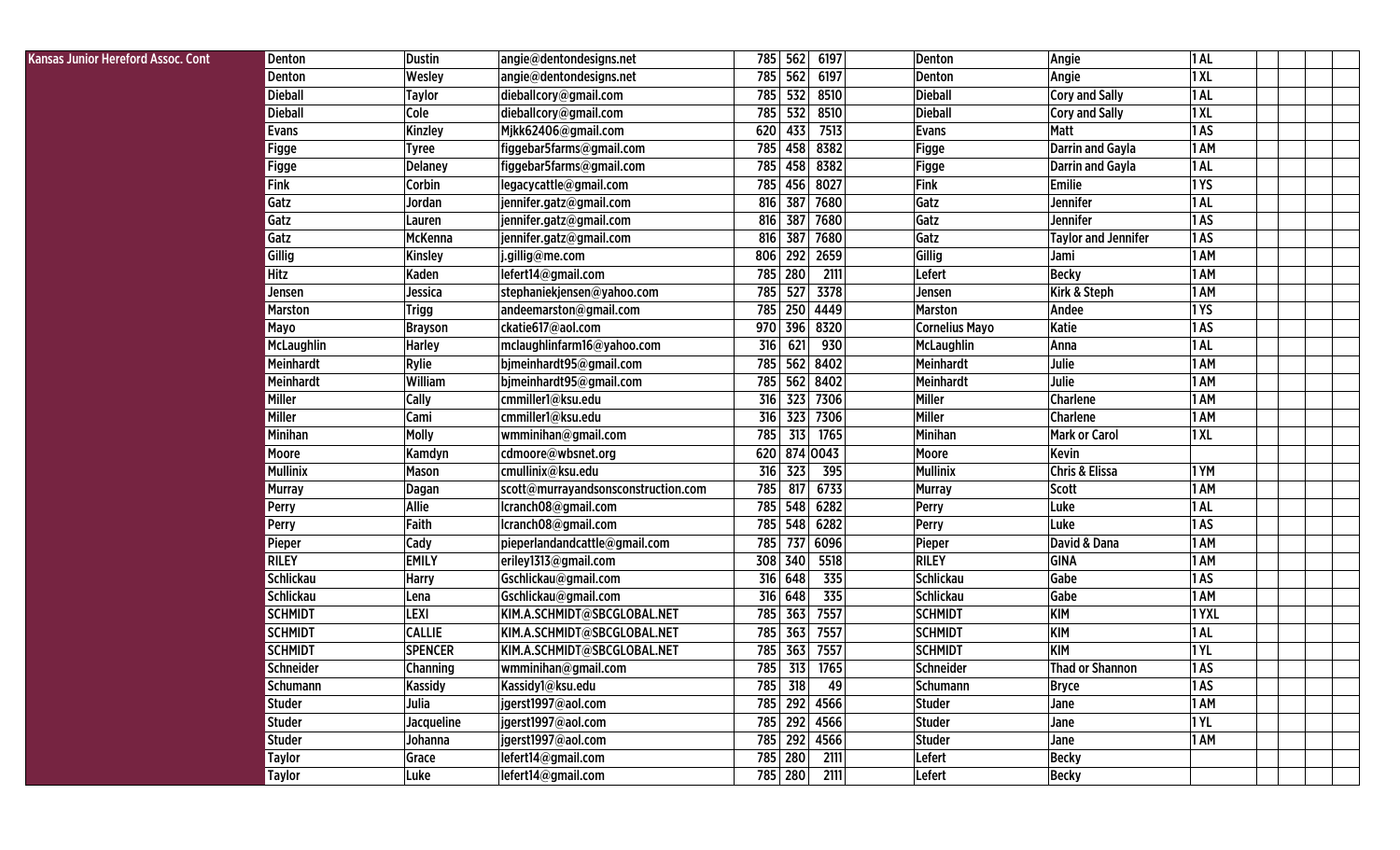| <b>Kansas Junior Hereford Assoc. Cont</b> | Weaber            | Cooper            | tamiweaber@gmail.com                 |                                | 785 844 3814            | Weaber                | <b>Bob and Tami</b>        | <b>1YL</b>         |                |   |                |  |
|-------------------------------------------|-------------------|-------------------|--------------------------------------|--------------------------------|-------------------------|-----------------------|----------------------------|--------------------|----------------|---|----------------|--|
|                                           | Weaber            | Wyatt             | tamiweaber@gmail.com                 |                                | 785 844 3814            | Weaber                | <b>Bob and Tami</b>        | 1YM                |                |   |                |  |
|                                           | Weaber            | Madelyn           | tamiweaber@gmail.com                 |                                | 785 844 3814            | Weaber                | <b>Bob and Tami</b>        | 1YM                |                |   |                |  |
|                                           | <b>TOTALS</b>     | <b>Exhibitors</b> | <b>YXS</b>                           | YM<br>YS                       | <b>YL</b><br><b>YXL</b> | AS                    | AM                         | <b>AL</b>          |                |   | XL 2XL 3XL 4XL |  |
|                                           |                   | 55                |                                      | $\overline{3}$<br>$\mathbf{0}$ |                         | 11                    | 18                         |                    | $\overline{3}$ | 0 | $0\qquad 0$    |  |
|                                           |                   |                   |                                      |                                |                         |                       |                            |                    |                |   |                |  |
| Kentucky Junior Hereford Assoc.           | <b>Exhibitors</b> |                   | <b>Email</b>                         | Phone                          |                         | <b>Parents</b>        |                            | <b>Shirt Sizes</b> |                |   |                |  |
|                                           | <b>Baker</b>      | <b>Wiley</b>      | sold@bidbaker.com                    | 859                            | 319<br>1520             | <b>Baker</b>          | Willie                     | 1AS                |                |   |                |  |
|                                           | <b>Ballinger</b>  | <b>Emma Grace</b> | ballingereg@icloud.com               |                                | 606 548 3520            | <b>Ballinger</b>      | <b>James</b>               | 1AS                |                |   |                |  |
|                                           | <b>Barnes</b>     | Hunter            | sarbarnes25@gmail.com                | 502                            | 321 7808                | <b>Barnes</b>         | <b>Sarah</b>               | 1XL                |                |   |                |  |
|                                           | <b>BECKLEY</b>    | Will              | beckleyherefords@gmail.com           | 859                            | 314<br>7053             | <b>Beckley</b>        | L.W.                       | 1AL                |                |   |                |  |
|                                           | <b>Bramer</b>     | <b>Nate</b>       | alex.bramer@yahoo.com                | 502 220                        | 8651                    | <b>Bramer</b>         | Alex                       | 1YS                |                |   |                |  |
|                                           | <b>Branscum</b>   | Kat               | Nealbranscum@hotmail.com             |                                | 606 872 5395            | <b>Branscum</b>       | Neal                       | 1 YM               |                |   |                |  |
|                                           | Coffman           | Colton            | Chriscoffman79@gmail.com             |                                | 859 236 6500            | <b>Coffman</b>        | <b>Chris</b>               |                    |                |   |                |  |
|                                           | Cox               | <b>Matthew</b>    | kim.lane@uky.edu                     |                                | 606 495 5778            | Lane                  | Kim                        | 1 XL               |                |   |                |  |
|                                           | Cox               | John              | Jwcox2009@gmail.com                  |                                | 606 748 4738            | Moran                 | <b>Shane</b>               | 1 AM               |                |   |                |  |
|                                           | <b>Emerson</b>    | Coulton           | coldcreekcattle5@gmail.com           | 859 209                        | 123                     | Emerson               | <b>Crystal</b>             | 1 AM               |                |   |                |  |
|                                           | <b>Emerson</b>    | Mackenzie         | Coldcreekcattle5@gmail.com           | 859 209                        | 123                     | Emerson               | Crystal                    | 1 AM               |                |   |                |  |
|                                           | <b>Grannis</b>    | <b>Marlee</b>     | winstongrannis9407@gmail.com         |                                | 606 748 9407            | Grannis               | Winston                    | 1 AM               |                |   |                |  |
|                                           | Holman            | Avery             | ebsilvermagic@yahoo.com              | 859                            | 516<br>3148             | Holman                | <b>Jennifer</b>            | 1 AM               |                |   |                |  |
|                                           | Holman            | Grant             | ebsilvermagic@yahoo.com              | 859                            | 516<br>3148             | Holman                | Jennifer                   | 1AL                |                |   |                |  |
|                                           | Hopper            | <b>Brooks</b>     | chopper@ppi-global.com               | 606 584                        | 7842                    | Hopper                | <b>Chris</b>               | 1YXL               |                |   |                |  |
|                                           | Hopper            | Josie             | chrishopper1@windstream.net          | 606 584                        | 7842                    | Hopper                | <b>Chris</b>               | 1 YM               |                |   |                |  |
|                                           | Imbruglio         | <b>ZACH</b>       | imbruglio@icloud.com                 | 270 993                        | 543                     | <b>IMBRUGLIO</b>      | <b>ALONDA</b>              | 1AL                |                |   |                |  |
|                                           | Lewis             | Mara              | jimbuc.simp@gmail.com                | 502 604                        | 8565                    | Simpson               | <b>Jimmy</b>               | 1AS                |                |   |                |  |
|                                           | <b>Martin</b>     | <b>Tucker</b>     | Steph061511@yahoo.com                |                                | 859 556 5296            | Singer                | <b>Shawn and Stephanie</b> | 1 YL               |                |   |                |  |
|                                           | <b>Perkins</b>    | <b>Brenna</b>     | perkinscattle4@gmail.com             |                                | 502 269 7189            | <b>Perkins</b>        | Kevin                      | 1 AM               |                |   |                |  |
|                                           | Ray               | Andrew            | straightedgeconstruction07@yahoo.com |                                | 606 782 1737            | <b>News</b>           | Jonathan                   | 1 YL               |                |   |                |  |
|                                           | Ray               | Quinton           | straightedgeconstruction07@yahoo.com |                                | 606 782 1737            | Ray                   | Jonathan                   | 1 YL               |                |   |                |  |
|                                           | <b>Sexten</b>     | William           | Austin.sexten@gmail.com              |                                | 502 542 8400            | Sexten                | <b>Austin</b>              | 1YM                |                |   |                |  |
|                                           | <b>Taylor</b>     | Grant             | Tayloropie7@gmail.com                |                                | 859 595 1206            | <b>Taylor</b>         | Leann                      | 1 AM               |                |   |                |  |
|                                           | <b>Taylor</b>     | <b>Braylen</b>    | donnieweinel@gmail.com               | 859                            | 991 3495                | <b>Taylor</b>         | Joe                        | 1 YL               |                |   |                |  |
|                                           | <b>THOMAS</b>     | <b>CASE</b>       | LESLIE_HEART@YAHOO.COM               | 859                            | $\overline{314}$ 8256   | <b>THOMAS</b>         | <b>ERIC</b>                | 1XL                |                |   |                |  |
|                                           | <b>THOMAS</b>     | <b>PARKER</b>     | LESLIE_HEART@YAHOO.COM               | 859                            | 314<br>8256             | <b>THOMAS</b>         | <b>ERIC</b>                | 1AS                |                |   |                |  |
|                                           | <b>Tingle</b>     | Ashlyn            | Michaeltinglemt@gmail.com            |                                | 502 548 1513            | <b>Tingle</b>         | Michael                    | <b>12XL</b>        |                |   |                |  |
|                                           | Todd              | Ellen             | amytoddneora@gmail.com               |                                | 859 661 6220            | Todd                  | Amy                        | 1 AM               |                |   |                |  |
|                                           | Todd              | Bo                | amytoddneora@gmail.com               |                                | 859 661 6220            | <b>Todd</b>           | Amy                        | 1 YL               |                |   |                |  |
|                                           | Underwood         | Megan             | meganunderwood@ksu.edu               |                                | 270 789 8288            | Underwood             | <b>Darrelyn</b>            | 1 AM               |                |   |                |  |
|                                           | <b>Underwood</b>  | Ryan              | meganunderwood@ksu.edu               |                                | 270 789 7891            | Underwood             | Doug                       | 1XL                |                |   |                |  |
|                                           | Watson            | Harlee            | Melindawatson8660@gmail.com          |                                | 859 625 8660            | Matt & Melinda Watson | Melinda                    | 1 AM               |                |   |                |  |
|                                           | Wise              | <b>Benton</b>     | wise michael@ymail.com               |                                | 270 849 7495            | Wise                  | Michael                    | 1YM                |                |   |                |  |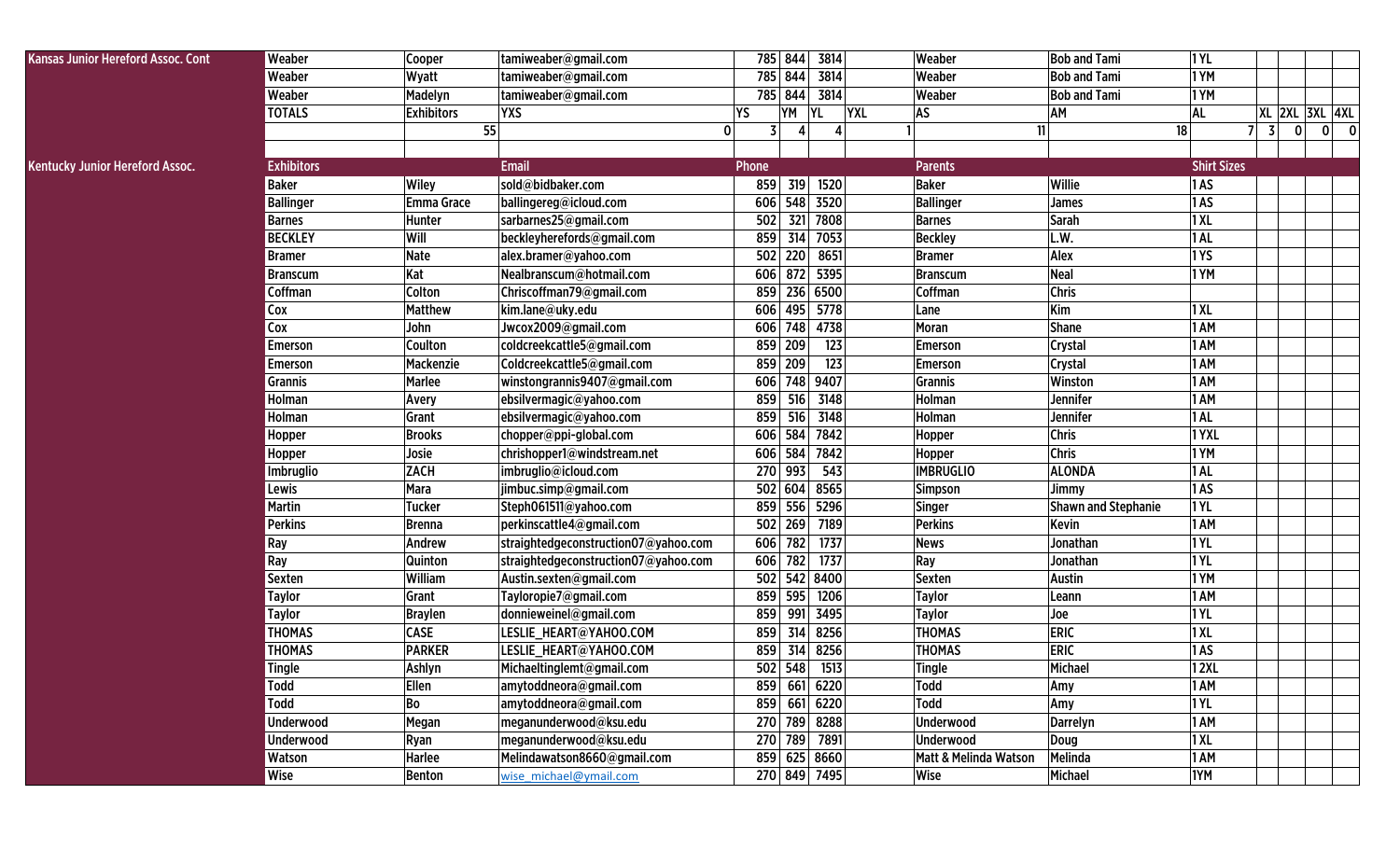| Kentucky Junior Hereford Assoc. Cont   | Wolf              | Weston            | Weston.wolf11@gmail.com         |          |                                                  | 859 380 4787 |            | Wolf              | Timothy              | $ 1$ AL            |                         |                         |                                         |
|----------------------------------------|-------------------|-------------------|---------------------------------|----------|--------------------------------------------------|--------------|------------|-------------------|----------------------|--------------------|-------------------------|-------------------------|-----------------------------------------|
|                                        | <b>Womack</b>     | Levi              | womackcattle@aol.com            |          |                                                  | 717 572 2418 |            | Womack            | Wesley               | 1YM                |                         |                         |                                         |
|                                        | <b>TOTALS</b>     | <b>Exhibitors</b> | <b>YXS</b>                      | YS       | YM                                               | <b>YL</b>    | <b>YXL</b> | AS                | AM                   | <b>AL</b>          |                         |                         | <b>XL 2XL 3XL 4XL</b>                   |
|                                        |                   | 35                | 0                               |          |                                                  |              |            |                   | 10 <sup>1</sup>      | $\vert$            | $\overline{\mathbf{4}}$ |                         | $\overline{\mathbf{0}}$<br>$\mathbf{0}$ |
|                                        |                   |                   |                                 |          |                                                  |              |            |                   |                      |                    |                         |                         |                                         |
| <b>Maryland Junior Hereford Assoc.</b> | <b>Exhibitors</b> |                   | <b>Email</b>                    | Phone    |                                                  |              |            | <b>Parents</b>    |                      | <b>Shirt Sizes</b> |                         |                         |                                         |
|                                        | Barnett           | Lily              | marytbowen@comcast.net          | 443      | 964                                              | 4972         |            | Bowen             | <b>Mary</b>          | 1YM                |                         |                         |                                         |
|                                        | <b>Baust</b>      | Jason             | Jbaust11@gmail.com              | 240      | 818                                              | 7001         |            | <b>Baust</b>      | <b>Tammy</b>         | 1 AM               |                         |                         |                                         |
|                                        | <b>Blevins</b>    | Cole              | Hunter060913@gmail.com          | 410      | 808                                              | 2895         |            | <b>Blevins</b>    | Jason                | 1XL                |                         |                         |                                         |
|                                        | <b>Blevins</b>    | Garrett           | Hunter060913@gmail.com          | 410      | 808                                              | 2895         |            | <b>Blevins</b>    | Jason                | 1AL                |                         |                         |                                         |
|                                        | Bohrer            | Izzy              | tanyabohrer@comcast.net         | 240      | 876                                              | 6306         |            | <b>Bohrer</b>     | Christopher          | 1AS                |                         |                         |                                         |
|                                        | <b>Bohrer</b>     | Riley             | Tanyabohrer@comcast.net         | 240      |                                                  | 876 6306     |            | <b>Bohrer</b>     | <b>Chris</b>         | 1AS                |                         |                         |                                         |
|                                        | Bowen             | Jacob             | marytbowen@comcast.net          | 443      | 964                                              | 4972         |            | <b>Mary Bowen</b> | <b>Michael Bowen</b> | 1 AM               |                         |                         |                                         |
|                                        | Cady              | Lane              | michele.blackert@gmail.com      | 301      | 748                                              | 351          |            | <b>Blackert</b>   | <b>Heather</b>       | 1YM                |                         |                         |                                         |
|                                        | Cady              | Logan             | michele.blackert@gmail.com      | 301      | 748                                              | 351          |            | <b>B</b> lackert  | Heather              | 1AS                |                         |                         |                                         |
|                                        | Cessna            | Cassidy           | cessna247@gmail.com             | 240      | 918                                              | 997          |            | Cessna            | Katherine            | 1AS                |                         |                         |                                         |
|                                        | <b>Chaney</b>     | Rianna            | chaneyswalkabout@aol.com        |          |                                                  | 240 446 4046 |            | Chaney            | Lee                  | 1 AM               |                         |                         |                                         |
|                                        | <b>Chaney</b>     | Sheridan          | chaneyswalkabout@aol.com        |          | 240 446                                          | 4035         |            | Chaney            | <b>Becky</b>         | 1AM                |                         |                         |                                         |
|                                        | <b>Deford</b>     | Ella              | kristen@grimmelfarms.com        | 410      | 937                                              | 1279         |            | Deford            | Kristen              | 1AS                |                         |                         |                                         |
|                                        | <b>Forbes</b>     | lan               | Shirlforbes@yahoo.com           | 443      | 807                                              | 2315         |            | <b>Forbes</b>     | Shirl                | 1 AM               |                         |                         |                                         |
|                                        | Grimmel           | <b>Maddy</b>      | Afmichelle@hotmail.com          | 410      | 808                                              | 9534         |            | Grimmel           | Ed                   | 1 AM               |                         |                         |                                         |
|                                        | Hereth            | Peytin            | kwhit1014@aol.com               | 301      | 580                                              | 6029         |            | Hereth            | Katie                | $ 1$ AL            |                         |                         |                                         |
|                                        | <b>Jacobs</b>     | Ella              | pattijacobs@ymail.com           | 301      | 473                                              | 3542         |            | Patti Jacobs      | <b>Terry Jacobs</b>  | 1 AM               |                         |                         |                                         |
|                                        | <b>Metts</b>      | Layla             | metts91@yahoo.com               | 240      | 398                                              | 7931         |            | <b>Metts</b>      | Shelly               | 1 AM               |                         |                         |                                         |
|                                        | Rhinehart         | Peighton          | kiwi0924@aol.com                | 240      | 674                                              | 4835         |            | Rhinehart         | Amanda               | 1YM                |                         |                         |                                         |
|                                        | <b>Sheesley</b>   | Mason             | Disheesley@verizon.net          | 724      | 664                                              | 2652         |            | <b>Sheesley</b>   | <b>Deejay</b>        | 1AS                |                         |                         |                                         |
|                                        | <b>SHELTON</b>    | <b>CHAD</b>       | LKCKSHELTON@COMCAST.NET         | 240      | 315                                              | 8182         |            | <b>SHELTON</b>    | <b>LAURA</b>         | 1YL                |                         |                         |                                         |
|                                        | <b>SHELTON</b>    | <b>HOLLY</b>      | LKCKSHELTON@COMCAST.NET         | 240      | 315                                              | 8182         |            | <b>SHELTON</b>    | <b>LAURA</b>         | 1AS                |                         |                         |                                         |
|                                        | <b>Shelton</b>    | <b>Kaylie</b>     | Ikckshelton@comcast.net         | 240      | 315                                              | 8182         |            | Shelton           | Laura                | 1AS                |                         |                         |                                         |
|                                        | Shumaker          | <b>Daisy</b>      | shumakercarol28@gmail.com       | 240      | 687                                              | 3721         |            | Shumaker          | Carol                | 1AS                |                         |                         |                                         |
|                                        | <b>Stiles</b>     | <b>Kristen</b>    | krisatkscattle@gmail.com        | 301      | 606                                              | 5203         |            | <b>Stiles</b>     | <b>Kris</b>          | 1 AM               |                         |                         |                                         |
|                                        | Stockdale         | Rylee             | breestockdale@hotmail.com       | 724      | 859                                              | 5573         |            | Stockdale         | Curt                 | 1AS                |                         |                         |                                         |
|                                        | <b>Taylor</b>     | Sophia            | Tvf4214@gmail.com               | 443      | 844                                              | 628          |            | <b>Taylor</b>     | Adam                 | 1AS                |                         |                         |                                         |
|                                        | <b>TOTALS</b>     | <b>Exhibitors</b> | <b>YXS</b>                      | YS       | YM                                               | YL           | <b>YXL</b> | AS                | AM                   | <b>AL</b>          |                         |                         | XL   2XL   3XL   4XL                    |
|                                        |                   | 27                | $\Omega$                        | $\Omega$ | $\overline{\mathbf{z}}$<br>$\tilde{\phantom{a}}$ |              | $\Omega$   |                   | 11<br>$\mathbf{Q}$   |                    | $2 \mid 1 \mid$         | $\overline{\mathbf{0}}$ | ി<br> 0                                 |
|                                        |                   |                   |                                 |          |                                                  |              |            |                   |                      |                    |                         |                         |                                         |
| Michigan Junior Hereford Assoc.        | <b>Exhibitors</b> |                   | <b>Email</b>                    | Phone    |                                                  |              |            | <b>Parents</b>    |                      | <b>Shirt Sizes</b> |                         |                         |                                         |
|                                        | <b>DIEKEVERS</b>  | <b>BEN</b>        | precisionlivestockllc@yahoo.com |          |                                                  | 616 893 6615 |            | <b>DIEKEVERS</b>  | <b>BEN</b>           |                    |                         |                         |                                         |
|                                        | Flokstra          | <b>Drew</b>       | drew.flokstra@gmail.com         |          | 616 368                                          | 818          |            | Flokstra          | Tom                  | 1XL                |                         |                         |                                         |
|                                        | <b>Harfst</b>     | Kaytlyn           | harfstcattle@gmail.com          | 269      | 615                                              | 742          |            | <b>Harfst</b>     | Jonathan             | 1YL                |                         |                         |                                         |
|                                        | Harvey            | Jessica           | missyharvey7@hotmail.com        |          |                                                  | 616 886 7908 |            | Harvey            | <b>Missy</b>         | 1 AM               |                         |                         |                                         |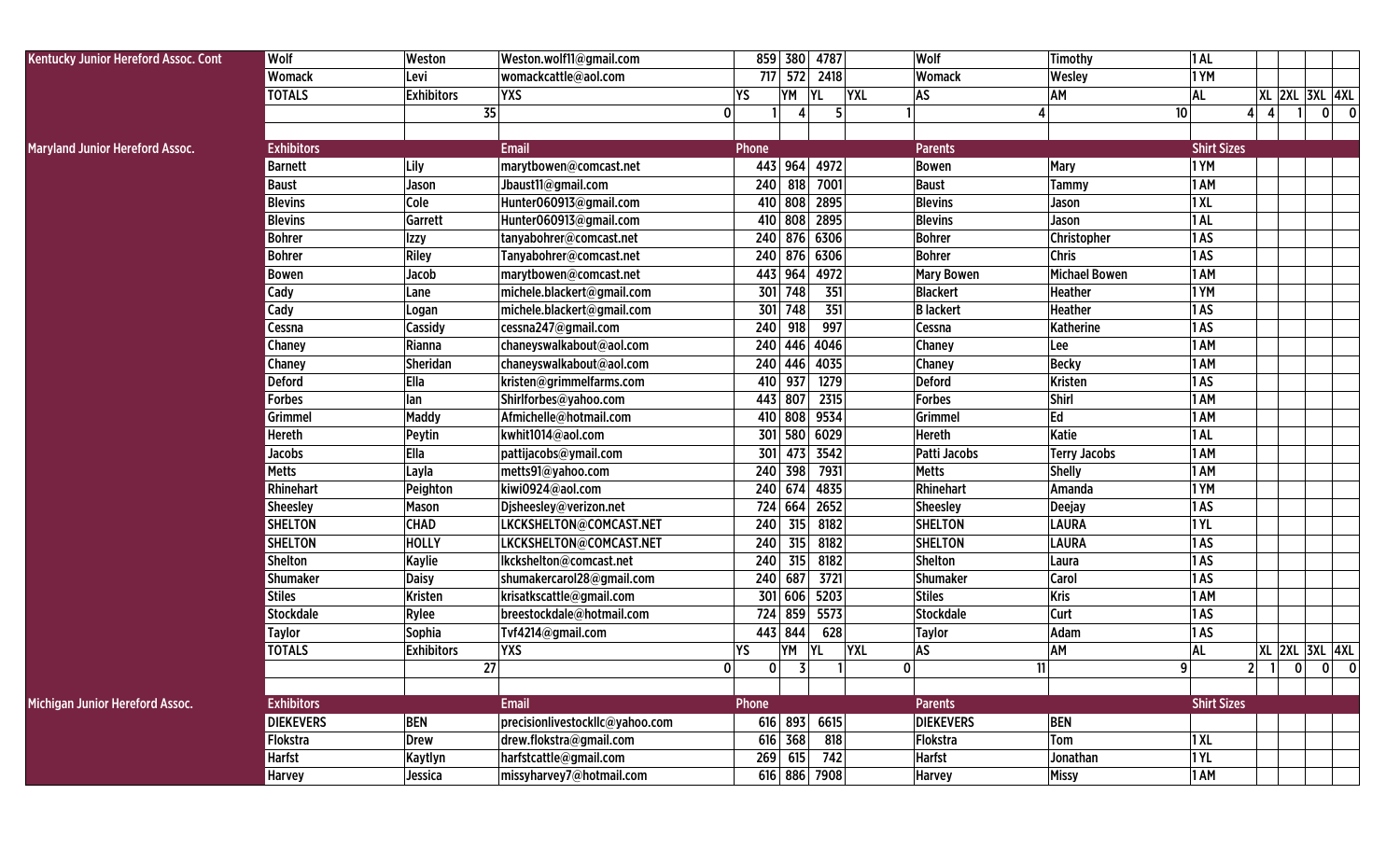| Michigan Junior Hereford Assoc. Cont    | Johnston          | Andrew            | Christiejohnston@rocketmail.com  | 989 859                                       | 1131         |              | Johnston             | Christie             | 1XL                |                       |                               |
|-----------------------------------------|-------------------|-------------------|----------------------------------|-----------------------------------------------|--------------|--------------|----------------------|----------------------|--------------------|-----------------------|-------------------------------|
|                                         | <b>Klink</b>      | <b>Charlee</b>    | Christiejohnston@rocketmail.com  | 989<br>859                                    | 1131         |              | <b>Klink</b>         | Kevin                | 1 AM               |                       |                               |
|                                         | <b>Klink</b>      | Jase              | Christiejohnston@rocketmail.com  | 989<br>859                                    | 1131         |              | <b>Klink</b>         | Kevin                | 1AS                |                       |                               |
|                                         | <b>McArthur</b>   | Connor            | Connormcarthur6304@gmail.com     | 517<br>398                                    | 7200         |              | <b>McArthur</b>      | <b>Chris</b>         | 1AL                |                       |                               |
|                                         | <b>McArthur</b>   | Gabriel           | themcarthur7@gmail.com           | 517                                           | 398 7200     |              | <b>McArthur</b>      | <b>Kristie</b>       | 1YM                |                       |                               |
|                                         | <b>McArthur</b>   | Grayson           | themcarthur7@gmail.com           | 517                                           | 398 7200     |              | <b>McArthur</b>      | <b>Kristie</b>       | 1YM                |                       |                               |
|                                         | <b>McArthur</b>   | <b>Olivia</b>     | themcarthur7@gmail.com           | 517                                           | 398 7200     |              | <b>McArthur</b>      | <b>Kristie</b>       | <b>1YL</b>         |                       |                               |
|                                         | <b>Nichols</b>    | Matthew           | Familynichols4@yahoo.com         | 277<br>989                                    | 6354         |              | <b>Nichols</b>       | <b>Karry</b>         | 1AS                |                       |                               |
|                                         | <b>Nichols</b>    | Paige             | Pnfarmgirl03@gmail.com           | 989<br>277                                    | 6354         |              | <b>Nichols</b>       | <b>Karry</b>         | 1AS                |                       |                               |
|                                         | <b>Schut</b>      | Lillian           | kschut@aol.com                   | 517<br>881                                    | 4091         |              | Schut                | Kara                 | 1YL                |                       |                               |
|                                         | <b>TOTALS</b>     | <b>Exhibitors</b> | <b>YXS</b>                       | YS<br>YΜ                                      | YL           | <b>YXL</b>   | AS                   | AM                   | AL                 | <b>XL 2XL 3XL 4XL</b> |                               |
|                                         |                   | 14                |                                  | 0<br>$\mathbf{0}$<br>$\overline{\phantom{a}}$ | 3            | $\mathbf{0}$ | 3                    |                      | $2 \overline{)}$   | $\overline{2}$<br> 0  | 0 <br>$\overline{\mathbf{0}}$ |
|                                         |                   |                   |                                  |                                               |              |              |                      |                      |                    |                       |                               |
| <b>Minnesota Junior Hereford Assoc.</b> | <b>Exhibitors</b> |                   | <b>Email</b>                     | Phone                                         |              |              | <b>Parents</b>       |                      | <b>Shirt Sizes</b> |                       |                               |
|                                         | <b>Beissel</b>    | Lily              | jbeissel@hotmail.com             | 210<br>651                                    | 762          |              | <b>Beissel</b>       | Jessica              | 1YM                |                       |                               |
|                                         | <b>Beissel</b>    | Maddison          | jbeissel@hotmail.com             | 651<br>210                                    | 762          |              | <b>Beissel</b>       | Jessica              | 1YXL               |                       |                               |
|                                         | <b>Dykstra</b>    | Julia             | jmmay17240@gmail.com             | 507<br>339                                    | 8248         |              | Freking              | Meg                  | 1AM                |                       |                               |
|                                         | Freking           | Will              | jmmay17240@gmail.com             | 507<br>339                                    | 8248         |              | Freking              | Meg                  | 1AL                |                       |                               |
|                                         | Geislinger        | <b>Brooke</b>     | geislingerbrooke@gmail.com       | 320<br>241                                    | 3976         |              | Geislinger           | Sarah                | 1AS                |                       |                               |
|                                         | Lawrence          | Wade              | marytinathefarmerswife@gmail.com | 763<br>389                                    | 625          |              | Lawrence             | <b>Marytina</b>      | 1AL                |                       |                               |
|                                         | Lawrence          | Wynn              | marytinathefarmerswife@gmail.com | 763<br>273                                    | 6981         |              | Lawrence             | <b>Marytina</b>      | 1AL                |                       |                               |
|                                         | Lind              | Jens              | douglind62@gmail.com             | 507<br>458                                    | 5421         |              | Lind                 | <b>Douglas</b>       | 1AL                |                       |                               |
|                                         | Lind              | Hans              | douglind62@gmail.com             | 507<br>458                                    | 5421         |              | Lind                 | <b>Douglas</b>       | <b>12XL</b>        |                       |                               |
|                                         | Lind              | Tate              | douglind62@gmail.com             | 507<br>458                                    | 5421         |              | Lind                 | <b>Douglas</b>       | 1YL                |                       |                               |
|                                         | <b>Martinson</b>  | Matalyn           | matalyn.martinson@gmail.com      | 763<br>274                                    | 771          |              | <b>Martinson</b>     | <b>Krishona</b>      | 1XL                |                       |                               |
|                                         | Mouser            | Cale              | msfherefords@gmail.com           | 218<br>770                                    | 6844         |              | Mouser               | Michelle             | 1AL                |                       |                               |
|                                         | Mouser            | <b>Haley</b>      | msfherefords@gmail.com           | 368<br>218                                    | 745          |              | Mouser               | Michelle             | 1 AM               |                       |                               |
|                                         | Polzin            | <b>Brooke</b>     | polzinembryocenter@gmail.com     | 320<br>221                                    | 6013         |              | <b>Polzin</b>        | <b>Chris</b>         | 1AS                |                       |                               |
|                                         | Pressnall         | <b>Madison</b>    | pressnallplumbing@yahoo.com      | 612<br>709                                    | 7738         |              | Pressnall            | <b>Bryce</b>         | 1 AM               |                       |                               |
|                                         | Pressnall         | <b>Bella</b>      | pressnallplumbing@yahoo.com      | 612<br>505                                    | 6481         |              | Pressnall            | <b>Bryce</b>         | 1AS                |                       |                               |
|                                         | Privet            | Leo               | douglind62@gmail.com             | 458<br>507                                    | 5421         |              | Lind                 | <b>Douglas</b>       | 1AL                |                       |                               |
|                                         | Reed              | Kendra            | jasonreed1066@yahoo.com          | 651<br>210                                    | 3442         |              | Reed                 | Jason                | 1 AM               |                       |                               |
|                                         | Reed              | <b>Taylor</b>     | jasonreed1066@yahoo.com          | 651<br>210                                    | 3442         |              | Reed                 | <b>Jeffrey</b>       | 1AS                |                       |                               |
|                                         | Tut               | Tar               | douglind62@gmail.com             | 507<br>458                                    | 5421         |              | Lind                 | <b>Douglas</b>       |                    |                       |                               |
|                                         | <b>TOTALS</b>     | <b>Exhibitors</b> | <b>YXS</b>                       | YS<br>$YM$ $YL$                               |              | <b>YXI</b>   | $\mathsf{AS}\xspace$ | AM                   | ΔI                 | <b>XL 2XL 3XL 4XL</b> |                               |
|                                         |                   | 20 <sup>1</sup>   |                                  | 01<br> 0                                      | $\mathbf{1}$ |              |                      |                      |                    | $6$ 1 1 0 0           |                               |
|                                         |                   |                   |                                  |                                               |              |              |                      |                      |                    |                       |                               |
| Mississippi Junior Hereford Assoc.      | <b>Exhibitors</b> |                   | Email                            | Phone                                         |              |              | <b>Parents</b>       |                      | <b>Shirt Sizes</b> |                       |                               |
|                                         | Adkerson          | <b>Emily</b>      | amyadkerson0510@gmail.com        | 662 617 3577                                  |              |              | Adkerson             | Amy                  |                    |                       |                               |
|                                         | <b>Bales</b>      | Slade             | mbales1008@gmail.com             | 601 320 1008                                  |              |              | Trey bales           | <b>Melissa bales</b> |                    |                       |                               |
|                                         | <b>Childs</b>     | Sarah Kate        | jwchilds76@gmail.com             | 662 837 656                                   |              |              | childs               | jeffrey              | 1AS                |                       |                               |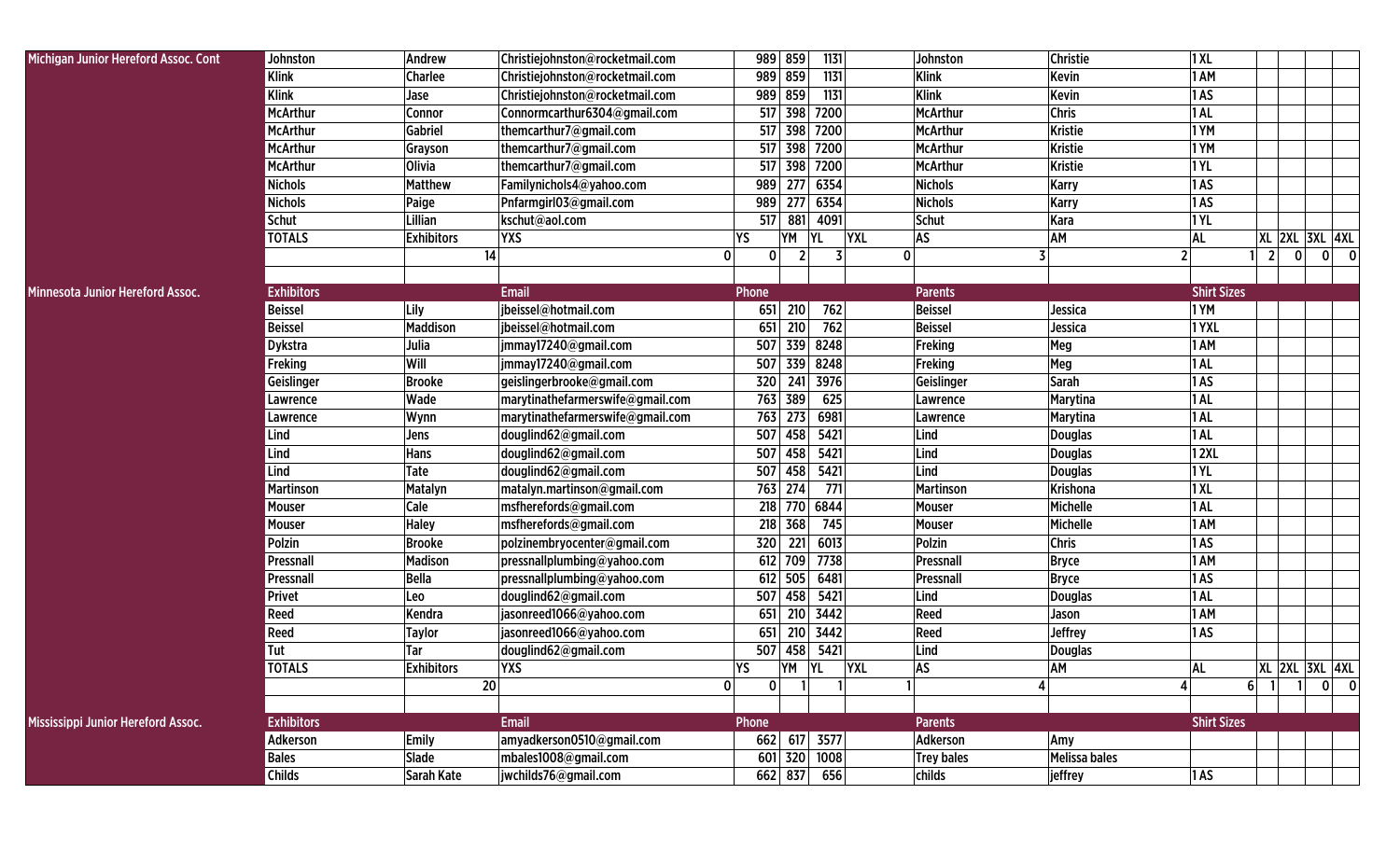| Mississippi Junior Hereford Assoc. Cont | Johnson           | Jacob                | jacobljohnson2001@yahoo.com   | 601 967 2555                          | Johnson         | Lande                       |                    |                                                     |
|-----------------------------------------|-------------------|----------------------|-------------------------------|---------------------------------------|-----------------|-----------------------------|--------------------|-----------------------------------------------------|
|                                         | Johnson           | lan                  | javobljihnson2001@yahoo.com   | 601 967 2555                          | Johnson         | Lande                       |                    |                                                     |
|                                         | Lofton            | <b>Mark Kypton</b>   | cmstephens1978@hotmail.com    | 816 868 1858                          | Lofton          | <b>Erica</b>                | 1YM                |                                                     |
|                                         | <b>Manning</b>    | Will                 | Jaymanning32@yahoo.com        | 662 871 6099                          | <b>Manning</b>  | Jaysen                      | 1AL                |                                                     |
|                                         | melancon          | rylie                | mgfarms@bellsouth.net         | 601 597 5996                          | melancon        | <b>Shaunna</b>              | 1 AM               |                                                     |
|                                         | <b>NAPIER</b>     | <b>KELSI</b>         | sheeploman@bellsouth.net      | 601 408 4826                          | <b>Roberts</b>  | Ramona                      | 1 AM               |                                                     |
|                                         | <b>Napier</b>     | Kylie                | ramona.roberts2011@gmail.com  | 601 408 4826                          | <b>Roberts</b>  | Ramona                      | 1AS                |                                                     |
|                                         | <b>Walker</b>     | <b>Madison</b>       | Dustybwalker@yahoo.com        | 601 543 9905                          | Walker          | <b>Dusty</b>                | 1 AM               |                                                     |
|                                         | Wilson            | Abigail              | mandywilson1@yahoo.com        | 601 870 4684                          | Wilson          | Matt                        | 1AL                |                                                     |
|                                         | Wilson            | Hunter               | mandywilson1@yahoo.com        | 601 870 4684                          | Wilson          | Matt                        | 1AL                |                                                     |
|                                         | <b>TOTALS</b>     | <b>Exhibitors</b>    | <b>YXS</b>                    | YS.<br>YM<br><b>YL</b><br><b>YXL</b>  | <b>AS</b>       | AM                          | <b>AL</b>          | XL 2XL 3XL 4XL                                      |
|                                         |                   | 13                   |                               | $\overline{0}$<br> 0 <br>$\mathbf{0}$ | 0               | $\overline{2}$              | 3<br>3             | $\Omega$<br>$\overline{0}$<br>$\mathbf{0}$<br>- 0 I |
|                                         |                   |                      |                               |                                       |                 |                             |                    |                                                     |
| Missouri Junior Hereford Assoc.         | <b>Exhibitors</b> |                      | <b>Email</b>                  | Phone                                 | <b>Parents</b>  |                             | <b>Shirt Sizes</b> |                                                     |
|                                         | Adam              | <b>Brayde</b>        | adamtammyd@gmail.com          | 816 809 7049                          | Adam            | Tammy                       | 1AS                |                                                     |
|                                         | <b>Craig</b>      | Lexi                 | init2win44@hotmail.com        | 816 284 3276                          | <b>Craig</b>    | Lisa                        | 1 AM               |                                                     |
|                                         | Decker            | Jaden                | jared.e.decker@gmail.com      | 573 819<br>837                        | <b>Decker</b>   | Jared                       | $ 1$ AL            |                                                     |
|                                         | <b>Decker</b>     | Jensen               | jared.e.decker@gmail.com      | 837<br>573 819                        | <b>Decker</b>   | Jared                       | 1YL                |                                                     |
|                                         | <b>Decker</b>     | Maesyn               | jared.e.decker@gmail.com      | 573 819<br>837                        | <b>Decker</b>   | Jared                       |                    |                                                     |
|                                         | <b>Ebert</b>      | Jorja                | jrelivestock@gmail.com        | 816 500 7487                          | <b>Ebert</b>    | A.J.                        | 1AS                |                                                     |
|                                         | edwards           | trenton              | edwardsshowsteers1@gmail.com  | 636 675<br>1789                       | <b>Edwards</b>  | Trent                       | <b>1YL</b>         |                                                     |
|                                         | Ewing             | <b>Maggie</b>        | ewing8045@gmail.com           | 417 988 6433                          | Ewing           | Richard                     | 1XL                |                                                     |
|                                         | Fort              | Ethan                | clfort85@gmail.com            | 573 473 6637                          | Fort            | Cindy                       | 1XL                |                                                     |
|                                         | Fort              | Lance                | clfort85@gmail.com            | 573 473 6637                          | Fort            | Cindy                       | <b>12XL</b>        |                                                     |
|                                         | Graves            | <b>Beau Ann</b>      | samantha.graves@transova.com  | $2881$ Mom (Sam)<br>660 973           | Graves          | Samantha                    | 1AS                |                                                     |
|                                         | Hancock           | Emma                 | hancockfarm97@gmail.com       | 327<br>6718<br>417                    | Hancock         | <b>Shannon</b>              | 1AS                |                                                     |
|                                         | kanoy             | payton               | kanoyfarms@gmail.com          | 816 377<br>1325                       | kanoy           | todd                        | 1 AM               |                                                     |
|                                         | Kleeman           | Kade                 | mousewebb@hotmail.com         | 660 973 2479                          | Kleeman         | Kip                         | <b>1YL</b>         |                                                     |
|                                         | Kleeman           | Karsyn               | mousewebb@hotmail.com         | 660 973 2479                          | Kleeman         | Kip                         | 1AS                |                                                     |
|                                         | Kleinman          | Aiden                | corkcattle3104@gmail.com      | 417 850 9570                          | <b>Kleinman</b> | <b>Neysa</b>                | 1 AL               |                                                     |
|                                         | Kleinman          | <b>Atley</b>         | corkcattle3104@gmail.com      | 417 850 5676                          | kleinman        | kevin                       | 1AL                |                                                     |
|                                         | <b>Miller</b>     | <b>Taylor</b>        | millerherefords@yahoo.com     | 317 341 3846                          | Miller          | <b>Rusty &amp; Marijane</b> | 1AL                |                                                     |
|                                         | <b>Miller</b>     | Tory                 | millerherefords@yahoo.com     | 317 341 3846                          | Miller          | <b>Rusty &amp; Marijane</b> | 1AS                |                                                     |
|                                         | <b>Mueller</b>    | <b>Brad</b>          | muellers29@yahoo.com          | 573 768 4910                          | <b>Mueller</b>  | <b>Brad</b>                 | 1XL                |                                                     |
|                                         | Mueller           | <b>Emmalee</b>       | muellers29@yahoo.com          | 573 517 2999                          | Mueller         | <b>Brad</b>                 | 1YL                |                                                     |
|                                         | Reed              | <b>Maggie</b>        | natalie@reedent.com           | 816 820 4282                          | Reed            | <b>Craig and Natalie</b>    | 1AS                |                                                     |
|                                         | Rhode             | Gavin                | Jeff.rhode@myfcsfinancial.com | 816 261 4819                          | Rhode           | Gavin                       | 1 XL               |                                                     |
|                                         | Rhode             | <b>Isaac</b>         | Jeff.rhode@myfcsfinancial.com | 816 261 4819                          | Rhode           | <b>Isaac</b>                | 1 XL               |                                                     |
|                                         | Roth              | Levi                 | rothconcrete3@gmail.com       | 660 351 4126                          | Roth            | <b>Edgar</b>                | 1AL                |                                                     |
|                                         | <b>Thompson</b>   | <b>Madelyn Grace</b> | init2win44@hotmail.com        | 816 284 3276                          | Thompson        | Tom                         | <b>1 YL</b>        |                                                     |
|                                         | Toombs            | Josie                | josietoombs@gmail.com         | 417 399 7947                          | <b>Toombs</b>   | Franka                      | 1 AM               |                                                     |
|                                         |                   |                      |                               |                                       |                 |                             |                    |                                                     |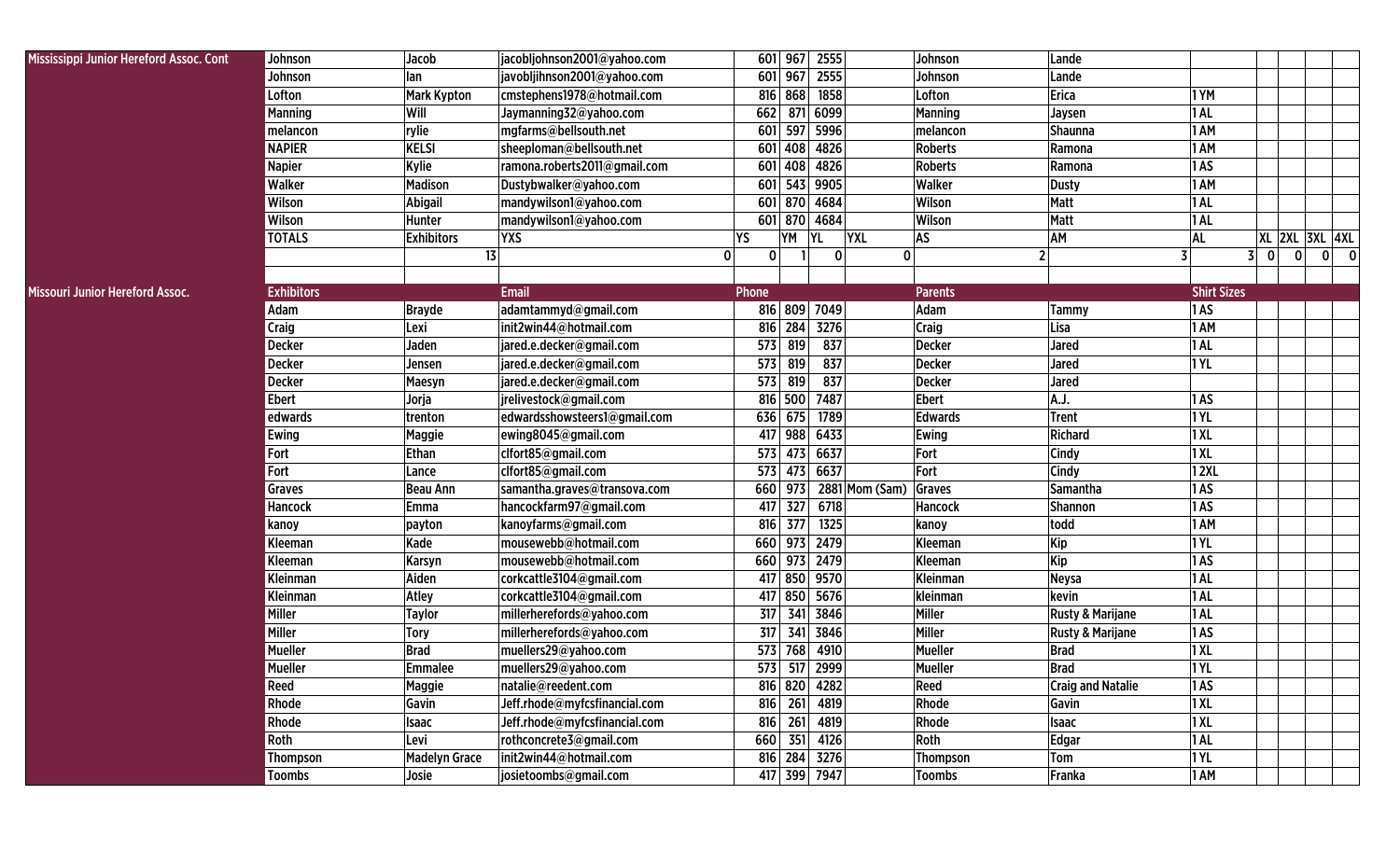| Ward<br><b>Ward</b><br>Addison<br>816 365 5930<br><b>1 AM</b><br>tony@safetyministorage.com<br>Tony<br>816 365 5930<br>1 YM<br>Ward<br><b>Connelly</b><br>tony@safetyministorage.com<br><b>Ward</b><br><b>Tony</b><br>1YM<br>Ward<br><b>Davis</b><br>816 365 5930<br>Ward<br>tony@safetyministorage.com<br>Tony<br>816 365 5930<br>1YL<br>Ward<br>Gannon<br>Ward<br>tony@safetyministorage.com<br><b>Tony</b><br>816 365 5930<br>12XL<br><b>Ward</b><br>Ward<br>Grant<br>Tony<br>tony@safetyministorage.com<br>417 327 7450<br>1 AM<br>Jeff<br>Warden<br><b>MaryGrace</b><br>jeff.voris@gmail.com<br><b>Voris</b><br>660 707 3646<br>1YS<br><b>Waters</b><br>Grant<br><b>Waters</b><br>Glen and Kyla<br>gawaters@landolakes.com<br> 1AS<br>660 707 3646<br><b>Waters</b><br><b>Waters</b><br>Kristin<br>gawaters@landolakes.com<br>Glen and Kyla<br> 1 XL<br>Whiteley<br>816 522 5170<br>Whiteley<br><b>Brady</b><br>kristenwhiteley1@gmail.com<br><b>Kristen</b><br>YM<br>AS<br><b>AL</b><br><b>TOTALS</b><br><b>YXS</b><br>YS<br><b>YL</b><br><b>YXL</b><br>AM<br><b>Exhibitors</b><br>36<br>$\overline{0}$<br>$2 \overline{ }$<br>5<br>5<br>6 <sup>1</sup><br>6<br>0<br>8<br><b>Exhibitors</b><br><b>Email</b><br><b>Shirt Sizes</b><br>Phone<br><b>Parents</b><br>381 5106<br><b>Egbert</b><br>Egbert<br>Katie<br><b>Crew</b><br>katie@barojeans.com<br>970<br>Egbert<br>381 5106<br>Katie<br>970<br>Egbert<br>Lexington<br>katie@barojeans.com<br>970 381 5106<br>Katie<br>Egbert<br>katie@barojeans.com<br>Egbert<br> 1 YL<br>Kingston<br><b>YXL</b><br>AS<br>AM<br><b>AL</b><br><b>TOTALS</b><br><b>Exhibitors</b><br>YS<br>YM<br><b>YL</b><br>YXS<br>$\overline{0}$ 0<br>$\mathbf{0}$<br> 0 <br>$\mathbf{0}$<br> 0 <br>$\mathbf{0}$<br>0<br><b>Exhibitors</b><br><b>Shirt Sizes</b><br><b>Email</b><br><b>Parents</b><br>Phone<br>924<br>1 AM<br>308 550<br><b>Bremer</b><br>Kiera<br>gennamae@hotmail.com<br>Frenzen<br>Genna<br>308 550<br>924<br>1YM<br>Genna<br><b>Bremer</b><br>Kinsley<br>gennamae@hotmail.com<br>Frenzen<br>308 660 7174<br>1AL<br><b>Blake</b><br>blakegbruns@icloud.com<br><b>Bruns</b><br><b>Kelly and Stacie</b><br><b>Bruns</b><br>1AL<br>605 695 7579<br><b>Bruns</b><br>staciebruns@yahoo.com<br><b>Bruns</b><br><b>Stacie</b><br>Kason<br>1 AM<br><b>Matthew</b><br>605 695 7579<br><b>Stacie</b><br><b>Bruns</b><br>staciebruns@yahoo.com<br><b>Bruns</b><br>221<br>1YL<br>309<br>1247<br>Dunklau<br>Dunklau<br><b>Hadley</b><br>dunkcattleco@gmail.com<br>Crystal<br>221<br>1AS<br><b>Dunklau</b><br>309<br>1247<br>Dunklau<br>Wyatt<br>dunkcattleco@gmail.com<br>Crystal<br><b>Hoffman</b><br>530 237<br>6281<br>Hoffman<br>1YL<br>Haxton<br>sjmyers97@gmail.com<br>Kaycee<br>530 237<br>6281<br>1YS<br><b>Hoffman</b><br><b>Hoffman</b><br>Hayden<br>sjmyers97@gmail.com<br><b>Kaycee</b><br>530 237<br>1YM<br>6281<br><b>Hoffman</b><br>sjmyers97@gmail.com<br><b>Hoffman</b><br>Kennedy<br>Kaycee<br>308 920<br>1AS<br>189<br>Shelby/Jacob Bakenhus<br>Skbakenhus@gmail.com<br><b>Randy Jones</b><br>Trenedy<br>Jones<br>402 641<br>1AL<br>Kilterman<br><b>Carly</b><br>Nkoltr@gmail.com<br>146<br><b>Nate</b><br>Kolterman<br>1AL<br>Michael<br>402 641<br><b>Nate</b><br>Nkoltr@gmail.com<br>146<br>Jolterman<br>Kolterman<br>1YL<br>308 360<br>Kaleigh<br><b>Krebs</b><br>Kashlyn<br>kaleigh.krebsrn@gmail.com<br>300<br><b>Krebs</b><br>1YL<br><b>Krebs</b><br>308 360<br>300<br><b>Krebs</b><br>kaleigh.krebsrn@gmail.com<br>Kaleigh<br>Kynsleigh<br>1AS<br><b>Krebs</b><br>308 360 1972<br><b>Krebs</b><br>$I_y$<br>Sage<br>kaleigh.krebsrn@gmail.com<br>Lindstrom<br>prospecthillfarms@gmail.com<br>308 991 3732<br>Nathan/Jeanette<br>$ 1$ AL<br>Cooper<br>Lindstrom<br>308 991 3732<br>prospecthillfarms@gmail.com<br>Nathan/Jeanette<br>Lindstrom<br><b>Malina</b><br>Lindstrom<br>1 AL<br>402 821 7307<br>Kian<br>kmusil@hotmail.com<br>1 AM<br>Morris<br>Korbel<br>Megan<br>hjpearson001@gmail.com;<br>308 870 3805<br><b>Wade and Michelle</b><br>$ 1$ AL<br>Hannah<br>Pearson<br>Pearson<br>$ 1$ AL<br>308 730 2836<br>Jacob<br>jthompson@countrypartnerscoop.com<br>Thompson<br>Jamie<br>Thompson |                                      |                 |       |                                   |              |                 |       |              |                                        |
|---------------------------------------------------------------------------------------------------------------------------------------------------------------------------------------------------------------------------------------------------------------------------------------------------------------------------------------------------------------------------------------------------------------------------------------------------------------------------------------------------------------------------------------------------------------------------------------------------------------------------------------------------------------------------------------------------------------------------------------------------------------------------------------------------------------------------------------------------------------------------------------------------------------------------------------------------------------------------------------------------------------------------------------------------------------------------------------------------------------------------------------------------------------------------------------------------------------------------------------------------------------------------------------------------------------------------------------------------------------------------------------------------------------------------------------------------------------------------------------------------------------------------------------------------------------------------------------------------------------------------------------------------------------------------------------------------------------------------------------------------------------------------------------------------------------------------------------------------------------------------------------------------------------------------------------------------------------------------------------------------------------------------------------------------------------------------------------------------------------------------------------------------------------------------------------------------------------------------------------------------------------------------------------------------------------------------------------------------------------------------------------------------------------------------------------------------------------------------------------------------------------------------------------------------------------------------------------------------------------------------------------------------------------------------------------------------------------------------------------------------------------------------------------------------------------------------------------------------------------------------------------------------------------------------------------------------------------------------------------------------------------------------------------------------------------------------------------------------------------------------------------------------------------------------------------------------------------------------------------------------------------------------------------------------------------------------------------------------------------------------------------------------------------------------------------------------------------------------------------------------------------------------------------------------------------------------------------------------------------------------------------------------------------------------------------------------------------------------------------------------------------------------------------------------------------------------------------------------------------------------------------------------------------------------------------------------------------------------------------------------------------------------------------------------------------------------------------------------------------------------------------------------------------|--------------------------------------|-----------------|-------|-----------------------------------|--------------|-----------------|-------|--------------|----------------------------------------|
|                                                                                                                                                                                                                                                                                                                                                                                                                                                                                                                                                                                                                                                                                                                                                                                                                                                                                                                                                                                                                                                                                                                                                                                                                                                                                                                                                                                                                                                                                                                                                                                                                                                                                                                                                                                                                                                                                                                                                                                                                                                                                                                                                                                                                                                                                                                                                                                                                                                                                                                                                                                                                                                                                                                                                                                                                                                                                                                                                                                                                                                                                                                                                                                                                                                                                                                                                                                                                                                                                                                                                                                                                                                                                                                                                                                                                                                                                                                                                                                                                                                                                                                                                               | Missouri Junior Hereford Assoc. Cont |                 |       |                                   |              |                 |       |              |                                        |
|                                                                                                                                                                                                                                                                                                                                                                                                                                                                                                                                                                                                                                                                                                                                                                                                                                                                                                                                                                                                                                                                                                                                                                                                                                                                                                                                                                                                                                                                                                                                                                                                                                                                                                                                                                                                                                                                                                                                                                                                                                                                                                                                                                                                                                                                                                                                                                                                                                                                                                                                                                                                                                                                                                                                                                                                                                                                                                                                                                                                                                                                                                                                                                                                                                                                                                                                                                                                                                                                                                                                                                                                                                                                                                                                                                                                                                                                                                                                                                                                                                                                                                                                                               |                                      |                 |       |                                   |              |                 |       |              |                                        |
|                                                                                                                                                                                                                                                                                                                                                                                                                                                                                                                                                                                                                                                                                                                                                                                                                                                                                                                                                                                                                                                                                                                                                                                                                                                                                                                                                                                                                                                                                                                                                                                                                                                                                                                                                                                                                                                                                                                                                                                                                                                                                                                                                                                                                                                                                                                                                                                                                                                                                                                                                                                                                                                                                                                                                                                                                                                                                                                                                                                                                                                                                                                                                                                                                                                                                                                                                                                                                                                                                                                                                                                                                                                                                                                                                                                                                                                                                                                                                                                                                                                                                                                                                               |                                      |                 |       |                                   |              |                 |       |              |                                        |
|                                                                                                                                                                                                                                                                                                                                                                                                                                                                                                                                                                                                                                                                                                                                                                                                                                                                                                                                                                                                                                                                                                                                                                                                                                                                                                                                                                                                                                                                                                                                                                                                                                                                                                                                                                                                                                                                                                                                                                                                                                                                                                                                                                                                                                                                                                                                                                                                                                                                                                                                                                                                                                                                                                                                                                                                                                                                                                                                                                                                                                                                                                                                                                                                                                                                                                                                                                                                                                                                                                                                                                                                                                                                                                                                                                                                                                                                                                                                                                                                                                                                                                                                                               |                                      |                 |       |                                   |              |                 |       |              |                                        |
| Montana Junior Hereford Assoc.<br>Nebraska Junior Hereford Assoc.                                                                                                                                                                                                                                                                                                                                                                                                                                                                                                                                                                                                                                                                                                                                                                                                                                                                                                                                                                                                                                                                                                                                                                                                                                                                                                                                                                                                                                                                                                                                                                                                                                                                                                                                                                                                                                                                                                                                                                                                                                                                                                                                                                                                                                                                                                                                                                                                                                                                                                                                                                                                                                                                                                                                                                                                                                                                                                                                                                                                                                                                                                                                                                                                                                                                                                                                                                                                                                                                                                                                                                                                                                                                                                                                                                                                                                                                                                                                                                                                                                                                                             |                                      |                 |       |                                   |              |                 |       |              |                                        |
|                                                                                                                                                                                                                                                                                                                                                                                                                                                                                                                                                                                                                                                                                                                                                                                                                                                                                                                                                                                                                                                                                                                                                                                                                                                                                                                                                                                                                                                                                                                                                                                                                                                                                                                                                                                                                                                                                                                                                                                                                                                                                                                                                                                                                                                                                                                                                                                                                                                                                                                                                                                                                                                                                                                                                                                                                                                                                                                                                                                                                                                                                                                                                                                                                                                                                                                                                                                                                                                                                                                                                                                                                                                                                                                                                                                                                                                                                                                                                                                                                                                                                                                                                               |                                      |                 |       |                                   |              |                 |       |              |                                        |
|                                                                                                                                                                                                                                                                                                                                                                                                                                                                                                                                                                                                                                                                                                                                                                                                                                                                                                                                                                                                                                                                                                                                                                                                                                                                                                                                                                                                                                                                                                                                                                                                                                                                                                                                                                                                                                                                                                                                                                                                                                                                                                                                                                                                                                                                                                                                                                                                                                                                                                                                                                                                                                                                                                                                                                                                                                                                                                                                                                                                                                                                                                                                                                                                                                                                                                                                                                                                                                                                                                                                                                                                                                                                                                                                                                                                                                                                                                                                                                                                                                                                                                                                                               |                                      |                 |       |                                   |              |                 |       |              |                                        |
|                                                                                                                                                                                                                                                                                                                                                                                                                                                                                                                                                                                                                                                                                                                                                                                                                                                                                                                                                                                                                                                                                                                                                                                                                                                                                                                                                                                                                                                                                                                                                                                                                                                                                                                                                                                                                                                                                                                                                                                                                                                                                                                                                                                                                                                                                                                                                                                                                                                                                                                                                                                                                                                                                                                                                                                                                                                                                                                                                                                                                                                                                                                                                                                                                                                                                                                                                                                                                                                                                                                                                                                                                                                                                                                                                                                                                                                                                                                                                                                                                                                                                                                                                               |                                      |                 |       |                                   |              |                 |       |              |                                        |
|                                                                                                                                                                                                                                                                                                                                                                                                                                                                                                                                                                                                                                                                                                                                                                                                                                                                                                                                                                                                                                                                                                                                                                                                                                                                                                                                                                                                                                                                                                                                                                                                                                                                                                                                                                                                                                                                                                                                                                                                                                                                                                                                                                                                                                                                                                                                                                                                                                                                                                                                                                                                                                                                                                                                                                                                                                                                                                                                                                                                                                                                                                                                                                                                                                                                                                                                                                                                                                                                                                                                                                                                                                                                                                                                                                                                                                                                                                                                                                                                                                                                                                                                                               |                                      |                 |       |                                   |              |                 |       |              |                                        |
|                                                                                                                                                                                                                                                                                                                                                                                                                                                                                                                                                                                                                                                                                                                                                                                                                                                                                                                                                                                                                                                                                                                                                                                                                                                                                                                                                                                                                                                                                                                                                                                                                                                                                                                                                                                                                                                                                                                                                                                                                                                                                                                                                                                                                                                                                                                                                                                                                                                                                                                                                                                                                                                                                                                                                                                                                                                                                                                                                                                                                                                                                                                                                                                                                                                                                                                                                                                                                                                                                                                                                                                                                                                                                                                                                                                                                                                                                                                                                                                                                                                                                                                                                               |                                      |                 |       |                                   |              |                 |       |              | XL 2XL 3XL 4XL                         |
|                                                                                                                                                                                                                                                                                                                                                                                                                                                                                                                                                                                                                                                                                                                                                                                                                                                                                                                                                                                                                                                                                                                                                                                                                                                                                                                                                                                                                                                                                                                                                                                                                                                                                                                                                                                                                                                                                                                                                                                                                                                                                                                                                                                                                                                                                                                                                                                                                                                                                                                                                                                                                                                                                                                                                                                                                                                                                                                                                                                                                                                                                                                                                                                                                                                                                                                                                                                                                                                                                                                                                                                                                                                                                                                                                                                                                                                                                                                                                                                                                                                                                                                                                               |                                      |                 |       |                                   |              |                 |       |              | $0$ 0<br>2                             |
|                                                                                                                                                                                                                                                                                                                                                                                                                                                                                                                                                                                                                                                                                                                                                                                                                                                                                                                                                                                                                                                                                                                                                                                                                                                                                                                                                                                                                                                                                                                                                                                                                                                                                                                                                                                                                                                                                                                                                                                                                                                                                                                                                                                                                                                                                                                                                                                                                                                                                                                                                                                                                                                                                                                                                                                                                                                                                                                                                                                                                                                                                                                                                                                                                                                                                                                                                                                                                                                                                                                                                                                                                                                                                                                                                                                                                                                                                                                                                                                                                                                                                                                                                               |                                      |                 |       |                                   |              |                 |       |              |                                        |
|                                                                                                                                                                                                                                                                                                                                                                                                                                                                                                                                                                                                                                                                                                                                                                                                                                                                                                                                                                                                                                                                                                                                                                                                                                                                                                                                                                                                                                                                                                                                                                                                                                                                                                                                                                                                                                                                                                                                                                                                                                                                                                                                                                                                                                                                                                                                                                                                                                                                                                                                                                                                                                                                                                                                                                                                                                                                                                                                                                                                                                                                                                                                                                                                                                                                                                                                                                                                                                                                                                                                                                                                                                                                                                                                                                                                                                                                                                                                                                                                                                                                                                                                                               |                                      |                 |       |                                   |              |                 |       |              |                                        |
|                                                                                                                                                                                                                                                                                                                                                                                                                                                                                                                                                                                                                                                                                                                                                                                                                                                                                                                                                                                                                                                                                                                                                                                                                                                                                                                                                                                                                                                                                                                                                                                                                                                                                                                                                                                                                                                                                                                                                                                                                                                                                                                                                                                                                                                                                                                                                                                                                                                                                                                                                                                                                                                                                                                                                                                                                                                                                                                                                                                                                                                                                                                                                                                                                                                                                                                                                                                                                                                                                                                                                                                                                                                                                                                                                                                                                                                                                                                                                                                                                                                                                                                                                               |                                      |                 |       |                                   |              |                 |       |              |                                        |
|                                                                                                                                                                                                                                                                                                                                                                                                                                                                                                                                                                                                                                                                                                                                                                                                                                                                                                                                                                                                                                                                                                                                                                                                                                                                                                                                                                                                                                                                                                                                                                                                                                                                                                                                                                                                                                                                                                                                                                                                                                                                                                                                                                                                                                                                                                                                                                                                                                                                                                                                                                                                                                                                                                                                                                                                                                                                                                                                                                                                                                                                                                                                                                                                                                                                                                                                                                                                                                                                                                                                                                                                                                                                                                                                                                                                                                                                                                                                                                                                                                                                                                                                                               |                                      |                 |       |                                   |              |                 |       |              |                                        |
|                                                                                                                                                                                                                                                                                                                                                                                                                                                                                                                                                                                                                                                                                                                                                                                                                                                                                                                                                                                                                                                                                                                                                                                                                                                                                                                                                                                                                                                                                                                                                                                                                                                                                                                                                                                                                                                                                                                                                                                                                                                                                                                                                                                                                                                                                                                                                                                                                                                                                                                                                                                                                                                                                                                                                                                                                                                                                                                                                                                                                                                                                                                                                                                                                                                                                                                                                                                                                                                                                                                                                                                                                                                                                                                                                                                                                                                                                                                                                                                                                                                                                                                                                               |                                      |                 |       |                                   |              |                 |       |              |                                        |
|                                                                                                                                                                                                                                                                                                                                                                                                                                                                                                                                                                                                                                                                                                                                                                                                                                                                                                                                                                                                                                                                                                                                                                                                                                                                                                                                                                                                                                                                                                                                                                                                                                                                                                                                                                                                                                                                                                                                                                                                                                                                                                                                                                                                                                                                                                                                                                                                                                                                                                                                                                                                                                                                                                                                                                                                                                                                                                                                                                                                                                                                                                                                                                                                                                                                                                                                                                                                                                                                                                                                                                                                                                                                                                                                                                                                                                                                                                                                                                                                                                                                                                                                                               |                                      |                 |       |                                   |              |                 |       |              | <b>XL 2XL 3XL 4XL</b>                  |
|                                                                                                                                                                                                                                                                                                                                                                                                                                                                                                                                                                                                                                                                                                                                                                                                                                                                                                                                                                                                                                                                                                                                                                                                                                                                                                                                                                                                                                                                                                                                                                                                                                                                                                                                                                                                                                                                                                                                                                                                                                                                                                                                                                                                                                                                                                                                                                                                                                                                                                                                                                                                                                                                                                                                                                                                                                                                                                                                                                                                                                                                                                                                                                                                                                                                                                                                                                                                                                                                                                                                                                                                                                                                                                                                                                                                                                                                                                                                                                                                                                                                                                                                                               |                                      |                 |       |                                   |              |                 |       |              | $\overline{\mathbf{0}}$<br> 0 <br>- 01 |
|                                                                                                                                                                                                                                                                                                                                                                                                                                                                                                                                                                                                                                                                                                                                                                                                                                                                                                                                                                                                                                                                                                                                                                                                                                                                                                                                                                                                                                                                                                                                                                                                                                                                                                                                                                                                                                                                                                                                                                                                                                                                                                                                                                                                                                                                                                                                                                                                                                                                                                                                                                                                                                                                                                                                                                                                                                                                                                                                                                                                                                                                                                                                                                                                                                                                                                                                                                                                                                                                                                                                                                                                                                                                                                                                                                                                                                                                                                                                                                                                                                                                                                                                                               |                                      |                 |       |                                   |              |                 |       |              |                                        |
|                                                                                                                                                                                                                                                                                                                                                                                                                                                                                                                                                                                                                                                                                                                                                                                                                                                                                                                                                                                                                                                                                                                                                                                                                                                                                                                                                                                                                                                                                                                                                                                                                                                                                                                                                                                                                                                                                                                                                                                                                                                                                                                                                                                                                                                                                                                                                                                                                                                                                                                                                                                                                                                                                                                                                                                                                                                                                                                                                                                                                                                                                                                                                                                                                                                                                                                                                                                                                                                                                                                                                                                                                                                                                                                                                                                                                                                                                                                                                                                                                                                                                                                                                               |                                      |                 |       |                                   |              |                 |       |              |                                        |
|                                                                                                                                                                                                                                                                                                                                                                                                                                                                                                                                                                                                                                                                                                                                                                                                                                                                                                                                                                                                                                                                                                                                                                                                                                                                                                                                                                                                                                                                                                                                                                                                                                                                                                                                                                                                                                                                                                                                                                                                                                                                                                                                                                                                                                                                                                                                                                                                                                                                                                                                                                                                                                                                                                                                                                                                                                                                                                                                                                                                                                                                                                                                                                                                                                                                                                                                                                                                                                                                                                                                                                                                                                                                                                                                                                                                                                                                                                                                                                                                                                                                                                                                                               |                                      |                 |       |                                   |              |                 |       |              |                                        |
|                                                                                                                                                                                                                                                                                                                                                                                                                                                                                                                                                                                                                                                                                                                                                                                                                                                                                                                                                                                                                                                                                                                                                                                                                                                                                                                                                                                                                                                                                                                                                                                                                                                                                                                                                                                                                                                                                                                                                                                                                                                                                                                                                                                                                                                                                                                                                                                                                                                                                                                                                                                                                                                                                                                                                                                                                                                                                                                                                                                                                                                                                                                                                                                                                                                                                                                                                                                                                                                                                                                                                                                                                                                                                                                                                                                                                                                                                                                                                                                                                                                                                                                                                               |                                      |                 |       |                                   |              |                 |       |              |                                        |
|                                                                                                                                                                                                                                                                                                                                                                                                                                                                                                                                                                                                                                                                                                                                                                                                                                                                                                                                                                                                                                                                                                                                                                                                                                                                                                                                                                                                                                                                                                                                                                                                                                                                                                                                                                                                                                                                                                                                                                                                                                                                                                                                                                                                                                                                                                                                                                                                                                                                                                                                                                                                                                                                                                                                                                                                                                                                                                                                                                                                                                                                                                                                                                                                                                                                                                                                                                                                                                                                                                                                                                                                                                                                                                                                                                                                                                                                                                                                                                                                                                                                                                                                                               |                                      |                 |       |                                   |              |                 |       |              |                                        |
|                                                                                                                                                                                                                                                                                                                                                                                                                                                                                                                                                                                                                                                                                                                                                                                                                                                                                                                                                                                                                                                                                                                                                                                                                                                                                                                                                                                                                                                                                                                                                                                                                                                                                                                                                                                                                                                                                                                                                                                                                                                                                                                                                                                                                                                                                                                                                                                                                                                                                                                                                                                                                                                                                                                                                                                                                                                                                                                                                                                                                                                                                                                                                                                                                                                                                                                                                                                                                                                                                                                                                                                                                                                                                                                                                                                                                                                                                                                                                                                                                                                                                                                                                               |                                      |                 |       |                                   |              |                 |       |              |                                        |
|                                                                                                                                                                                                                                                                                                                                                                                                                                                                                                                                                                                                                                                                                                                                                                                                                                                                                                                                                                                                                                                                                                                                                                                                                                                                                                                                                                                                                                                                                                                                                                                                                                                                                                                                                                                                                                                                                                                                                                                                                                                                                                                                                                                                                                                                                                                                                                                                                                                                                                                                                                                                                                                                                                                                                                                                                                                                                                                                                                                                                                                                                                                                                                                                                                                                                                                                                                                                                                                                                                                                                                                                                                                                                                                                                                                                                                                                                                                                                                                                                                                                                                                                                               |                                      |                 |       |                                   |              |                 |       |              |                                        |
|                                                                                                                                                                                                                                                                                                                                                                                                                                                                                                                                                                                                                                                                                                                                                                                                                                                                                                                                                                                                                                                                                                                                                                                                                                                                                                                                                                                                                                                                                                                                                                                                                                                                                                                                                                                                                                                                                                                                                                                                                                                                                                                                                                                                                                                                                                                                                                                                                                                                                                                                                                                                                                                                                                                                                                                                                                                                                                                                                                                                                                                                                                                                                                                                                                                                                                                                                                                                                                                                                                                                                                                                                                                                                                                                                                                                                                                                                                                                                                                                                                                                                                                                                               |                                      |                 |       |                                   |              |                 |       |              |                                        |
|                                                                                                                                                                                                                                                                                                                                                                                                                                                                                                                                                                                                                                                                                                                                                                                                                                                                                                                                                                                                                                                                                                                                                                                                                                                                                                                                                                                                                                                                                                                                                                                                                                                                                                                                                                                                                                                                                                                                                                                                                                                                                                                                                                                                                                                                                                                                                                                                                                                                                                                                                                                                                                                                                                                                                                                                                                                                                                                                                                                                                                                                                                                                                                                                                                                                                                                                                                                                                                                                                                                                                                                                                                                                                                                                                                                                                                                                                                                                                                                                                                                                                                                                                               |                                      |                 |       |                                   |              |                 |       |              |                                        |
|                                                                                                                                                                                                                                                                                                                                                                                                                                                                                                                                                                                                                                                                                                                                                                                                                                                                                                                                                                                                                                                                                                                                                                                                                                                                                                                                                                                                                                                                                                                                                                                                                                                                                                                                                                                                                                                                                                                                                                                                                                                                                                                                                                                                                                                                                                                                                                                                                                                                                                                                                                                                                                                                                                                                                                                                                                                                                                                                                                                                                                                                                                                                                                                                                                                                                                                                                                                                                                                                                                                                                                                                                                                                                                                                                                                                                                                                                                                                                                                                                                                                                                                                                               |                                      |                 |       |                                   |              |                 |       |              |                                        |
|                                                                                                                                                                                                                                                                                                                                                                                                                                                                                                                                                                                                                                                                                                                                                                                                                                                                                                                                                                                                                                                                                                                                                                                                                                                                                                                                                                                                                                                                                                                                                                                                                                                                                                                                                                                                                                                                                                                                                                                                                                                                                                                                                                                                                                                                                                                                                                                                                                                                                                                                                                                                                                                                                                                                                                                                                                                                                                                                                                                                                                                                                                                                                                                                                                                                                                                                                                                                                                                                                                                                                                                                                                                                                                                                                                                                                                                                                                                                                                                                                                                                                                                                                               |                                      |                 |       |                                   |              |                 |       |              |                                        |
|                                                                                                                                                                                                                                                                                                                                                                                                                                                                                                                                                                                                                                                                                                                                                                                                                                                                                                                                                                                                                                                                                                                                                                                                                                                                                                                                                                                                                                                                                                                                                                                                                                                                                                                                                                                                                                                                                                                                                                                                                                                                                                                                                                                                                                                                                                                                                                                                                                                                                                                                                                                                                                                                                                                                                                                                                                                                                                                                                                                                                                                                                                                                                                                                                                                                                                                                                                                                                                                                                                                                                                                                                                                                                                                                                                                                                                                                                                                                                                                                                                                                                                                                                               |                                      |                 |       |                                   |              |                 |       |              |                                        |
|                                                                                                                                                                                                                                                                                                                                                                                                                                                                                                                                                                                                                                                                                                                                                                                                                                                                                                                                                                                                                                                                                                                                                                                                                                                                                                                                                                                                                                                                                                                                                                                                                                                                                                                                                                                                                                                                                                                                                                                                                                                                                                                                                                                                                                                                                                                                                                                                                                                                                                                                                                                                                                                                                                                                                                                                                                                                                                                                                                                                                                                                                                                                                                                                                                                                                                                                                                                                                                                                                                                                                                                                                                                                                                                                                                                                                                                                                                                                                                                                                                                                                                                                                               |                                      |                 |       |                                   |              |                 |       |              |                                        |
|                                                                                                                                                                                                                                                                                                                                                                                                                                                                                                                                                                                                                                                                                                                                                                                                                                                                                                                                                                                                                                                                                                                                                                                                                                                                                                                                                                                                                                                                                                                                                                                                                                                                                                                                                                                                                                                                                                                                                                                                                                                                                                                                                                                                                                                                                                                                                                                                                                                                                                                                                                                                                                                                                                                                                                                                                                                                                                                                                                                                                                                                                                                                                                                                                                                                                                                                                                                                                                                                                                                                                                                                                                                                                                                                                                                                                                                                                                                                                                                                                                                                                                                                                               |                                      |                 |       |                                   |              |                 |       |              |                                        |
|                                                                                                                                                                                                                                                                                                                                                                                                                                                                                                                                                                                                                                                                                                                                                                                                                                                                                                                                                                                                                                                                                                                                                                                                                                                                                                                                                                                                                                                                                                                                                                                                                                                                                                                                                                                                                                                                                                                                                                                                                                                                                                                                                                                                                                                                                                                                                                                                                                                                                                                                                                                                                                                                                                                                                                                                                                                                                                                                                                                                                                                                                                                                                                                                                                                                                                                                                                                                                                                                                                                                                                                                                                                                                                                                                                                                                                                                                                                                                                                                                                                                                                                                                               |                                      |                 |       |                                   |              |                 |       |              |                                        |
|                                                                                                                                                                                                                                                                                                                                                                                                                                                                                                                                                                                                                                                                                                                                                                                                                                                                                                                                                                                                                                                                                                                                                                                                                                                                                                                                                                                                                                                                                                                                                                                                                                                                                                                                                                                                                                                                                                                                                                                                                                                                                                                                                                                                                                                                                                                                                                                                                                                                                                                                                                                                                                                                                                                                                                                                                                                                                                                                                                                                                                                                                                                                                                                                                                                                                                                                                                                                                                                                                                                                                                                                                                                                                                                                                                                                                                                                                                                                                                                                                                                                                                                                                               |                                      |                 |       |                                   |              |                 |       |              |                                        |
|                                                                                                                                                                                                                                                                                                                                                                                                                                                                                                                                                                                                                                                                                                                                                                                                                                                                                                                                                                                                                                                                                                                                                                                                                                                                                                                                                                                                                                                                                                                                                                                                                                                                                                                                                                                                                                                                                                                                                                                                                                                                                                                                                                                                                                                                                                                                                                                                                                                                                                                                                                                                                                                                                                                                                                                                                                                                                                                                                                                                                                                                                                                                                                                                                                                                                                                                                                                                                                                                                                                                                                                                                                                                                                                                                                                                                                                                                                                                                                                                                                                                                                                                                               |                                      |                 |       |                                   |              |                 |       |              |                                        |
|                                                                                                                                                                                                                                                                                                                                                                                                                                                                                                                                                                                                                                                                                                                                                                                                                                                                                                                                                                                                                                                                                                                                                                                                                                                                                                                                                                                                                                                                                                                                                                                                                                                                                                                                                                                                                                                                                                                                                                                                                                                                                                                                                                                                                                                                                                                                                                                                                                                                                                                                                                                                                                                                                                                                                                                                                                                                                                                                                                                                                                                                                                                                                                                                                                                                                                                                                                                                                                                                                                                                                                                                                                                                                                                                                                                                                                                                                                                                                                                                                                                                                                                                                               |                                      |                 |       |                                   |              |                 |       |              |                                        |
|                                                                                                                                                                                                                                                                                                                                                                                                                                                                                                                                                                                                                                                                                                                                                                                                                                                                                                                                                                                                                                                                                                                                                                                                                                                                                                                                                                                                                                                                                                                                                                                                                                                                                                                                                                                                                                                                                                                                                                                                                                                                                                                                                                                                                                                                                                                                                                                                                                                                                                                                                                                                                                                                                                                                                                                                                                                                                                                                                                                                                                                                                                                                                                                                                                                                                                                                                                                                                                                                                                                                                                                                                                                                                                                                                                                                                                                                                                                                                                                                                                                                                                                                                               |                                      |                 |       |                                   |              |                 |       |              |                                        |
|                                                                                                                                                                                                                                                                                                                                                                                                                                                                                                                                                                                                                                                                                                                                                                                                                                                                                                                                                                                                                                                                                                                                                                                                                                                                                                                                                                                                                                                                                                                                                                                                                                                                                                                                                                                                                                                                                                                                                                                                                                                                                                                                                                                                                                                                                                                                                                                                                                                                                                                                                                                                                                                                                                                                                                                                                                                                                                                                                                                                                                                                                                                                                                                                                                                                                                                                                                                                                                                                                                                                                                                                                                                                                                                                                                                                                                                                                                                                                                                                                                                                                                                                                               |                                      |                 |       |                                   |              |                 |       |              |                                        |
|                                                                                                                                                                                                                                                                                                                                                                                                                                                                                                                                                                                                                                                                                                                                                                                                                                                                                                                                                                                                                                                                                                                                                                                                                                                                                                                                                                                                                                                                                                                                                                                                                                                                                                                                                                                                                                                                                                                                                                                                                                                                                                                                                                                                                                                                                                                                                                                                                                                                                                                                                                                                                                                                                                                                                                                                                                                                                                                                                                                                                                                                                                                                                                                                                                                                                                                                                                                                                                                                                                                                                                                                                                                                                                                                                                                                                                                                                                                                                                                                                                                                                                                                                               |                                      |                 |       |                                   |              |                 |       |              |                                        |
|                                                                                                                                                                                                                                                                                                                                                                                                                                                                                                                                                                                                                                                                                                                                                                                                                                                                                                                                                                                                                                                                                                                                                                                                                                                                                                                                                                                                                                                                                                                                                                                                                                                                                                                                                                                                                                                                                                                                                                                                                                                                                                                                                                                                                                                                                                                                                                                                                                                                                                                                                                                                                                                                                                                                                                                                                                                                                                                                                                                                                                                                                                                                                                                                                                                                                                                                                                                                                                                                                                                                                                                                                                                                                                                                                                                                                                                                                                                                                                                                                                                                                                                                                               |                                      |                 |       |                                   |              |                 |       |              |                                        |
|                                                                                                                                                                                                                                                                                                                                                                                                                                                                                                                                                                                                                                                                                                                                                                                                                                                                                                                                                                                                                                                                                                                                                                                                                                                                                                                                                                                                                                                                                                                                                                                                                                                                                                                                                                                                                                                                                                                                                                                                                                                                                                                                                                                                                                                                                                                                                                                                                                                                                                                                                                                                                                                                                                                                                                                                                                                                                                                                                                                                                                                                                                                                                                                                                                                                                                                                                                                                                                                                                                                                                                                                                                                                                                                                                                                                                                                                                                                                                                                                                                                                                                                                                               |                                      | <b>Thompson</b> | Jadyn | jthompson@countrypartnerscoop.com | 308 730 2836 | <b>Thompson</b> | Jamie | <b>1 YXL</b> |                                        |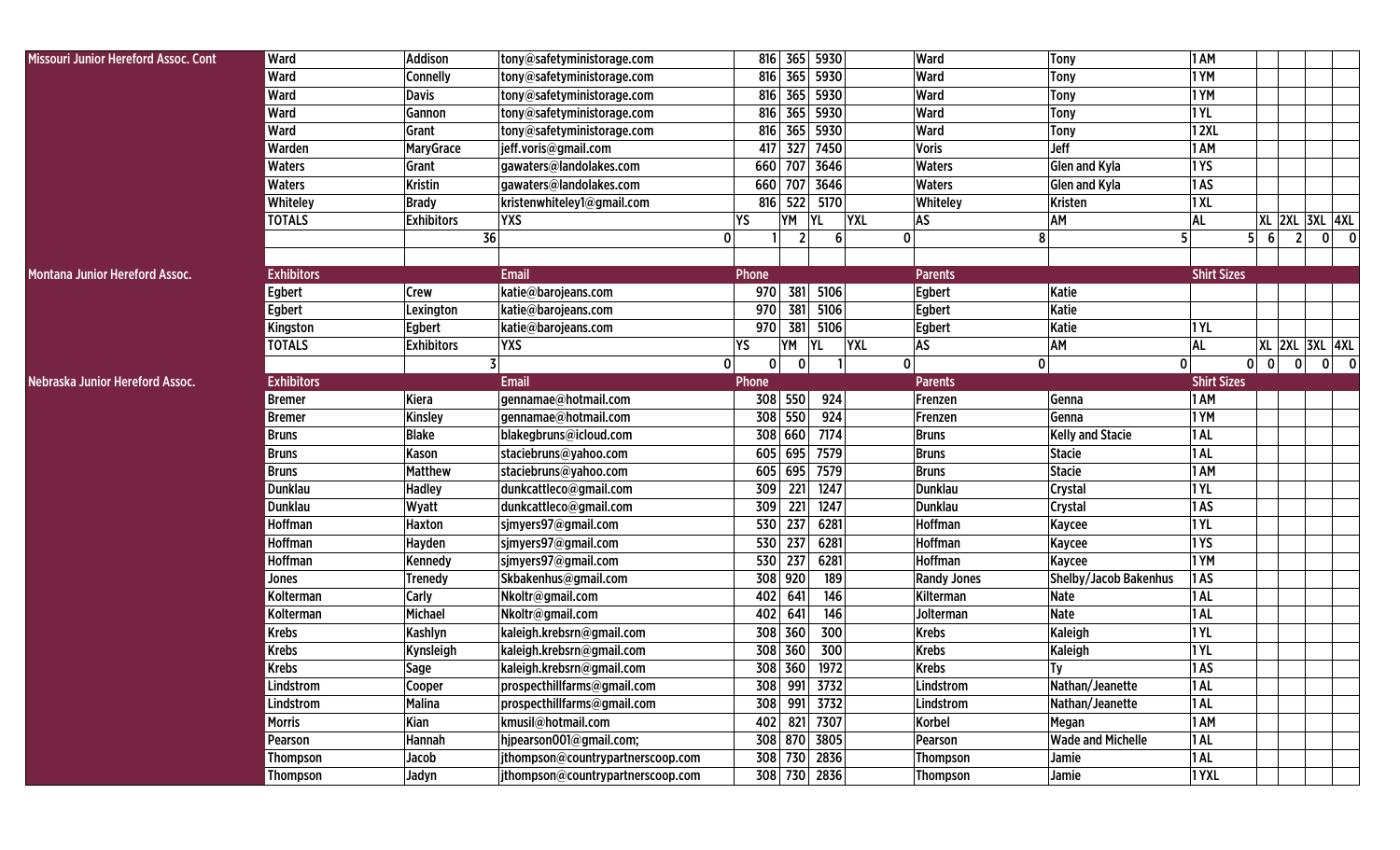| Nebraska Junior Hereford Assoc. Cont      | <b>Toelle</b>     | Khloe             | tkcattleco1@hotmail.com      | 308<br>214                      | 950       |              | <b>Kaci Toelle</b> | <b>Trevor Toelle</b> | <b>1 YXL</b>       |                             |   |                  |  |
|-------------------------------------------|-------------------|-------------------|------------------------------|---------------------------------|-----------|--------------|--------------------|----------------------|--------------------|-----------------------------|---|------------------|--|
|                                           | Witthuhn          | Atlynn            | awitthuhn700@gmail.com       | 308 870                         | 5730      |              | Witthuhn           | Jeff                 | 1AL                |                             |   |                  |  |
|                                           | <b>TOTALS</b>     | <b>Exhibitors</b> | <b>YXS</b>                   | YΜ<br>YS                        | <b>YL</b> | <b>YXL</b>   | AS                 | AM                   | <b>AL</b>          | <b>XL 2XL 3XL 4XL</b>       |   |                  |  |
|                                           |                   | 24                |                              | 0                               |           |              | 2 <sup>1</sup>     |                      |                    | 9 <sup>1</sup><br> 0        | 0 | $\overline{0}$ 0 |  |
|                                           |                   |                   |                              |                                 |           |              |                    |                      |                    |                             |   |                  |  |
| <b>New England Junior Hereford Assoc.</b> | <b>Exhibitors</b> |                   | <b>Email</b>                 | Phone                           |           |              | <b>Parents</b>     |                      | <b>Shirt Sizes</b> |                             |   |                  |  |
|                                           | Camara            | <b>Olivia</b>     | oCamara2003@icloud.com       | 508<br>742                      | 5771      |              | Camara             | Michelle             | 1 AM               |                             |   |                  |  |
|                                           | <b>DeMarest</b>   | Morgan            | bluemooncattle@gmail.com     | 860<br>601                      | 1815      |              | <b>DeMarest</b>    | Jason                | 1 AM               |                             |   |                  |  |
|                                           | <b>DeMarest</b>   | Samantha          | bluemooncattle@gmail.com     | 860<br>601                      | 1815      |              | <b>DeMarest</b>    | Jason                | 1AS                |                             |   |                  |  |
|                                           | <b>DeMolles</b>   | Ashlee            | ademolles21@icloud.com       | 508<br>326                      | 4145      |              | <b>DeMolles</b>    | Rebeckah             | 1 AM               |                             |   |                  |  |
|                                           | <b>DeMolles</b>   | <b>Brittany</b>   | demolles@comcast.net         | 508<br>510                      | 2922      |              | <b>DeMolles</b>    | Rebeckah             | 1 AM               |                             |   |                  |  |
|                                           | Forrest           | Kamryn            | rmgervasio@aol.com           | 502<br>978                      | 7823      |              | Gervasio           | Rebecca              | 1AS                |                             |   |                  |  |
|                                           | Forrest           | <b>Macalie</b>    | Macalieforrest2006@gmail.com | 524<br>401                      | 567       |              | Gervasio           | Rebecca              | 1 AM               |                             |   |                  |  |
|                                           | <b>Hanecak</b>    | Mac               | bluemooncattle@gmail.com     | 860<br>601                      | 1815      |              | <b>Hanecak</b>     | <b>Holly</b>         | 1AL                |                             |   |                  |  |
|                                           | <b>Hotchkiss</b>  | <b>Hailey</b>     | Bluemooncattle@gmail.com     | 913<br>860                      | 639       |              | <b>Hotchkiss</b>   | Jay & Linda          | 1AS                |                             |   |                  |  |
|                                           | Pepin             | <b>Kurtis</b>     | michelle@pepinfarms.com      | 860<br>307                      | 3700      |              | Pepin              | Michelle             | 1AL                |                             |   |                  |  |
|                                           | <b>Perkins</b>    | Mackenzie         | kenzieperk2024@gmail.com     | 860<br>614                      | 6823      |              | <b>Perkins</b>     | Megan                | <b>12XL</b>        |                             |   |                  |  |
|                                           | <b>Perkins</b>    | <b>Marissa</b>    | marissaperk2023@icloud.com   | 860                             | 857 6644  |              | <b>Perkins</b>     | Megan                | 1YM                |                             |   |                  |  |
|                                           | <b>Roberts</b>    | <b>Harrison</b>   | bofathillfarm@gmail.com      | 413<br>626                      | 9587      |              | <b>Roberts</b>     | Amy                  | 1AL                |                             |   |                  |  |
|                                           | <b>TOTALS</b>     | <b>Exhibitors</b> | <b>YXS</b>                   | YS<br>YΜ                        | YL        | <b>YXL</b>   | AS                 | AM                   | <b>AL</b>          | <b>XL 2XL 3XL 4XL</b>       |   |                  |  |
|                                           |                   | 13                |                              | 0<br>0                          |           | $\mathbf{0}$ | 0                  |                      | 5                  | 31<br>$\mathbf{0}$          |   | $0\qquad$ 0      |  |
|                                           |                   |                   |                              |                                 |           |              |                    |                      |                    |                             |   |                  |  |
| <b>New Jersey Hereford Assoc.</b>         | <b>Exhibitors</b> |                   | Email                        | Phone                           |           |              | <b>Parents</b>     |                      | <b>Shirt Sizes</b> |                             |   |                  |  |
|                                           | <b>Billing</b>    | <b>Abigail</b>    | grasspondfarm@gmail.com      | 973                             | 383 8248  |              | <b>Billing</b>     | Andrew               | 1AS                |                             |   |                  |  |
|                                           | Conover           | Kaden             | Twocreekfarm@outlook.com     | 862                             | 219 9820  |              | <b>DeGroat</b>     | Jennifer             | 1 AM               |                             |   |                  |  |
|                                           | <b>Hewitt</b>     | <b>Bella</b>      | isabella30hewitt@gmail.com   | 222<br>973                      | 2817      |              | <b>Hewitt</b>      | Colleen              | 1AS                |                             |   |                  |  |
|                                           | <b>Macik</b>      | <b>Kyle</b>       | Macikk3@gmail.com            | 610                             | 428 8603  |              | Macik              | Claudia              | 12XL               |                             |   |                  |  |
|                                           | <b>Stahoski</b>   | Craig             | ajstahoski.dds@gmail.com     | 908                             | 240 5504  |              | Stahoski           | Craig                | 1YM                |                             |   |                  |  |
|                                           | Weinmann          | Grant             | gweinmann@liberty.edu        | 973 349                         | 315       |              | Weinmann           | Heidi                | 14XL               |                             |   |                  |  |
|                                           | <b>TOTALS</b>     | <b>Exhibitors</b> | <b>YXS</b>                   | YS.<br>YΜ                       | YL        | <b>YXL</b>   | AS                 | AM                   | <b>AL</b>          | <b>XL 2XL 3XL 4XL</b>       |   |                  |  |
|                                           |                   | 6                 |                              | 0<br>$\mathbf{0}$               |           | $\mathbf 0$  | $\mathbf{0}$       | 2 <sup>1</sup>       |                    | $\mathbf{0}$<br>$\mathbf 0$ |   | $\mathbf{0}$     |  |
|                                           |                   |                   |                              |                                 |           |              |                    |                      |                    |                             |   |                  |  |
| <b>New Mexico Junior Hereford Assoc.</b>  | <b>Exhibitors</b> |                   | <b>Email</b>                 | Phone                           |           |              | <b>Parents</b>     |                      | <b>Shirt Sizes</b> |                             |   |                  |  |
|                                           | Perez             | Peyton            | kyle@perezcattleco.com       | 575 403                         | 7971      |              | Perez              | <b>Kyle</b>          | 1YM                |                             |   |                  |  |
|                                           | Perez             | Libby             | kyle@perezcattleco.com       | 575 403 7971                    |           |              | Perez              | Kyle                 | 1YM                |                             |   |                  |  |
|                                           | <b>TOTALS</b>     | <b>Exhibitors</b> | <b>YXS</b>                   | YM YL<br><b>YS</b>              |           | <b>YXL</b>   | AS                 | AM                   | <b>AL</b>          | XL 2XL 3XL 4XL              |   |                  |  |
|                                           |                   | $\overline{2}$    |                              | $2 \mid$<br> 0 <br>$\mathbf{0}$ |           | 0            | 0                  | $\mathbf{0}$         | 0                  | $0$ $0$ $0$                 |   | $0$ 0            |  |
|                                           |                   |                   |                              |                                 |           |              |                    |                      |                    |                             |   |                  |  |
| <b>New York Junior Hereford Breeders</b>  | <b>Exhibitors</b> |                   | <b>Email</b>                 | Phone                           |           |              | <b>Parents</b>     |                      | <b>Shirt Sizes</b> |                             |   |                  |  |
|                                           | Gemza             | <b>Tyler</b>      | tylergemza@gmail.com         | 716 867 5402                    |           |              | Gemza              | <b>Steven</b>        | $ 1$ AL            |                             |   |                  |  |
|                                           | Insley            | <b>McGuire</b>    | minsley.mcmarlon@gmail.com   | 716 258                         | 792       |              | Insley             | Jim                  | 1 XL               |                             |   |                  |  |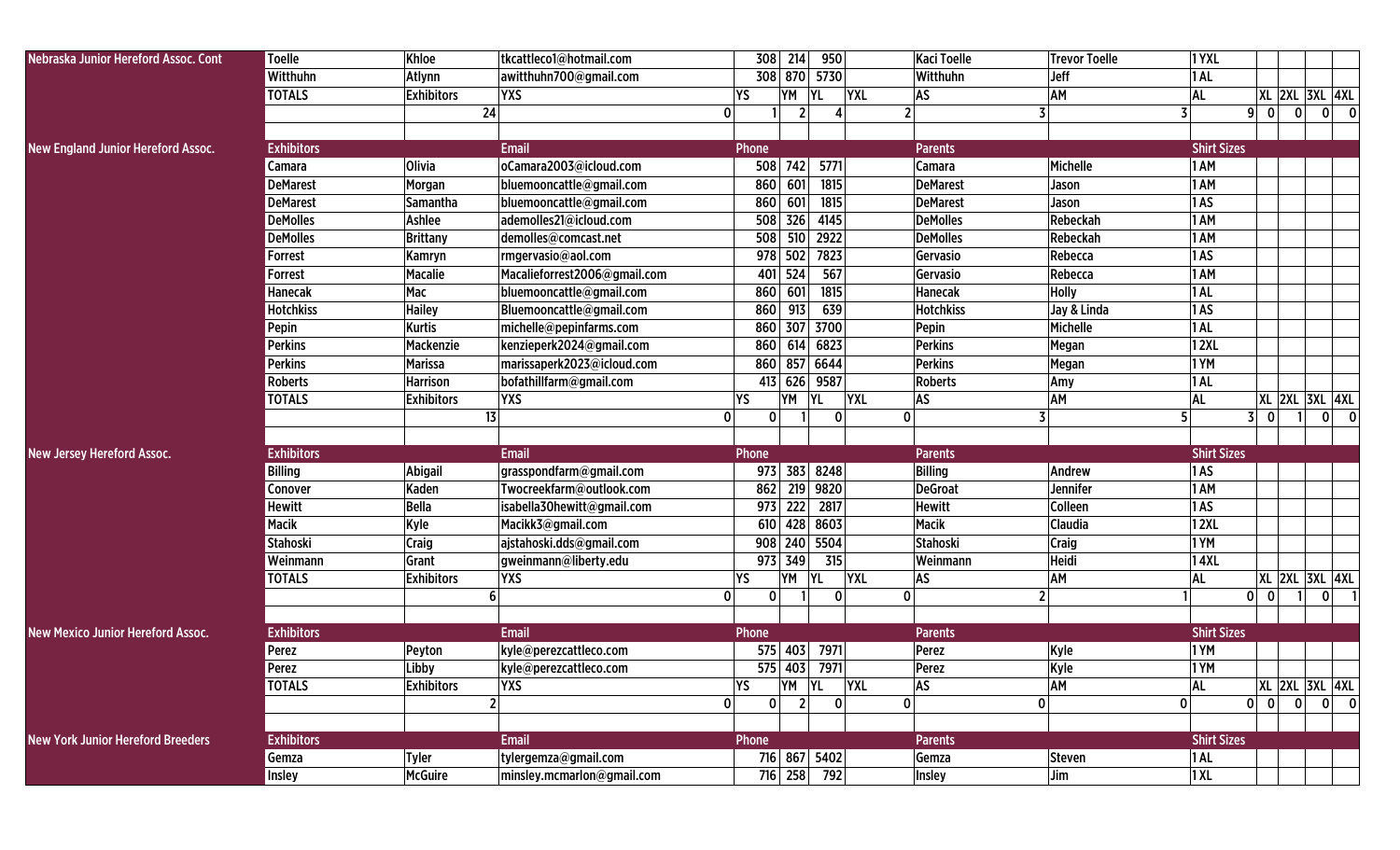| <b>New York Junior Hereford Breeders Cont</b> | Keck              | Ashley               | mcguireinsley33@gmail.com   | 845 594 9694                                 |                         | <b>Keck</b>           | <b>Tracy</b>               |                    |                        |                       |             |   |
|-----------------------------------------------|-------------------|----------------------|-----------------------------|----------------------------------------------|-------------------------|-----------------------|----------------------------|--------------------|------------------------|-----------------------|-------------|---|
|                                               | <b>King</b>       | Anna                 | Amkangus@gmail.com          | 518 396                                      | $\overline{2}$          | <b>King</b>           | Joanne                     | 1AS                |                        |                       |             |   |
|                                               | <b>Stark</b>      | Patrick              | alisonmostark@gmail.com     | 518                                          | 653 6629                | <b>STARK</b>          | Alison                     | <b>12XL</b>        |                        |                       |             |   |
|                                               | Trowbridge        | <b>Daisy</b>         | daisytrowbridge8@gmail.com  | 518<br>755                                   | 7103                    | Trowbridge            | Miranda                    | 1AS                |                        |                       |             |   |
|                                               | <b>TOTALS</b>     | <b>Exhibitors</b>    | <b>YXS</b>                  | YS<br>YΜ                                     | <b>YL</b><br><b>YXL</b> | <b>AS</b>             | <b>AM</b>                  | <b>AL</b>          |                        | <b>XL 2XL 3XL 4XL</b> |             |   |
|                                               |                   |                      | 6                           | $\mathbf 0$<br>$\mathbf{0}$<br>$\bf{0}$      | $\mathbf{0}$            | $\mathbf{0}$          | $\mathbf 0$                |                    |                        |                       | 0           | 0 |
|                                               |                   |                      |                             |                                              |                         |                       |                            |                    |                        |                       |             |   |
| North Carolina Junior Hereford Assoc.         | <b>Exhibitors</b> |                      | <b>Email</b>                | Phone                                        |                         | <b>Parents</b>        |                            | <b>Shirt Sizes</b> |                        |                       |             |   |
|                                               | <b>Beasley</b>    | Emma                 | mbeasley@wcpss.net          | 919<br>631                                   | 897                     | <b>Beasley</b>        | Mary                       | 1 AM               |                        |                       |             |   |
|                                               | <b>Berrier</b>    | <b>Tyler</b>         | Lookabill@lexcominc.net     | 336 240                                      | 2142                    | Lookabill             | Reggie                     | 1AL                |                        |                       |             |   |
|                                               | <b>Branch</b>     | <b>Chandler</b>      | branchtrckin@surry.net      | 336 366 7899                                 |                         | <b>Branch</b>         | David & Candi              | 1XL                |                        |                       |             |   |
|                                               | <b>Brown</b>      | <b>Daisy</b>         | missjohnston04@aol.com      | 919<br>868                                   | 309                     | <b>Ballance-Brown</b> | <b>Heather</b>             | 1AS                |                        |                       |             |   |
|                                               | <b>Bunn</b>       | Mack                 | emilyw1974@gmail.com        | 345<br>919                                   | 6363                    | <b>Watkins</b>        | Emily                      |                    |                        |                       |             |   |
|                                               | <b>Bunn</b>       | <b>Mazie</b>         | emilyw1974@gmail.com        | 919 345 6363                                 |                         | <b>Watkins-Bunn</b>   | Emily                      | 1 AM               |                        |                       |             |   |
|                                               | Cave              | <b>Nora</b>          | noracave7@gmail.com         | 336 374                                      | 787                     | Cave                  | Phillip                    | <b>13XL</b>        |                        |                       |             |   |
|                                               | Correll           | Josie                | josiecarson249@gmail.com    | 704                                          | 267 2626                | <b>Correll</b>        | Josie                      | 1AL                |                        |                       |             |   |
|                                               | Hooker            | Wyatt                | Trplhfarms@gmail.com        | 336 429                                      | 680                     | Hooker                | Jake                       | <b>12XL</b>        |                        |                       |             |   |
|                                               | Hooker            | Hannah               | TrpIhfarms@gmail.com        | 336 429                                      | 680                     | Hooker                | Jake                       | 1 XL               |                        |                       |             |   |
|                                               | Hooker            | Reid                 | TrpIhfarms@gmail.com        | 336<br>429                                   | 680                     | Hooker                | Jake                       | 1XL                |                        |                       |             |   |
|                                               | <b>McCoy</b>      | <b>Charles Wyatt</b> | mccoycattlefarms@gmail.com  | 252 229 4602                                 |                         | <b>McCoy</b>          | <b>Charlie and Kristen</b> | 1AL                |                        |                       |             |   |
|                                               | McCoy             | <b>Lucas Wiley</b>   | mccoycattlefarms@gmail.com  | 252 229 4602                                 |                         | <b>McCoy</b>          | <b>Charlie and Kristen</b> | 1 YL               |                        |                       |             |   |
|                                               | Mitchem           | Jordan               | mitchemsfarm@gmail.com      | 704                                          | 472 4369                | Mitchem               | Wayne                      | 1AL                |                        |                       |             |   |
|                                               | Mitchem           | Regan                | mitchemsfarm@gmail.com      | 704                                          | 472 4369                | Mitchem               | Regan                      | 1 XL               |                        |                       |             |   |
|                                               | <b>Murray</b>     | Lauren               | skyler.murray00@gmail.com   | 828 247                                      | 1144                    | <b>Murray</b>         | <b>Donald</b>              | 1XL                |                        |                       |             |   |
|                                               | <b>Revis</b>      | <b>Addison</b>       | martinbranchfarms@gmail.com | 828                                          | 774 2702                | <b>Revis</b>          | Jason                      | 1AL                |                        |                       |             |   |
|                                               | <b>Revis</b>      | <b>Kaylee</b>        | martinbranchfarms@gmail.com | 828                                          | 774 2702                | Revis                 | Jason                      | 1AL                |                        |                       |             |   |
|                                               | <b>Shutsky</b>    | Amber                | shutskya@student.surry.edu  | 916<br>860                                   | 8117                    | Shutsky               | Jacqueline                 | 1XL                |                        |                       |             |   |
|                                               | Shutsky           | Erica                | shutskyj@surry.k12.nc.us    | 860<br>916                                   | 8117                    | Shutsky               | Jacqueline                 | 1XL                |                        |                       |             |   |
|                                               | <b>TOTALS</b>     | <b>Exhibitors</b>    | <b>YXS</b>                  | YM YL<br>YS                                  | <b>YXL</b>              | AS                    | <b>AM</b>                  | <b>AL</b>          |                        | <b>XL 2XL 3XL 4XL</b> |             |   |
|                                               |                   | 20                   |                             | $\mathbf{0}$<br>$\mathbf{0}$<br>$\mathbf{0}$ |                         | $\mathbf{0}$          | $\mathfrak z$              |                    | 6 <sup>1</sup><br>- 71 |                       | $1 \quad 0$ |   |
|                                               |                   |                      |                             |                                              |                         |                       |                            |                    |                        |                       |             |   |
| <b>Ohio Junior Hereford Assoc.</b>            | <b>Exhibitors</b> |                      | <b>Email</b>                | Phone                                        |                         | Parents               |                            | <b>Shirt Sizes</b> |                        |                       |             |   |
|                                               | <b>Adams</b>      | John W               | jbadams49@icloud.com        | 937 605 4906                                 |                         | Adams                 | John                       | 1YL                |                        |                       |             |   |
|                                               | <b>Atterholt</b>  | Maci                 | miceman31@yahoo.com         | 419<br>651                                   | 7175                    | Atterholt             | Amanda                     | 1AS                |                        |                       |             |   |
|                                               | <b>Bennett</b>    | <b>Harper</b>        | Jarretsmith11@gmail.com     | 567 201 8283                                 |                         | Smith                 | Jarett                     | 1YL                |                        |                       |             |   |
|                                               | <b>Burwell</b>    | Augustin             | augbur09@gmail.com          | 740 260 6090                                 |                         | <b>Burwell</b>        | Aarica                     | <b>12XL</b>        |                        |                       |             |   |
|                                               | <b>Burwell</b>    | <b>Evlyana</b>       | debihoward79@gmail.com      | 740 995 9011                                 |                         | <b>Burwell</b>        | Aarica                     | 1AL                |                        |                       |             |   |
|                                               | <b>Chester</b>    | <b>Delaney</b>       | echester1040@gmail.com      | 513 382 7706                                 |                         | <b>Chester</b>        | <b>Troy and Emily</b>      | 1AS                |                        |                       |             |   |
|                                               | Connolly          | Kinnalee             | Cattlefarmher@gmail.com     | 937 605 4418                                 |                         | <b>Connolly</b>       | Robin                      | 1YS                |                        |                       |             |   |
|                                               | <b>Donnell</b>    | Morgan               | morgan.donnell41@gmail.com  | 814 881 4145                                 |                         | Donnell               | Deb                        | 1 AM               |                        |                       |             |   |
|                                               | Dunlap            | Laci                 | lenib04@icloud.com          | 567 203 2032                                 |                         | <b>Dunlap</b>         | Jesse                      | 1 AM               |                        |                       |             |   |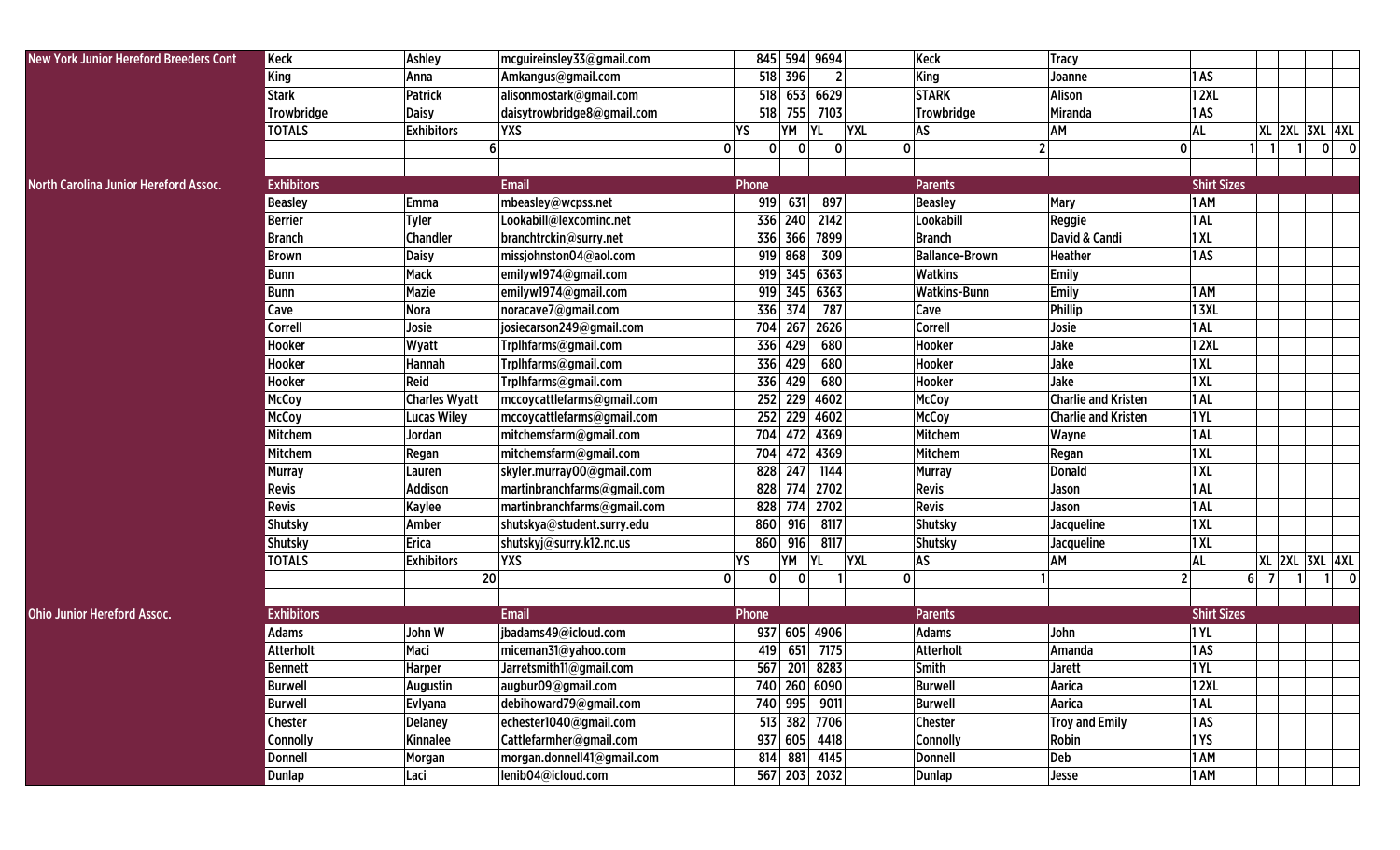| <b>Ohio Junior Hereford Assoc. Cont</b> | Evoniuk           | Kurtis            | JOstgaard@aol.com           | 937 689            | 7705           | <b>Evoniuk</b>     | Erika                 | 1 YM               |                                             |       |
|-----------------------------------------|-------------------|-------------------|-----------------------------|--------------------|----------------|--------------------|-----------------------|--------------------|---------------------------------------------|-------|
|                                         | <b>Evoniuk</b>    | <b>Riley</b>      | JOstgaard@aol.com           | 937 689            | 7705           | <b>Evoniuk</b>     | Erika                 | 1YM                |                                             |       |
|                                         | Helsinger         | Lindie            | chelsinger75@gmail.com      | 751<br>937         | 9841           | Helsinger          | <b>Chris</b>          | 1 AM               |                                             |       |
|                                         | Helsinger         | Grant             | chelsinger75@gmail.com      | 937<br>751         | 9841           | <b>Helsinger</b>   | <b>Chris</b>          | 1 AM               |                                             |       |
|                                         | Holley            | Lakyn             | karenholley60@gmail.com     | 823<br>419         | 3054           | <b>Holley</b>      | Karen                 |                    |                                             |       |
|                                         | Holley            | Lawtyn            | karenholley60@gmail.com     | 823<br>419         | 3054           | Holley             | Karen                 |                    |                                             |       |
|                                         | Holman            | Kylie             | kristi.holman@gmail.com     | 614 205            | 7522           | Holman             | Scott                 | 1AS                |                                             |       |
|                                         | Holman            | Sadie             | kristi.holman@gmail.com     | 614 205            | 7522           | Holman             | <b>Scott</b>          | 1 AM               |                                             |       |
|                                         | Johnson           | Annabelle         | jfsc84@yahoo.com            | 937<br>533         | 6382           | Johnson            | <b>Brad</b>           | 1YL                |                                             |       |
|                                         | Johnson           | Andrew            | jfsc84@yahoo.com            | 533<br>937         | 6382           | Johnson            | <b>Brad</b>           | 1AL                |                                             |       |
|                                         | Johnson           | <b>Annie Jane</b> | Jfsc84@yahoo.com            | 533<br>937         | 6382           | Johnson            | <b>Brad</b>           |                    |                                             |       |
|                                         | Johnson           | Evelyn            | creekbottomfarm12@gmail.com | 325<br>614         | 8539           | Johnson            | Jeremiah              | 1YL                |                                             |       |
|                                         | Johnson           | Jillian           | creekbottomfarm12@gmail.com | 614<br>325         | 8539           | Johnson            | Jeremiah              | 1AL                |                                             |       |
|                                         | Krotzer           | Gentry            | Kaylakrotzer3@yahoo.com     | 419<br>419         | 9015           | Krotzer            | Kayla                 | 1YM                |                                             |       |
|                                         | Lewis             | <b>Emma</b>       | dhandrosh@aol.com           | 330<br>421         | 6534           | <b>Handrosh</b>    | Dawn                  | 1AS                |                                             |       |
|                                         | Morgan            | <b>Daniel</b>     | rocofarmer@gmail.com        | 740 884            | 4528           | Morgan             | Don                   | 1 AM               |                                             |       |
|                                         | Morgan            | Rachel            | rocofarmer@gmail.com        | 740 884            | 4528           | Morgan             | Don                   | 1AS                |                                             |       |
|                                         | Ostgaard          | <b>Tanner</b>     | JOstgaard@aol.com           | 689<br>937         | 7705           | <b>Ostgaard</b>    | <b>Thomas</b>         | 1YXL               |                                             |       |
|                                         | Ostgaard          | <b>Tripp</b>      | JOstgaard@aol.com           | 937 689            | 7705           | <b>Ostgaard</b>    | <b>Thomas</b>         | 1YM                |                                             |       |
|                                         | Ostgaard          | <b>Tucker</b>     | JOstgaard@aol.com           | 937 689            | 7705           | <b>Ostgaard</b>    | <b>Thomas</b>         | 1YXL               |                                             |       |
|                                         | Pennell           | Piper             | srpenn09@gmail.com          | 330 705            | 4339           | Pennell            | <b>Scott</b>          | 1YXL               |                                             |       |
|                                         | <b>Pitstick</b>   | Abbygail          | 18abbygailp@gmail.com       | 740 505            | 7056           | <b>Pitstick</b>    | <b>Neil and Betsy</b> | 1AS                |                                             |       |
|                                         | <b>Pitstick</b>   | Emma              | 18abbygailp@gmail.com       | 505<br>740         | 7056           | <b>Pitstick</b>    | <b>Neil and Betsy</b> | 1 AM               |                                             |       |
|                                         | Redd              | <b>Trevin</b>     | baldufdawn@yahoo.com        | 419<br>310         | 8533           | <b>Josh Balduf</b> | <b>Dawn Balduf</b>    | 1 AM               |                                             |       |
|                                         | Reed              | Codee             | beckyreed422@gmail.com      | 937<br>925         | 2808           | Reed               | <b>Becky</b>          | 1AL                |                                             |       |
|                                         | <b>Schrader</b>   | Jaecee            | brandi_schrader@hotmail.com | 517 899            | 6162           | <b>Schrader</b>    | <b>Brandi</b>         | <b>1YL</b>         |                                             |       |
|                                         | <b>Schrader</b>   | Kalin             | brandi schrader@hotmail.com | 517 899            | 6162           | <b>Schrader</b>    | <b>Brandi</b>         | 1YXL               |                                             |       |
|                                         | <b>Shultz</b>     | Kasin             | kasineshultz@gmail.com      | 937<br>215         | 4920           | <b>Shultz</b>      | Kristopher            | 1 AM               |                                             |       |
|                                         | Sorgen            | Adeline           | Sorgenfarms@gmail.com       | 433<br>260         | 5104           | Sorgen             | Phil                  | 1 AM               |                                             |       |
|                                         | <b>Stitzlein</b>  | Avery             | lexstitz@gmail.com          | 330<br>231         | 9538           | <b>Stitzlein</b>   | Alexis                | 1YM                |                                             |       |
|                                         | Wallace           | Samantha          | srwallace21@yahoo.com       | 419<br>341         | 9334           | Wallace            | Sandra                | 1AS                |                                             |       |
|                                         | <b>Watkins</b>    | <b>Alexis</b>     | awatkins1999@icloud.com     | 722<br>419         | 7242           | <b>Watkins</b>     | Eric & Amanda         | 1AS                |                                             |       |
|                                         | Wiechart          | Jacob             | Imwiechart@gmail.com        | 419<br>303         | 1263           | <b>Wiechart</b>    | Linsey                |                    |                                             |       |
|                                         | Wood              | Cayden            | tiffany.wood80@gmail.com    | 567<br>201         | 2850           | Wood               | <b>Caleb</b>          | 1 AM               |                                             |       |
|                                         | Wood              | Aubree            | tiffany.wood80@gmail.com    | 567<br>201         | 1641           | Wood               | <b>Tiffany</b>        | 1AS                |                                             |       |
|                                         | <b>TOTALS</b>     | <b>Exhibitors</b> | <b>YXS</b>                  | <b>YS</b><br>YM YL | <b>YXL</b>     | <b>AS</b>          | AM                    | AL.                | XL 2XL 3XL 4XL                              |       |
|                                         |                   |                   | 44                          | $\mathbf 0$<br>5   | 5 <sup>1</sup> |                    | 9                     | 11                 | $\vert$ 1<br>$\overline{0}$<br>$\mathbf{A}$ | $0$ 0 |
|                                         | <b>Exhibitors</b> |                   | <b>Email</b>                | Phone              |                | <b>Parents</b>     |                       | <b>Shirt Sizes</b> |                                             |       |
|                                         |                   |                   |                             |                    |                |                    |                       |                    |                                             |       |
| <b>Oklahoma Junior Hereford Assoc.</b>  | <b>Barron</b>     | <b>Halle</b>      | Cam0077@aol.com             | 918 810 9155       |                | <b>Barron</b>      | <b>Crissy</b>         | 1AS                |                                             |       |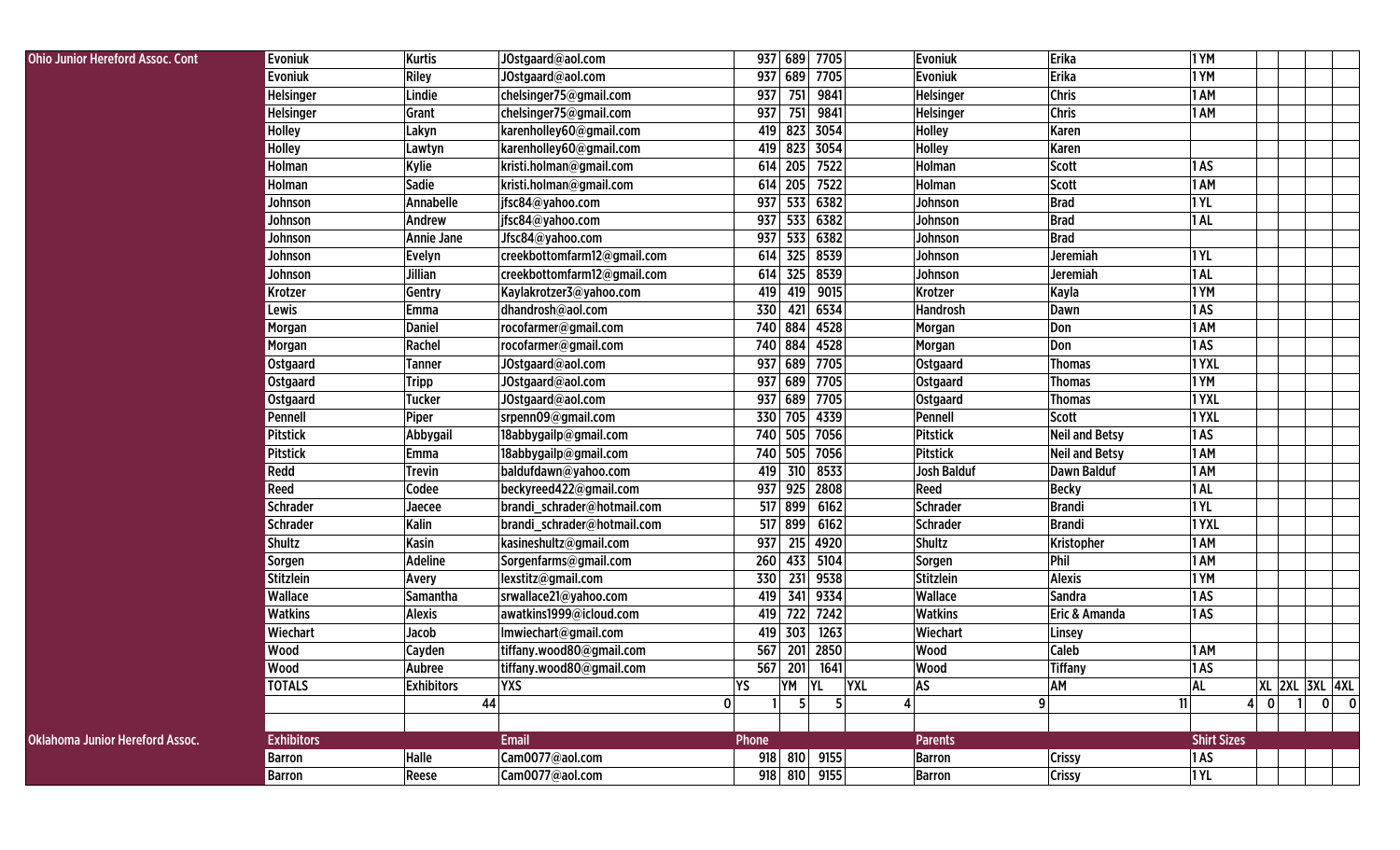| 1AL<br><b>Kraiton</b><br>405<br>880 5024<br>Kelsey<br>kholcomb78@yahoo.com<br><b>Carpenter</b><br>Carpenter<br>759 9694 a<br>1AL<br>Grady<br>CARTERCATTLE03@GMAIL.COM<br>580<br>Carter<br><b>Brett &amp; Lacey</b><br>Carter<br>759 9694<br><b>Carter</b><br>1YXL<br>Carter<br>Hudson<br>CARTERCATTLE03@GMAIL.COM<br>580<br><b>Brett &amp; Lacey</b><br><b>Calyn</b><br>405<br>3354<br>1XL<br><b>Chambers</b><br>anchambers@hotmail.com<br>615<br><b>Chambers</b><br>Amanda<br>3354<br>1XL<br><b>Chambers</b><br>anchambers@hotmail.com<br>405<br>615<br><b>Carter</b><br><b>Chambers</b><br>Amanda<br>501<br>207<br>1AS<br><b>Clark</b><br>Chancee<br>clarkandrea1979@gmail.com<br>2095<br><b>Clark</b><br>Andrea<br>Close<br>918<br>964<br>9709<br>1XL<br>Gentry<br>close@att.net<br>Close<br>Frank<br>580<br><b>Collins</b><br>1YL<br><b>Collins</b><br>Shellie.collins@hotmail.com<br>305<br>7751<br><b>Shellie</b><br><b>Cierra</b><br><b>Claire</b><br>580<br>7751<br>Shellie<br>1YM<br><b>Collins</b><br>Shellie.collins@hotmail.com<br>305<br><b>Collins</b><br>580<br>224<br>1904<br>1 AL<br><b>Dailey</b><br>Kynlee<br>KYNLEEDAILEY@GMAIL.COM<br><b>Dailey</b><br>Kynlee<br>557<br><b>Devine</b><br>918<br>9087<br><b>Devine</b><br>1YXL<br><b>Hayes</b><br>joemdevine@yahoo.com<br>Joe<br>557<br>Kendall<br>joemdevine@yahoo.com<br>918<br>9087<br><b>Devine</b><br>Joe<br>$1$ YL<br><b>Devine</b><br>Eck<br>580<br>661<br>Eck<br>Rhonda<br><b>KayAnn</b><br>rhondaeck@yahoo.com<br>1026<br>1AS<br>405<br>9184<br>1AS<br><b>Hames</b><br>parkercattleherefords@gmail.com<br>630<br><b>Hames</b><br><b>Scoots</b><br>Teagen<br>869<br>805<br>1 AM<br>Miranda<br>brandi.hansen06@yahoo.com<br>918<br><b>Brandi</b><br>Hansen<br>Hansen<br>580<br>421<br>2597<br>Eric<br>1AS<br><b>Hatton</b><br>ScotLynn<br>turkeyfeatherranch@yahoo.com<br><b>Hatton</b><br><b>Blakelee</b><br>580<br>320 3004<br>1AS<br><b>Hayes</b><br>jendhayes@yahoo.com<br><b>Hayes</b><br>Jennifer<br>580<br>320<br>3004<br>jendhayes@yahoo.com<br>$ 1$ AL<br><b>Hayes</b><br><b>Clayton</b><br><b>Hayes</b><br>Jennifer<br><b>Hilmes</b><br>443<br>1YL<br><b>Harper</b><br>caseyhilmes@yahoo.com<br>405<br>9131<br><b>Hilmes</b><br>Casey<br><b>Hilmes</b><br><b>Hollis</b><br>405<br>9131<br>1YM<br>caseyhilmes@yahoo.com<br>443<br><b>Hilmes</b><br>Casey<br>429<br>8189<br>Irwin<br>Irwin<br>Parker<br>918<br><b>Randy and Crystal</b><br>$\vert$ 1 AS<br>ricattle@yahoo.com<br>1036<br>1AS<br>Addison<br>580<br>661<br>Misti<br>Koontz<br>mistikoontz@yahoo.com<br>Koontz<br>580<br>661<br>1036<br>Misti<br>1 AM<br>Koontz<br>Jaelyn<br>mistikoontz@yahoo.com<br>Koontz<br>620<br>2250<br>1 AM<br>Kaylee<br>herefordgirl2017@gmail.com<br>215<br>Huber-Lunsford<br>Lunsford<br><b>Tammy</b><br>229<br>7869<br>rbrent.lynn@yahoo.com<br>405<br>1AS<br><b>Emma</b><br><b>Brent</b><br>Lynn<br>Lynn<br>405<br>5628<br>1 AM<br><b>Marrs</b><br><b>Taylor</b><br>812<br>Mcgaha<br>Sara<br>Saramcgaha@yahoo.com<br>580<br>Quaid<br>705<br>Marti<br>1YM<br>qmfarms@yahoo.com<br>McIntyre<br>McIntyre<br>580<br>Marti<br><b>1 AM</b><br>Wyatt<br>705<br>McIntyre<br>McIntyre<br>qmfarms@yahoo.com<br>774<br>6183<br><b>Yates Tucker</b><br>Aly<br>1YXL<br>Milligan<br><b>Bryce</b><br>Ja.yates@okstate.edu<br>918<br>Madilyn<br>219<br>9595<br>1YL<br>Norvell<br>tyler.norvell@gmail.com<br>405<br><b>Tyler</b><br>Norvell<br>219<br>tyler.norvell@gmail.com<br>405<br>9595<br>Norvell<br>Tyler<br>1 <sub>Y</sub><br>Norvell<br><b>Saylor</b><br>554<br>2667<br>Pecha<br>Marlyn<br>lkpecha@yahoo.com<br>580<br><b>Kelly</b><br>$\vert$ 1 AS<br>Pecha<br>918<br>230<br>Pembrook<br>Hannah<br>rjamisonranch@yahoo.com<br>7707<br><b>Huskey</b><br>Leslie<br>1 AM<br>238<br>1 AM<br><b>Claiborne</b><br>601<br>6018<br><b>Clay</b><br>Perry<br>clayperry@hotmail.com<br><b>Perry</b><br><b>12XL</b><br>Kya<br>421 2597<br>Rindy<br><b>Rhodes</b><br>turkeyfeatherranch@yahoo.com<br>580<br>Bacon<br><b>Cutter</b><br>580<br>220 7288<br>1AS<br><b>Scasta</b><br>mattscasta@gmail.com<br>Scasta<br>Matt<br>Joseph/Brook<br><b>Scott</b><br>Katlein<br>580 374 3647<br>Scott<br>1 AM<br>bs_trucking_llc@yahoo.com<br>cdshebester@outlook.com<br>405<br>615<br>104<br><b>Shebester</b><br>Shebester<br><b>1 AM</b><br>Cooper<br><b>Crystie</b><br><b>Silas</b><br>kenna23silas@icloud.com<br>580<br>821<br>1429<br><b>Dirickson</b><br><b>1 AM</b><br>Kenna<br>Kayla<br>juliesmith0931@gmail.com<br>918<br>441<br><b>Smith</b><br>951<br><b>Baylee</b><br>Smith<br>Kevin<br><b>12XL</b> | Oklahoma Junior Hereford Assoc. Cont | <b>Boyer</b> | McKenzie | erica@beaconhillranch.com | 622<br>918<br>344 | <b>Boyer</b> | Erica | 1 XL |  |  |
|----------------------------------------------------------------------------------------------------------------------------------------------------------------------------------------------------------------------------------------------------------------------------------------------------------------------------------------------------------------------------------------------------------------------------------------------------------------------------------------------------------------------------------------------------------------------------------------------------------------------------------------------------------------------------------------------------------------------------------------------------------------------------------------------------------------------------------------------------------------------------------------------------------------------------------------------------------------------------------------------------------------------------------------------------------------------------------------------------------------------------------------------------------------------------------------------------------------------------------------------------------------------------------------------------------------------------------------------------------------------------------------------------------------------------------------------------------------------------------------------------------------------------------------------------------------------------------------------------------------------------------------------------------------------------------------------------------------------------------------------------------------------------------------------------------------------------------------------------------------------------------------------------------------------------------------------------------------------------------------------------------------------------------------------------------------------------------------------------------------------------------------------------------------------------------------------------------------------------------------------------------------------------------------------------------------------------------------------------------------------------------------------------------------------------------------------------------------------------------------------------------------------------------------------------------------------------------------------------------------------------------------------------------------------------------------------------------------------------------------------------------------------------------------------------------------------------------------------------------------------------------------------------------------------------------------------------------------------------------------------------------------------------------------------------------------------------------------------------------------------------------------------------------------------------------------------------------------------------------------------------------------------------------------------------------------------------------------------------------------------------------------------------------------------------------------------------------------------------------------------------------------------------------------------------------------------------------------------------------------------------------------------------------------------------------------------------------------------------------------------------------------------------------------------------------------------------------------------------------------------------------------------------------------------------------------------------------------------------------------------------------------------------------------------------------------------------------------------------------------------------------------------------------------------------------------------------------------------------------------------------------------------------------------------------------------------------------------------------------------------------------------------------------------------------------------------------------------------------------------------------------------------------------------------------------------|--------------------------------------|--------------|----------|---------------------------|-------------------|--------------|-------|------|--|--|
|                                                                                                                                                                                                                                                                                                                                                                                                                                                                                                                                                                                                                                                                                                                                                                                                                                                                                                                                                                                                                                                                                                                                                                                                                                                                                                                                                                                                                                                                                                                                                                                                                                                                                                                                                                                                                                                                                                                                                                                                                                                                                                                                                                                                                                                                                                                                                                                                                                                                                                                                                                                                                                                                                                                                                                                                                                                                                                                                                                                                                                                                                                                                                                                                                                                                                                                                                                                                                                                                                                                                                                                                                                                                                                                                                                                                                                                                                                                                                                                                                                                                                                                                                                                                                                                                                                                                                                                                                                                                                                                                                                |                                      |              |          |                           |                   |              |       |      |  |  |
|                                                                                                                                                                                                                                                                                                                                                                                                                                                                                                                                                                                                                                                                                                                                                                                                                                                                                                                                                                                                                                                                                                                                                                                                                                                                                                                                                                                                                                                                                                                                                                                                                                                                                                                                                                                                                                                                                                                                                                                                                                                                                                                                                                                                                                                                                                                                                                                                                                                                                                                                                                                                                                                                                                                                                                                                                                                                                                                                                                                                                                                                                                                                                                                                                                                                                                                                                                                                                                                                                                                                                                                                                                                                                                                                                                                                                                                                                                                                                                                                                                                                                                                                                                                                                                                                                                                                                                                                                                                                                                                                                                |                                      |              |          |                           |                   |              |       |      |  |  |
|                                                                                                                                                                                                                                                                                                                                                                                                                                                                                                                                                                                                                                                                                                                                                                                                                                                                                                                                                                                                                                                                                                                                                                                                                                                                                                                                                                                                                                                                                                                                                                                                                                                                                                                                                                                                                                                                                                                                                                                                                                                                                                                                                                                                                                                                                                                                                                                                                                                                                                                                                                                                                                                                                                                                                                                                                                                                                                                                                                                                                                                                                                                                                                                                                                                                                                                                                                                                                                                                                                                                                                                                                                                                                                                                                                                                                                                                                                                                                                                                                                                                                                                                                                                                                                                                                                                                                                                                                                                                                                                                                                |                                      |              |          |                           |                   |              |       |      |  |  |
|                                                                                                                                                                                                                                                                                                                                                                                                                                                                                                                                                                                                                                                                                                                                                                                                                                                                                                                                                                                                                                                                                                                                                                                                                                                                                                                                                                                                                                                                                                                                                                                                                                                                                                                                                                                                                                                                                                                                                                                                                                                                                                                                                                                                                                                                                                                                                                                                                                                                                                                                                                                                                                                                                                                                                                                                                                                                                                                                                                                                                                                                                                                                                                                                                                                                                                                                                                                                                                                                                                                                                                                                                                                                                                                                                                                                                                                                                                                                                                                                                                                                                                                                                                                                                                                                                                                                                                                                                                                                                                                                                                |                                      |              |          |                           |                   |              |       |      |  |  |
|                                                                                                                                                                                                                                                                                                                                                                                                                                                                                                                                                                                                                                                                                                                                                                                                                                                                                                                                                                                                                                                                                                                                                                                                                                                                                                                                                                                                                                                                                                                                                                                                                                                                                                                                                                                                                                                                                                                                                                                                                                                                                                                                                                                                                                                                                                                                                                                                                                                                                                                                                                                                                                                                                                                                                                                                                                                                                                                                                                                                                                                                                                                                                                                                                                                                                                                                                                                                                                                                                                                                                                                                                                                                                                                                                                                                                                                                                                                                                                                                                                                                                                                                                                                                                                                                                                                                                                                                                                                                                                                                                                |                                      |              |          |                           |                   |              |       |      |  |  |
|                                                                                                                                                                                                                                                                                                                                                                                                                                                                                                                                                                                                                                                                                                                                                                                                                                                                                                                                                                                                                                                                                                                                                                                                                                                                                                                                                                                                                                                                                                                                                                                                                                                                                                                                                                                                                                                                                                                                                                                                                                                                                                                                                                                                                                                                                                                                                                                                                                                                                                                                                                                                                                                                                                                                                                                                                                                                                                                                                                                                                                                                                                                                                                                                                                                                                                                                                                                                                                                                                                                                                                                                                                                                                                                                                                                                                                                                                                                                                                                                                                                                                                                                                                                                                                                                                                                                                                                                                                                                                                                                                                |                                      |              |          |                           |                   |              |       |      |  |  |
|                                                                                                                                                                                                                                                                                                                                                                                                                                                                                                                                                                                                                                                                                                                                                                                                                                                                                                                                                                                                                                                                                                                                                                                                                                                                                                                                                                                                                                                                                                                                                                                                                                                                                                                                                                                                                                                                                                                                                                                                                                                                                                                                                                                                                                                                                                                                                                                                                                                                                                                                                                                                                                                                                                                                                                                                                                                                                                                                                                                                                                                                                                                                                                                                                                                                                                                                                                                                                                                                                                                                                                                                                                                                                                                                                                                                                                                                                                                                                                                                                                                                                                                                                                                                                                                                                                                                                                                                                                                                                                                                                                |                                      |              |          |                           |                   |              |       |      |  |  |
|                                                                                                                                                                                                                                                                                                                                                                                                                                                                                                                                                                                                                                                                                                                                                                                                                                                                                                                                                                                                                                                                                                                                                                                                                                                                                                                                                                                                                                                                                                                                                                                                                                                                                                                                                                                                                                                                                                                                                                                                                                                                                                                                                                                                                                                                                                                                                                                                                                                                                                                                                                                                                                                                                                                                                                                                                                                                                                                                                                                                                                                                                                                                                                                                                                                                                                                                                                                                                                                                                                                                                                                                                                                                                                                                                                                                                                                                                                                                                                                                                                                                                                                                                                                                                                                                                                                                                                                                                                                                                                                                                                |                                      |              |          |                           |                   |              |       |      |  |  |
|                                                                                                                                                                                                                                                                                                                                                                                                                                                                                                                                                                                                                                                                                                                                                                                                                                                                                                                                                                                                                                                                                                                                                                                                                                                                                                                                                                                                                                                                                                                                                                                                                                                                                                                                                                                                                                                                                                                                                                                                                                                                                                                                                                                                                                                                                                                                                                                                                                                                                                                                                                                                                                                                                                                                                                                                                                                                                                                                                                                                                                                                                                                                                                                                                                                                                                                                                                                                                                                                                                                                                                                                                                                                                                                                                                                                                                                                                                                                                                                                                                                                                                                                                                                                                                                                                                                                                                                                                                                                                                                                                                |                                      |              |          |                           |                   |              |       |      |  |  |
|                                                                                                                                                                                                                                                                                                                                                                                                                                                                                                                                                                                                                                                                                                                                                                                                                                                                                                                                                                                                                                                                                                                                                                                                                                                                                                                                                                                                                                                                                                                                                                                                                                                                                                                                                                                                                                                                                                                                                                                                                                                                                                                                                                                                                                                                                                                                                                                                                                                                                                                                                                                                                                                                                                                                                                                                                                                                                                                                                                                                                                                                                                                                                                                                                                                                                                                                                                                                                                                                                                                                                                                                                                                                                                                                                                                                                                                                                                                                                                                                                                                                                                                                                                                                                                                                                                                                                                                                                                                                                                                                                                |                                      |              |          |                           |                   |              |       |      |  |  |
|                                                                                                                                                                                                                                                                                                                                                                                                                                                                                                                                                                                                                                                                                                                                                                                                                                                                                                                                                                                                                                                                                                                                                                                                                                                                                                                                                                                                                                                                                                                                                                                                                                                                                                                                                                                                                                                                                                                                                                                                                                                                                                                                                                                                                                                                                                                                                                                                                                                                                                                                                                                                                                                                                                                                                                                                                                                                                                                                                                                                                                                                                                                                                                                                                                                                                                                                                                                                                                                                                                                                                                                                                                                                                                                                                                                                                                                                                                                                                                                                                                                                                                                                                                                                                                                                                                                                                                                                                                                                                                                                                                |                                      |              |          |                           |                   |              |       |      |  |  |
|                                                                                                                                                                                                                                                                                                                                                                                                                                                                                                                                                                                                                                                                                                                                                                                                                                                                                                                                                                                                                                                                                                                                                                                                                                                                                                                                                                                                                                                                                                                                                                                                                                                                                                                                                                                                                                                                                                                                                                                                                                                                                                                                                                                                                                                                                                                                                                                                                                                                                                                                                                                                                                                                                                                                                                                                                                                                                                                                                                                                                                                                                                                                                                                                                                                                                                                                                                                                                                                                                                                                                                                                                                                                                                                                                                                                                                                                                                                                                                                                                                                                                                                                                                                                                                                                                                                                                                                                                                                                                                                                                                |                                      |              |          |                           |                   |              |       |      |  |  |
|                                                                                                                                                                                                                                                                                                                                                                                                                                                                                                                                                                                                                                                                                                                                                                                                                                                                                                                                                                                                                                                                                                                                                                                                                                                                                                                                                                                                                                                                                                                                                                                                                                                                                                                                                                                                                                                                                                                                                                                                                                                                                                                                                                                                                                                                                                                                                                                                                                                                                                                                                                                                                                                                                                                                                                                                                                                                                                                                                                                                                                                                                                                                                                                                                                                                                                                                                                                                                                                                                                                                                                                                                                                                                                                                                                                                                                                                                                                                                                                                                                                                                                                                                                                                                                                                                                                                                                                                                                                                                                                                                                |                                      |              |          |                           |                   |              |       |      |  |  |
|                                                                                                                                                                                                                                                                                                                                                                                                                                                                                                                                                                                                                                                                                                                                                                                                                                                                                                                                                                                                                                                                                                                                                                                                                                                                                                                                                                                                                                                                                                                                                                                                                                                                                                                                                                                                                                                                                                                                                                                                                                                                                                                                                                                                                                                                                                                                                                                                                                                                                                                                                                                                                                                                                                                                                                                                                                                                                                                                                                                                                                                                                                                                                                                                                                                                                                                                                                                                                                                                                                                                                                                                                                                                                                                                                                                                                                                                                                                                                                                                                                                                                                                                                                                                                                                                                                                                                                                                                                                                                                                                                                |                                      |              |          |                           |                   |              |       |      |  |  |
|                                                                                                                                                                                                                                                                                                                                                                                                                                                                                                                                                                                                                                                                                                                                                                                                                                                                                                                                                                                                                                                                                                                                                                                                                                                                                                                                                                                                                                                                                                                                                                                                                                                                                                                                                                                                                                                                                                                                                                                                                                                                                                                                                                                                                                                                                                                                                                                                                                                                                                                                                                                                                                                                                                                                                                                                                                                                                                                                                                                                                                                                                                                                                                                                                                                                                                                                                                                                                                                                                                                                                                                                                                                                                                                                                                                                                                                                                                                                                                                                                                                                                                                                                                                                                                                                                                                                                                                                                                                                                                                                                                |                                      |              |          |                           |                   |              |       |      |  |  |
|                                                                                                                                                                                                                                                                                                                                                                                                                                                                                                                                                                                                                                                                                                                                                                                                                                                                                                                                                                                                                                                                                                                                                                                                                                                                                                                                                                                                                                                                                                                                                                                                                                                                                                                                                                                                                                                                                                                                                                                                                                                                                                                                                                                                                                                                                                                                                                                                                                                                                                                                                                                                                                                                                                                                                                                                                                                                                                                                                                                                                                                                                                                                                                                                                                                                                                                                                                                                                                                                                                                                                                                                                                                                                                                                                                                                                                                                                                                                                                                                                                                                                                                                                                                                                                                                                                                                                                                                                                                                                                                                                                |                                      |              |          |                           |                   |              |       |      |  |  |
|                                                                                                                                                                                                                                                                                                                                                                                                                                                                                                                                                                                                                                                                                                                                                                                                                                                                                                                                                                                                                                                                                                                                                                                                                                                                                                                                                                                                                                                                                                                                                                                                                                                                                                                                                                                                                                                                                                                                                                                                                                                                                                                                                                                                                                                                                                                                                                                                                                                                                                                                                                                                                                                                                                                                                                                                                                                                                                                                                                                                                                                                                                                                                                                                                                                                                                                                                                                                                                                                                                                                                                                                                                                                                                                                                                                                                                                                                                                                                                                                                                                                                                                                                                                                                                                                                                                                                                                                                                                                                                                                                                |                                      |              |          |                           |                   |              |       |      |  |  |
|                                                                                                                                                                                                                                                                                                                                                                                                                                                                                                                                                                                                                                                                                                                                                                                                                                                                                                                                                                                                                                                                                                                                                                                                                                                                                                                                                                                                                                                                                                                                                                                                                                                                                                                                                                                                                                                                                                                                                                                                                                                                                                                                                                                                                                                                                                                                                                                                                                                                                                                                                                                                                                                                                                                                                                                                                                                                                                                                                                                                                                                                                                                                                                                                                                                                                                                                                                                                                                                                                                                                                                                                                                                                                                                                                                                                                                                                                                                                                                                                                                                                                                                                                                                                                                                                                                                                                                                                                                                                                                                                                                |                                      |              |          |                           |                   |              |       |      |  |  |
|                                                                                                                                                                                                                                                                                                                                                                                                                                                                                                                                                                                                                                                                                                                                                                                                                                                                                                                                                                                                                                                                                                                                                                                                                                                                                                                                                                                                                                                                                                                                                                                                                                                                                                                                                                                                                                                                                                                                                                                                                                                                                                                                                                                                                                                                                                                                                                                                                                                                                                                                                                                                                                                                                                                                                                                                                                                                                                                                                                                                                                                                                                                                                                                                                                                                                                                                                                                                                                                                                                                                                                                                                                                                                                                                                                                                                                                                                                                                                                                                                                                                                                                                                                                                                                                                                                                                                                                                                                                                                                                                                                |                                      |              |          |                           |                   |              |       |      |  |  |
|                                                                                                                                                                                                                                                                                                                                                                                                                                                                                                                                                                                                                                                                                                                                                                                                                                                                                                                                                                                                                                                                                                                                                                                                                                                                                                                                                                                                                                                                                                                                                                                                                                                                                                                                                                                                                                                                                                                                                                                                                                                                                                                                                                                                                                                                                                                                                                                                                                                                                                                                                                                                                                                                                                                                                                                                                                                                                                                                                                                                                                                                                                                                                                                                                                                                                                                                                                                                                                                                                                                                                                                                                                                                                                                                                                                                                                                                                                                                                                                                                                                                                                                                                                                                                                                                                                                                                                                                                                                                                                                                                                |                                      |              |          |                           |                   |              |       |      |  |  |
|                                                                                                                                                                                                                                                                                                                                                                                                                                                                                                                                                                                                                                                                                                                                                                                                                                                                                                                                                                                                                                                                                                                                                                                                                                                                                                                                                                                                                                                                                                                                                                                                                                                                                                                                                                                                                                                                                                                                                                                                                                                                                                                                                                                                                                                                                                                                                                                                                                                                                                                                                                                                                                                                                                                                                                                                                                                                                                                                                                                                                                                                                                                                                                                                                                                                                                                                                                                                                                                                                                                                                                                                                                                                                                                                                                                                                                                                                                                                                                                                                                                                                                                                                                                                                                                                                                                                                                                                                                                                                                                                                                |                                      |              |          |                           |                   |              |       |      |  |  |
|                                                                                                                                                                                                                                                                                                                                                                                                                                                                                                                                                                                                                                                                                                                                                                                                                                                                                                                                                                                                                                                                                                                                                                                                                                                                                                                                                                                                                                                                                                                                                                                                                                                                                                                                                                                                                                                                                                                                                                                                                                                                                                                                                                                                                                                                                                                                                                                                                                                                                                                                                                                                                                                                                                                                                                                                                                                                                                                                                                                                                                                                                                                                                                                                                                                                                                                                                                                                                                                                                                                                                                                                                                                                                                                                                                                                                                                                                                                                                                                                                                                                                                                                                                                                                                                                                                                                                                                                                                                                                                                                                                |                                      |              |          |                           |                   |              |       |      |  |  |
|                                                                                                                                                                                                                                                                                                                                                                                                                                                                                                                                                                                                                                                                                                                                                                                                                                                                                                                                                                                                                                                                                                                                                                                                                                                                                                                                                                                                                                                                                                                                                                                                                                                                                                                                                                                                                                                                                                                                                                                                                                                                                                                                                                                                                                                                                                                                                                                                                                                                                                                                                                                                                                                                                                                                                                                                                                                                                                                                                                                                                                                                                                                                                                                                                                                                                                                                                                                                                                                                                                                                                                                                                                                                                                                                                                                                                                                                                                                                                                                                                                                                                                                                                                                                                                                                                                                                                                                                                                                                                                                                                                |                                      |              |          |                           |                   |              |       |      |  |  |
|                                                                                                                                                                                                                                                                                                                                                                                                                                                                                                                                                                                                                                                                                                                                                                                                                                                                                                                                                                                                                                                                                                                                                                                                                                                                                                                                                                                                                                                                                                                                                                                                                                                                                                                                                                                                                                                                                                                                                                                                                                                                                                                                                                                                                                                                                                                                                                                                                                                                                                                                                                                                                                                                                                                                                                                                                                                                                                                                                                                                                                                                                                                                                                                                                                                                                                                                                                                                                                                                                                                                                                                                                                                                                                                                                                                                                                                                                                                                                                                                                                                                                                                                                                                                                                                                                                                                                                                                                                                                                                                                                                |                                      |              |          |                           |                   |              |       |      |  |  |
|                                                                                                                                                                                                                                                                                                                                                                                                                                                                                                                                                                                                                                                                                                                                                                                                                                                                                                                                                                                                                                                                                                                                                                                                                                                                                                                                                                                                                                                                                                                                                                                                                                                                                                                                                                                                                                                                                                                                                                                                                                                                                                                                                                                                                                                                                                                                                                                                                                                                                                                                                                                                                                                                                                                                                                                                                                                                                                                                                                                                                                                                                                                                                                                                                                                                                                                                                                                                                                                                                                                                                                                                                                                                                                                                                                                                                                                                                                                                                                                                                                                                                                                                                                                                                                                                                                                                                                                                                                                                                                                                                                |                                      |              |          |                           |                   |              |       |      |  |  |
|                                                                                                                                                                                                                                                                                                                                                                                                                                                                                                                                                                                                                                                                                                                                                                                                                                                                                                                                                                                                                                                                                                                                                                                                                                                                                                                                                                                                                                                                                                                                                                                                                                                                                                                                                                                                                                                                                                                                                                                                                                                                                                                                                                                                                                                                                                                                                                                                                                                                                                                                                                                                                                                                                                                                                                                                                                                                                                                                                                                                                                                                                                                                                                                                                                                                                                                                                                                                                                                                                                                                                                                                                                                                                                                                                                                                                                                                                                                                                                                                                                                                                                                                                                                                                                                                                                                                                                                                                                                                                                                                                                |                                      |              |          |                           |                   |              |       |      |  |  |
|                                                                                                                                                                                                                                                                                                                                                                                                                                                                                                                                                                                                                                                                                                                                                                                                                                                                                                                                                                                                                                                                                                                                                                                                                                                                                                                                                                                                                                                                                                                                                                                                                                                                                                                                                                                                                                                                                                                                                                                                                                                                                                                                                                                                                                                                                                                                                                                                                                                                                                                                                                                                                                                                                                                                                                                                                                                                                                                                                                                                                                                                                                                                                                                                                                                                                                                                                                                                                                                                                                                                                                                                                                                                                                                                                                                                                                                                                                                                                                                                                                                                                                                                                                                                                                                                                                                                                                                                                                                                                                                                                                |                                      |              |          |                           |                   |              |       |      |  |  |
|                                                                                                                                                                                                                                                                                                                                                                                                                                                                                                                                                                                                                                                                                                                                                                                                                                                                                                                                                                                                                                                                                                                                                                                                                                                                                                                                                                                                                                                                                                                                                                                                                                                                                                                                                                                                                                                                                                                                                                                                                                                                                                                                                                                                                                                                                                                                                                                                                                                                                                                                                                                                                                                                                                                                                                                                                                                                                                                                                                                                                                                                                                                                                                                                                                                                                                                                                                                                                                                                                                                                                                                                                                                                                                                                                                                                                                                                                                                                                                                                                                                                                                                                                                                                                                                                                                                                                                                                                                                                                                                                                                |                                      |              |          |                           |                   |              |       |      |  |  |
|                                                                                                                                                                                                                                                                                                                                                                                                                                                                                                                                                                                                                                                                                                                                                                                                                                                                                                                                                                                                                                                                                                                                                                                                                                                                                                                                                                                                                                                                                                                                                                                                                                                                                                                                                                                                                                                                                                                                                                                                                                                                                                                                                                                                                                                                                                                                                                                                                                                                                                                                                                                                                                                                                                                                                                                                                                                                                                                                                                                                                                                                                                                                                                                                                                                                                                                                                                                                                                                                                                                                                                                                                                                                                                                                                                                                                                                                                                                                                                                                                                                                                                                                                                                                                                                                                                                                                                                                                                                                                                                                                                |                                      |              |          |                           |                   |              |       |      |  |  |
|                                                                                                                                                                                                                                                                                                                                                                                                                                                                                                                                                                                                                                                                                                                                                                                                                                                                                                                                                                                                                                                                                                                                                                                                                                                                                                                                                                                                                                                                                                                                                                                                                                                                                                                                                                                                                                                                                                                                                                                                                                                                                                                                                                                                                                                                                                                                                                                                                                                                                                                                                                                                                                                                                                                                                                                                                                                                                                                                                                                                                                                                                                                                                                                                                                                                                                                                                                                                                                                                                                                                                                                                                                                                                                                                                                                                                                                                                                                                                                                                                                                                                                                                                                                                                                                                                                                                                                                                                                                                                                                                                                |                                      |              |          |                           |                   |              |       |      |  |  |
|                                                                                                                                                                                                                                                                                                                                                                                                                                                                                                                                                                                                                                                                                                                                                                                                                                                                                                                                                                                                                                                                                                                                                                                                                                                                                                                                                                                                                                                                                                                                                                                                                                                                                                                                                                                                                                                                                                                                                                                                                                                                                                                                                                                                                                                                                                                                                                                                                                                                                                                                                                                                                                                                                                                                                                                                                                                                                                                                                                                                                                                                                                                                                                                                                                                                                                                                                                                                                                                                                                                                                                                                                                                                                                                                                                                                                                                                                                                                                                                                                                                                                                                                                                                                                                                                                                                                                                                                                                                                                                                                                                |                                      |              |          |                           |                   |              |       |      |  |  |
|                                                                                                                                                                                                                                                                                                                                                                                                                                                                                                                                                                                                                                                                                                                                                                                                                                                                                                                                                                                                                                                                                                                                                                                                                                                                                                                                                                                                                                                                                                                                                                                                                                                                                                                                                                                                                                                                                                                                                                                                                                                                                                                                                                                                                                                                                                                                                                                                                                                                                                                                                                                                                                                                                                                                                                                                                                                                                                                                                                                                                                                                                                                                                                                                                                                                                                                                                                                                                                                                                                                                                                                                                                                                                                                                                                                                                                                                                                                                                                                                                                                                                                                                                                                                                                                                                                                                                                                                                                                                                                                                                                |                                      |              |          |                           |                   |              |       |      |  |  |
|                                                                                                                                                                                                                                                                                                                                                                                                                                                                                                                                                                                                                                                                                                                                                                                                                                                                                                                                                                                                                                                                                                                                                                                                                                                                                                                                                                                                                                                                                                                                                                                                                                                                                                                                                                                                                                                                                                                                                                                                                                                                                                                                                                                                                                                                                                                                                                                                                                                                                                                                                                                                                                                                                                                                                                                                                                                                                                                                                                                                                                                                                                                                                                                                                                                                                                                                                                                                                                                                                                                                                                                                                                                                                                                                                                                                                                                                                                                                                                                                                                                                                                                                                                                                                                                                                                                                                                                                                                                                                                                                                                |                                      |              |          |                           |                   |              |       |      |  |  |
|                                                                                                                                                                                                                                                                                                                                                                                                                                                                                                                                                                                                                                                                                                                                                                                                                                                                                                                                                                                                                                                                                                                                                                                                                                                                                                                                                                                                                                                                                                                                                                                                                                                                                                                                                                                                                                                                                                                                                                                                                                                                                                                                                                                                                                                                                                                                                                                                                                                                                                                                                                                                                                                                                                                                                                                                                                                                                                                                                                                                                                                                                                                                                                                                                                                                                                                                                                                                                                                                                                                                                                                                                                                                                                                                                                                                                                                                                                                                                                                                                                                                                                                                                                                                                                                                                                                                                                                                                                                                                                                                                                |                                      |              |          |                           |                   |              |       |      |  |  |
|                                                                                                                                                                                                                                                                                                                                                                                                                                                                                                                                                                                                                                                                                                                                                                                                                                                                                                                                                                                                                                                                                                                                                                                                                                                                                                                                                                                                                                                                                                                                                                                                                                                                                                                                                                                                                                                                                                                                                                                                                                                                                                                                                                                                                                                                                                                                                                                                                                                                                                                                                                                                                                                                                                                                                                                                                                                                                                                                                                                                                                                                                                                                                                                                                                                                                                                                                                                                                                                                                                                                                                                                                                                                                                                                                                                                                                                                                                                                                                                                                                                                                                                                                                                                                                                                                                                                                                                                                                                                                                                                                                |                                      |              |          |                           |                   |              |       |      |  |  |
|                                                                                                                                                                                                                                                                                                                                                                                                                                                                                                                                                                                                                                                                                                                                                                                                                                                                                                                                                                                                                                                                                                                                                                                                                                                                                                                                                                                                                                                                                                                                                                                                                                                                                                                                                                                                                                                                                                                                                                                                                                                                                                                                                                                                                                                                                                                                                                                                                                                                                                                                                                                                                                                                                                                                                                                                                                                                                                                                                                                                                                                                                                                                                                                                                                                                                                                                                                                                                                                                                                                                                                                                                                                                                                                                                                                                                                                                                                                                                                                                                                                                                                                                                                                                                                                                                                                                                                                                                                                                                                                                                                |                                      |              |          |                           |                   |              |       |      |  |  |
|                                                                                                                                                                                                                                                                                                                                                                                                                                                                                                                                                                                                                                                                                                                                                                                                                                                                                                                                                                                                                                                                                                                                                                                                                                                                                                                                                                                                                                                                                                                                                                                                                                                                                                                                                                                                                                                                                                                                                                                                                                                                                                                                                                                                                                                                                                                                                                                                                                                                                                                                                                                                                                                                                                                                                                                                                                                                                                                                                                                                                                                                                                                                                                                                                                                                                                                                                                                                                                                                                                                                                                                                                                                                                                                                                                                                                                                                                                                                                                                                                                                                                                                                                                                                                                                                                                                                                                                                                                                                                                                                                                |                                      |              |          |                           |                   |              |       |      |  |  |
|                                                                                                                                                                                                                                                                                                                                                                                                                                                                                                                                                                                                                                                                                                                                                                                                                                                                                                                                                                                                                                                                                                                                                                                                                                                                                                                                                                                                                                                                                                                                                                                                                                                                                                                                                                                                                                                                                                                                                                                                                                                                                                                                                                                                                                                                                                                                                                                                                                                                                                                                                                                                                                                                                                                                                                                                                                                                                                                                                                                                                                                                                                                                                                                                                                                                                                                                                                                                                                                                                                                                                                                                                                                                                                                                                                                                                                                                                                                                                                                                                                                                                                                                                                                                                                                                                                                                                                                                                                                                                                                                                                |                                      |              |          |                           |                   |              |       |      |  |  |
|                                                                                                                                                                                                                                                                                                                                                                                                                                                                                                                                                                                                                                                                                                                                                                                                                                                                                                                                                                                                                                                                                                                                                                                                                                                                                                                                                                                                                                                                                                                                                                                                                                                                                                                                                                                                                                                                                                                                                                                                                                                                                                                                                                                                                                                                                                                                                                                                                                                                                                                                                                                                                                                                                                                                                                                                                                                                                                                                                                                                                                                                                                                                                                                                                                                                                                                                                                                                                                                                                                                                                                                                                                                                                                                                                                                                                                                                                                                                                                                                                                                                                                                                                                                                                                                                                                                                                                                                                                                                                                                                                                |                                      |              |          |                           |                   |              |       |      |  |  |
|                                                                                                                                                                                                                                                                                                                                                                                                                                                                                                                                                                                                                                                                                                                                                                                                                                                                                                                                                                                                                                                                                                                                                                                                                                                                                                                                                                                                                                                                                                                                                                                                                                                                                                                                                                                                                                                                                                                                                                                                                                                                                                                                                                                                                                                                                                                                                                                                                                                                                                                                                                                                                                                                                                                                                                                                                                                                                                                                                                                                                                                                                                                                                                                                                                                                                                                                                                                                                                                                                                                                                                                                                                                                                                                                                                                                                                                                                                                                                                                                                                                                                                                                                                                                                                                                                                                                                                                                                                                                                                                                                                |                                      |              |          |                           |                   |              |       |      |  |  |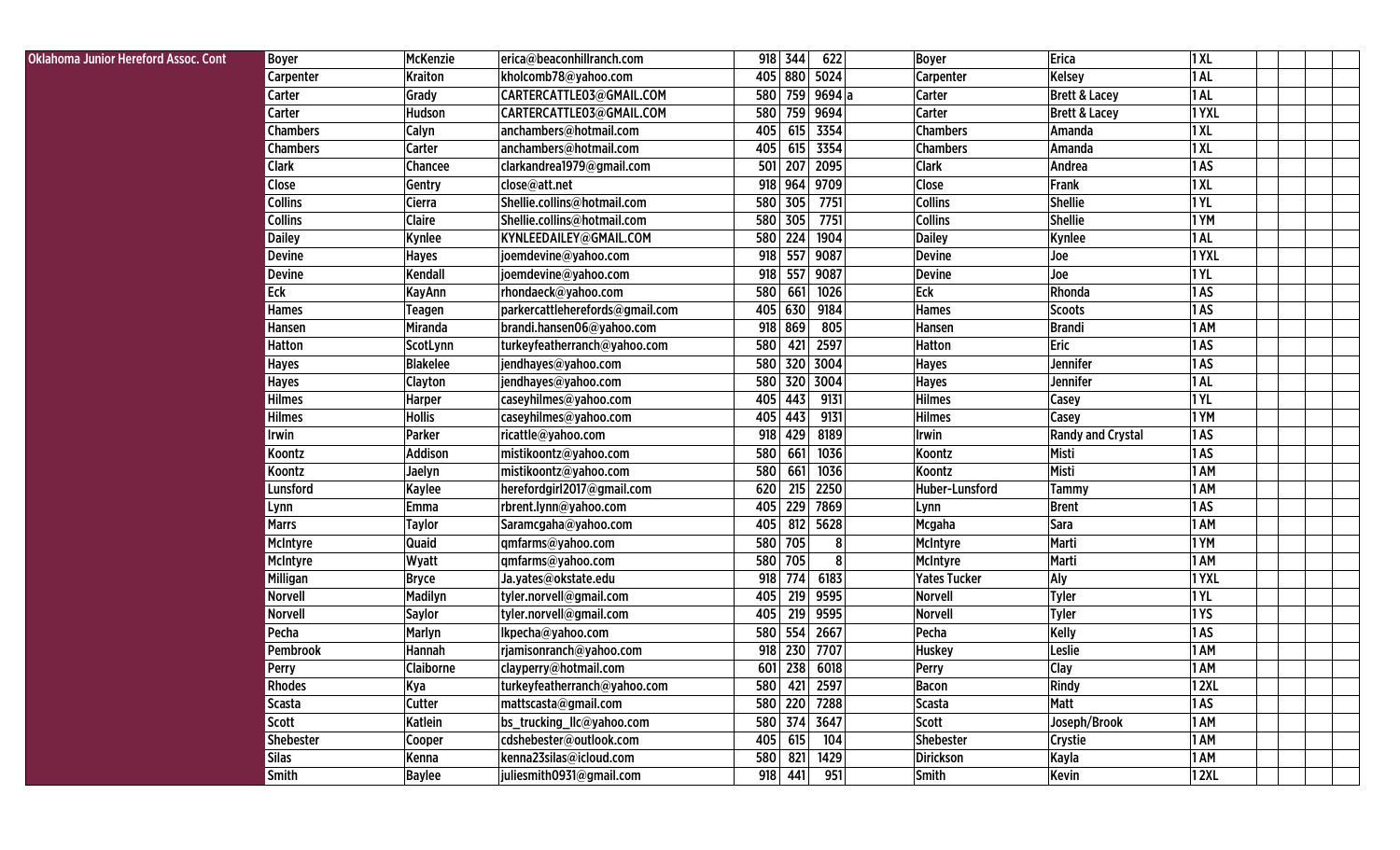| <b>Oklahoma Junior Hereford Assoc. Cont</b>  | <b>Sparks</b>       | <b>Stephen</b>    | svscattleco@gmail.com        |                | 405 492 4284                               | <b>Sparks</b>         | <b>Bruce</b>            | 1 AM               |                                                            |
|----------------------------------------------|---------------------|-------------------|------------------------------|----------------|--------------------------------------------|-----------------------|-------------------------|--------------------|------------------------------------------------------------|
|                                              | <b>Stelzer</b>      | <b>Blayklee</b>   | Stelzerstwos@gmail.com       | 918            | 519<br>3174                                | <b>Juston Stelzer</b> | Leslie Stelzer          | 1AS                |                                                            |
|                                              | <b>Taylor</b>       | Abigail           | turkeyfeatherranch@yahoo.com | 580            | 2597<br>421                                | Bacon                 | Rindy                   | 1AS                |                                                            |
|                                              | Weldon              | Ella              | kelly@weldon-enterprises.com | 405            | 9596<br>471                                | Weldon                | Kelly                   | 1YS                |                                                            |
|                                              |                     |                   |                              |                |                                            |                       |                         |                    |                                                            |
|                                              | Yates               | Abbey             | Ja.yates@okstate.edu         | 918            | 774<br>6183                                | Yates                 | Josh                    | 1 XL               |                                                            |
|                                              | <b>TOTALS</b>       | <b>Exhibitors</b> | <b>YXS</b>                   | YS             | <b>YXL</b><br>YM<br><b>YL</b>              | AS                    | AM                      | <b>AL</b>          | XL 2XL 3XL 4XL                                             |
|                                              |                     | 48                | 0                            | 2 <sup>1</sup> | 5.                                         | 13                    | 11                      |                    | -51<br>$\overline{2}$<br>$\overline{0}$<br> 0 <br>41       |
|                                              |                     |                   |                              |                |                                            |                       |                         |                    |                                                            |
| <b>Oregon Junior Hereford Assoc.</b>         | <b>Exhibitors</b>   |                   | Email                        | Phone          |                                            | <b>Parents</b>        |                         | <b>Shirt Sizes</b> |                                                            |
|                                              | Gohr                | Fallon            | dawn.gohr@me.com             | 541            | 619<br>7724                                | Gohr                  | Dawn                    | 1AS                |                                                            |
|                                              | Gohr                | Gunnar            | dawn.gohr@me.com             | 541            | 7724<br>619                                | Gohr                  | Dawn                    | 1YM                |                                                            |
|                                              | Wilfong             | Carolyn           | wilfonglj@msn.com            | 503            | 910<br>1313                                | Wilfong               | Trisha                  | 1AS                |                                                            |
|                                              | <b>TOTALS</b>       | <b>Exhibitors</b> | <b>YXS</b>                   | YS             | <b>YXL</b><br>YM<br><b>YL</b>              | AS                    | AM                      | <b>AL</b>          | <b>XL 2XL 3XL 4XL</b>                                      |
|                                              |                     |                   | 0                            | $\Omega$       | $\Omega$<br>$\mathbf{0}$                   |                       | $\mathbf{0}$            |                    | 0 <br>$\mathbf{0}$<br>$\Omega$<br>$ 0 $ $ 0 $              |
|                                              |                     |                   |                              |                |                                            |                       |                         |                    |                                                            |
| Pennsylvania Junior Hereford Assoc.          | <b>Exhibitors</b>   |                   | <b>Email</b>                 | Phone          |                                            | <b>Parents</b>        |                         | <b>Shirt Sizes</b> |                                                            |
|                                              | Anderson            | Serena            | vickiejoand@gmail.com        | 724            | 557 3665                                   | <b>ANDERSON</b>       | <b>GORDON</b>           | 1AS                |                                                            |
|                                              | <b>Brinksneader</b> | Logan             | jbrinksneader@gmail.com      | 937            | 7674<br>417                                | <b>Brinksneader</b>   | Jason                   | 1YL                |                                                            |
|                                              | <b>Dunn</b>         | Reagan A          | Bobbi.dunn@yahoo.com         | 814            | 671<br>1881                                | Dunn                  | <b>Bill &amp; Bobbi</b> | 1AS                |                                                            |
|                                              | Dunn                | <b>Walker L</b>   | Bobbi.dunn@yahoo.com         | 814            | 671<br>1881                                | <b>Dunn</b>           | <b>Bill &amp; Bobbi</b> | 1YL                |                                                            |
|                                              | Howe                | Kaia              | kaiahowe00@gmail.com         |                | 610 942 4249                               | Howe                  | Jennifer                | 1AS                |                                                            |
|                                              | Spangler            | <b>Bethany</b>    | bethanymspangler@gmail.com   | 717            | 504<br>5800                                | Spangler              | Timothy                 | 1AS                |                                                            |
|                                              | <b>TOTALS</b>       | <b>Exhibitors</b> | <b>YXS</b>                   | YS             | YΜ<br><b>YXL</b><br><b>YL</b>              | AS                    | <b>AM</b>               | <b>AL</b>          | <b>XL 2XL 3XL 4XL</b>                                      |
|                                              |                     |                   | 0 <br>6                      | $\Omega$       | $\overline{2}$<br>$\mathbf{0}$<br>$\Omega$ |                       | 0                       |                    | $0 \vert 0 \vert$<br> 0 <br> 0 <br>$\overline{\mathbf{0}}$ |
|                                              |                     |                   |                              |                |                                            |                       |                         |                    |                                                            |
| <b>South Carolina Junior Hereford Assoc.</b> | <b>Exhibitors</b>   |                   | <b>Email</b>                 | Phone          |                                            | <b>Parents</b>        |                         | <b>Shirt Sizes</b> |                                                            |
|                                              | Christenbury        | Amberlyn          | Kcashby16@gmail.com          | 864            | 934 2434                                   | Christenbury          | Jennifer                | 1AS                |                                                            |
|                                              | <b>Hutton</b>       | <b>Harrison</b>   | huttonranch@yahoo.com        |                | 402 382 5899                               | Hutton                | Jim                     | 1 XL               |                                                            |
|                                              | <b>TOTALS</b>       | <b>Exhibitors</b> | <b>YXS</b>                   | YS             | YM<br> YL<br><b>YXL</b>                    | AS                    | AM                      | <b>AL</b>          | <b>XL 2XL 3XL 4XL</b>                                      |
|                                              |                     |                   | 0                            | $\mathbf{0}$   | $\Omega$<br> 0 <br>$\mathbf 0$             |                       | $\mathbf{0}$            |                    | $\mathbf{0}$<br> 0 <br>- ol<br>$\overline{0}$              |
| South Dakota Junior Hereford Assoc.          | <b>Exhibitors</b>   |                   | <b>Email</b>                 | Phone          |                                            | <b>Parents</b>        |                         | <b>Shirt Sizes</b> |                                                            |
|                                              | <b>EFFLING</b>      |                   |                              |                | 907                                        | <b>EFFLING</b>        | <b>KRISTI</b>           |                    |                                                            |
|                                              |                     | Cheseny           | ckeffling@venturecomm.net    |                | 605 870                                    |                       |                         | 1AL                |                                                            |
|                                              | Johnson             | Tate              | jeanne.johnson@yahoo.com     |                | 605 957 5036                               | Johnson               | Mark & Jeanne           | 1 XL               |                                                            |
|                                              | <b>TOTALS</b>       | <b>Exhibitors</b> | <b>YXS</b><br>$\mathbf{r}$   | YS             | YM YL<br><b>YXL</b>                        | AS<br>$\Omega$        | <b>AM</b>               | <b>AL</b>          | <b>XL 2XL 3XL 4XL</b>                                      |
|                                              |                     |                   | 0                            | 0              | 0 <br> 0 <br>ΩL                            |                       | $\Omega$                |                    | $1$ $1$ $0$ $0$ $0$                                        |
|                                              |                     |                   |                              |                |                                            |                       |                         |                    |                                                            |
| <b>Tennessee Junior Hereford Assoc.</b>      | <b>Exhibitors</b>   |                   | <b>Email</b>                 | Phone          |                                            | <b>Parents</b>        |                         | <b>Shirt Sizes</b> |                                                            |
|                                              | <b>Baker</b>        | Elleigh           | brandonbaker@realtracs.com   |                | 615 630<br>303                             | <b>Baker</b>          | <b>Brandon</b>          | 1AS                |                                                            |
|                                              | <b>Baker</b>        | <b>Maggie</b>     | brandonbaker@realtracs.com   |                | 615 630<br>303                             | <b>Baker</b>          | <b>Brandon</b>          | 1AS                |                                                            |
|                                              | <b>Callicott</b>    | Ella              | claudecallicott@gmail.com    |                | 931 994 9189                               | <b>Callicott</b>      | <b>Claude</b>           | 1AS                |                                                            |
|                                              | <b>Callicott</b>    | <b>SarahBeth</b>  | claudecallicott@gmail.com    |                | 931 994 9189                               | <b>Callicott</b>      | <b>Claude</b>           | 1AS                |                                                            |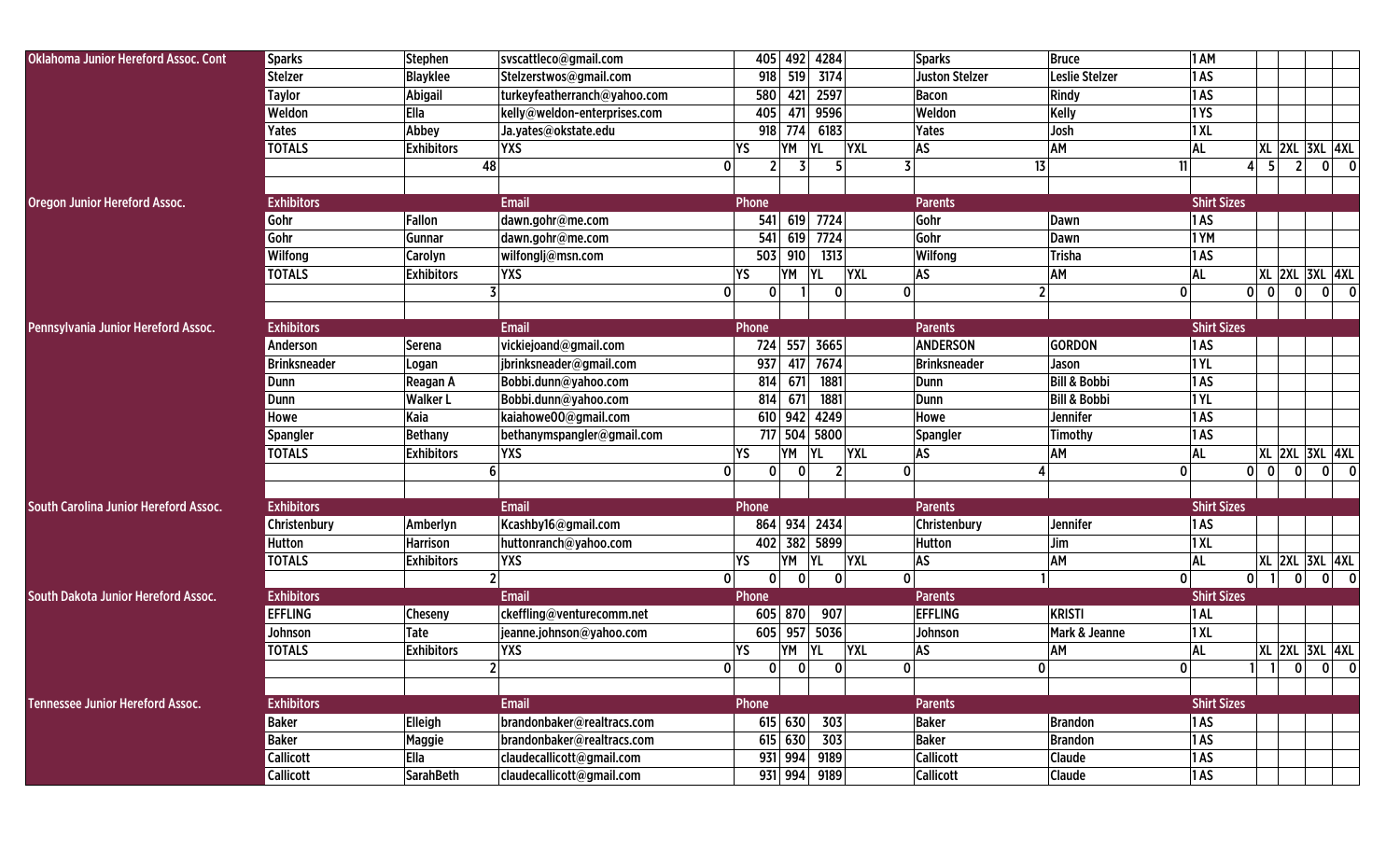| <b>Tennessee Junior Hereford Assoc. Cont</b> | Chapman                   | Vivian               | Johnwoolfolk99@gmail.com                               | 731 345 1585                                         | Chapman                          | Ryan                      | 1YM                 |                 |   |                       |       |
|----------------------------------------------|---------------------------|----------------------|--------------------------------------------------------|------------------------------------------------------|----------------------------------|---------------------------|---------------------|-----------------|---|-----------------------|-------|
|                                              | Cherry                    | <b>Bristol</b>       | bcherry5@yahoo.com                                     | 731 983 2500                                         | <b>Cherry</b>                    | <b>Brandy</b>             | 1YXL                |                 |   |                       |       |
|                                              | <b>Cherry</b>             | Sydney               | bcherry5@yahoo.com                                     | 731 983 2500                                         | <b>Cherry</b>                    | <b>Brandy</b>             | 1 AM                |                 |   |                       |       |
|                                              | <b>Collins</b>            | <b>Mason</b>         | matt@grovercollins.com                                 | 931 637<br>6115                                      | <b>Collins</b>                   | <b>Matt and Meredith</b>  | 1AL                 |                 |   |                       |       |
|                                              | <b>COX</b>                | <b>BRAXTON</b>       | TCATTLE4268@ICLOUD.COM                                 | 731 608<br>219                                       | <b>COX</b>                       | <b>DUSTY</b>              | 1 AM                |                 |   |                       |       |
|                                              | <b>Dockery</b>            | Makayla              | jdockery923@gmail.com                                  | 423 948<br>980                                       | <b>Dockery</b>                   | Jeremy                    | 1AM                 |                 |   |                       |       |
|                                              | <b>Harrison</b>           | Allie                | allieharrison@yahoo.com                                | 483<br>9528<br>423                                   | <b>Harrison</b>                  | Joey                      | 1XL                 |                 |   |                       |       |
|                                              | Hart                      | Audra                | jaredshart@gmail.com                                   | 321<br>423<br>4164                                   | Hart                             | John & Kim                | 1 AM                |                 |   |                       |       |
|                                              | Hutson                    | <b>Britian</b>       | jcbhutson@gmail.com                                    | 731 336<br>2308                                      | <b>Hutson</b>                    | Joey & Christina          | 1AL                 |                 |   |                       |       |
|                                              | Jackson                   | Evan                 | wkjackson7@bellsouth.net                               | 731<br>571<br>1093                                   | Jackson                          | Karen                     | 1XL                 |                 |   |                       |       |
|                                              | Poarch                    | Maelee               | Corey_poarch@yahoo.com                                 | 931 993<br>795                                       | Poarch                           | Corey                     | 1YM                 |                 |   |                       |       |
|                                              | Rushton                   | Libby                | leerushton72@gmail.com                                 | 931 622<br>3158                                      | Rushton                          | Lee                       | 1AL                 |                 |   |                       |       |
|                                              | <b>SHIRLEY</b>            | <b>MARY CARTER</b>   | mbshirley1998@gmail.com                                | 273<br>4392<br>931                                   | <b>SHIRLEY</b>                   | <b>BUYRL &amp; MISTY</b>  | 1AS                 |                 |   |                       |       |
|                                              | <b>Spears</b>             | Hayden               | Walkernursery@gmail.com                                | 931 607<br>6356                                      | Walker                           | <b>Trisha</b>             | 1AS                 |                 |   |                       |       |
|                                              | Wingler                   | Foster               | cedarforestfarm@aol.com                                | 615 686<br>7157                                      | Wingler                          | <b>Sally</b>              | 1XL                 |                 |   |                       |       |
|                                              | Wingler                   | Lauren               | cedarforestfarm@aol.com                                | 7157<br>615 686                                      | Wingler                          | <b>Sally</b>              | 1AL                 |                 |   |                       |       |
|                                              | <b>TOTALS</b>             | <b>Exhibitors</b>    | <b>YXS</b>                                             | YS<br>YM<br><b>YXL</b><br><b>YL</b>                  | <b>AS</b>                        | AM                        | <b>AL</b>           |                 |   | <b>XL 2XL 3XL 4XL</b> |       |
|                                              |                           | 19                   |                                                        | $\mathbf{0}$<br> 0 <br>$\overline{2}$<br>$\mathbf 0$ |                                  | 6                         |                     | $3 \mid 3 \mid$ | 0 |                       | $0$ 0 |
|                                              |                           |                      |                                                        |                                                      |                                  |                           |                     |                 |   |                       |       |
| <b>TXH/TXP Hereford Assoc.</b>               | <b>Exhibitors</b>         |                      | <b>Email</b>                                           | Phone                                                | <b>Parents</b>                   |                           | <b>Shirt Sizes</b>  |                 |   |                       |       |
|                                              | <b>Allan</b>              | Landry               | dave@baracattle.com                                    | 979<br>561<br>7115                                   | Allan                            | <b>Dave</b>               | 1YM                 |                 |   |                       |       |
|                                              | Allan                     | <b>Mason</b>         | dave@baracattle.com                                    | 979<br>561<br>7115                                   | Allan                            | <b>Dave</b>               | 1AL                 |                 |   |                       |       |
|                                              | baker                     | William              | jamb117@sbcglobal.net                                  | $\overline{214}$ 629<br>9106                         | baker                            | jamie                     | 1AS                 |                 |   |                       |       |
|                                              | baker                     | BG                   | jamb117@sbcglobal.net                                  | 214<br>629<br>9106                                   | baker                            | jamie                     | 1YXS                |                 |   |                       |       |
|                                              | <b>Barber</b>             | <b>Beckett</b>       | ryraba@gmail.com                                       | 806 676<br>98                                        | <b>Barber</b>                    | Justin                    | 1 YS                |                 |   |                       |       |
|                                              | <b>Barber</b>             | Henley               | ryraba@gmail.com                                       | 98<br>806 676                                        | <b>Barber</b>                    | Justin                    | 1 YS                |                 |   |                       |       |
|                                              | <b>Barber</b>             | Aidyn                | ryraba@gmail.com                                       | 98<br>806 676                                        | <b>Barber</b>                    | <b>Brett</b>              | 1AS                 |                 |   |                       |       |
|                                              | <b>Barber</b>             | <b>Bryden</b>        | ryraba@gmail.com                                       | 806 676<br>98                                        | <b>Barber</b>                    | <b>Brett</b>              | 1AL                 |                 |   |                       |       |
|                                              | <b>BEAVER</b>             | <b>MADELYN</b>       | PRECIOUSATLAS@YAHOO.COM                                | 817 456<br>5063                                      | <b>ATLAS-BEAVER</b>              | <b>PRECIOUS</b>           | 1YM                 |                 |   |                       |       |
|                                              | <b>Blacksher</b>          | Caly                 | bryancattlecompany@gmail.com                           | 936 569<br>3301                                      | <b>Bryan</b>                     | Kathy                     |                     |                 |   |                       |       |
|                                              | <b>Blacksher</b>          | Rylee                | bryancattlecompany@gmail.com                           | 936 569<br>3301                                      | <b>Bryan</b>                     | Kathy                     |                     |                 |   |                       |       |
|                                              | <b>Braman</b>             | Carlisle             | allison@jbquarterhorses.com                            | 361<br>319<br>5272                                   | <b>Braman</b>                    | Dee                       | 1YM                 |                 |   |                       |       |
|                                              | <b>Braman</b>             | <b>Madeline</b>      | allison@jbquarterhorses.com                            | 5272<br>361<br>319                                   | <b>Braman</b>                    | Dee                       | 1AS                 |                 |   |                       |       |
|                                              | <b>Burkham</b>            | Abby Kay             | abbyburkham@gmail.com                                  | 806<br>316<br>1048                                   | <b>Burkham</b>                   | <b>Bob</b>                | 1AS                 |                 |   |                       |       |
|                                              | <b>BURNETT</b>            | <b>COLLIN</b>        | burnett3@sbcglobal.net                                 | 682 916 5808                                         | <b>BURNETT</b>                   | <b>EMILY</b>              | 1AM                 |                 |   |                       |       |
|                                              | Carley                    | <b>Emma</b>          | ryraba@gmail.com                                       | 806 676 98                                           | <b>Carley</b>                    | Carla                     | 1 AM                |                 |   |                       |       |
|                                              | Carr                      | <b>Brayley</b>       | Joecarr@peoplescom.net                                 | 903 850 286                                          | Carr                             | Joe                       | 1YM                 |                 |   |                       |       |
|                                              | Carr                      | <b>Kenley</b>        | 2027aggie@gmail.com                                    | 903 405 9550                                         | <b>Sammie Carr</b>               | <b>Joe Carr</b>           | 1AS                 |                 |   |                       |       |
|                                              | Carson                    | Jade                 | jdmoore0623@yahoo.com                                  |                                                      | Moore                            | Jon                       | 1 AM                |                 |   |                       |       |
|                                              |                           |                      |                                                        |                                                      |                                  |                           |                     |                 |   |                       |       |
|                                              | Creamer<br><b>CREAMER</b> | Grady<br><b>GAGE</b> | lindseycreamer@ectisp.net<br>LINDSEYCREAMER@ECTISP.NET | 254 707 7049<br>254 707 7049                         | <b>Creamer</b><br><b>CREAMER</b> | Lindsey<br><b>LINDSEY</b> | <b>12XL</b><br>1 YL |                 |   |                       |       |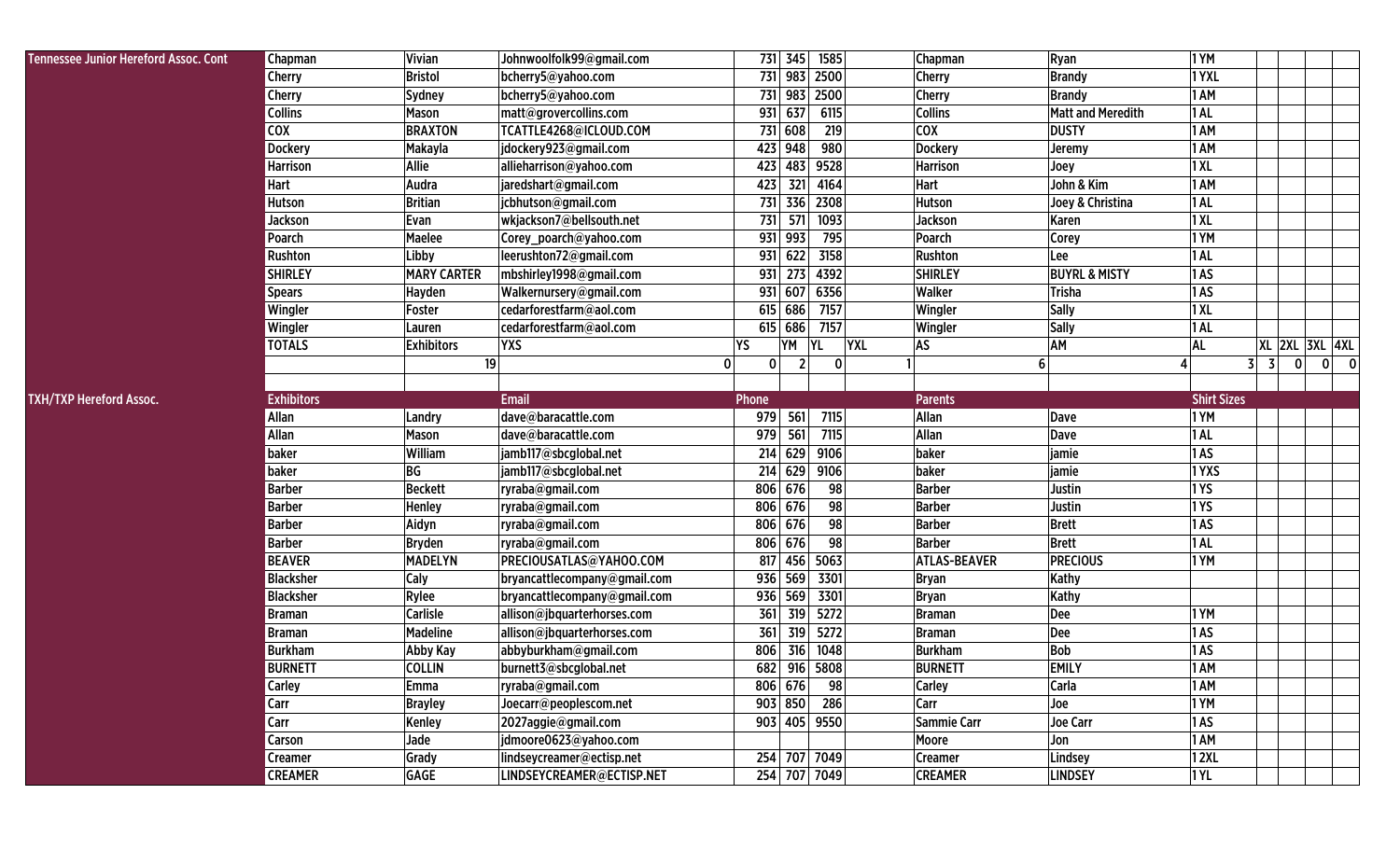| TXH/TXP Hereford Assoc. Cont | <b>Daniels</b>  | Luke            | scanlon@circleh.info          | 333 2829<br>806    | Daniels         | Scanlon                    | 1 AL        |  |
|------------------------------|-----------------|-----------------|-------------------------------|--------------------|-----------------|----------------------------|-------------|--|
|                              | <b>Daniels</b>  | <b>Dirk</b>     | scanlon@circleh.info          | 333<br>806<br>2829 | <b>Daniels</b>  | <b>Scanlon</b>             | 1YM         |  |
|                              | <b>Daniels</b>  | Judd            | scanlon@circleh.info          | 806<br>333<br>2829 | Daniels         | <b>Scanlon</b>             | 1 AM        |  |
|                              | <b>Dobbs</b>    | <b>Baylee</b>   | cfears_38@hotmail.com         | 979<br>450<br>6569 | <b>Dobbs</b>    | <b>Carlie</b>              | 1AS         |  |
|                              | <b>Douglas</b>  | <b>Saylor</b>   | blake_douglas2005@yahoo.com   | 903<br>2832<br>461 | <b>Douglas</b>  | <b>Blake</b>               | 1YM         |  |
|                              | <b>Edwards</b>  | Kyleigh         | mistyusaf@gmail.com           | 903<br>293<br>1059 | <b>Edwards</b>  | <b>Misty</b>               | <b>12XL</b> |  |
|                              | Funderburgh     | <b>Jettie</b>   | f4ranchbev@aol.com            | 254<br>5681<br>485 | Funderburgh     | <b>Beverly</b>             | 1 AL        |  |
|                              | Gilbreath       | John            | amandagilbreath77@gmail.com   | 903<br>227<br>2022 | Gilbreath       | <b>Chris &amp; Amanda</b>  | 1 XL        |  |
|                              | Grimes          | Savanah         | shauntaln04@yahoo.com         | 214<br>926<br>4945 | Grimes          | <b>Shaunta</b>             | 1AL         |  |
|                              | Guidry          | Kinleigh Jo     | christajoguidry@gmail.com     | 452<br>6052<br>832 | Guidry          | <b>Jason and Christa</b>   | 1 YL        |  |
|                              | Hamilton        | Allyson         | doublebaracattle@gmail.com    | 903<br>733<br>4810 | <b>Campbell</b> | Crystal                    | 1 AL        |  |
|                              | <b>Harris</b>   | <b>Callie</b>   | harris.transportllc@yahoo.com | 903<br>804<br>8217 | <b>Harris</b>   | <b>Bubba</b>               | 1AS         |  |
|                              | <b>Harris</b>   | Rylee           | harris.transportllc@yahoo.com | 903<br>804<br>8217 | <b>Harris</b>   | <b>Bubba</b>               | 1AS         |  |
|                              | <b>Jenkins</b>  | Maddie          | HawesCattle@gmail.com         | 214<br>317<br>9039 | Jenkins         | Amy                        | 1 AM        |  |
|                              | <b>Kelley</b>   | <b>Brigham</b>  | dawnkelley151@gmail.com       | 405<br>535 6465    | Kelley          | Dan                        | 1 AM        |  |
|                              | Kirk            | Kannon          | ryraba@gmail.com              | 806<br>676<br>98   | <b>Barber</b>   | Rylee                      | 1 X L       |  |
|                              | Lockhart        | Aubrey          | davylockhart@gmail.com        | 979<br>218<br>9559 | Lockhart        | <b>Davy</b>                | 1 YL        |  |
|                              | Lockhart        | <b>Braxton</b>  | tim@cattleinmotion.com        | 979<br>204<br>4302 | Lockhart        | Tim & Erin                 | 1YM         |  |
|                              | <b>Lockhart</b> | Devon           | tim@cattleinmotion.com        | 979<br>204<br>4302 | Lockhart        | Tim & Erin                 | 1 AM        |  |
|                              | Lockhart        | <b>Trevor</b>   | tim@cattleinmotion.com        | 204<br>979<br>4302 | Lockhart        | Tim & Erin                 | 1 AM        |  |
|                              | <b>Massey</b>   | Jacey           | masseyjacey@gmail.com         | 539<br>299<br>1009 | <b>Massey</b>   | Derri                      |             |  |
|                              | <b>McCarver</b> | Logan           | eottmers@gmail.com            | 830<br>6610<br>456 | <b>McCarver</b> | Heather                    | 1 XL        |  |
|                              | McInvale        | Kaylee          | cmcinvale@yahoo.com           | 903<br>319<br>1034 | McInvale        | <b>Crystal</b>             |             |  |
|                              | <b>Munson</b>   | <b>Caroline</b> | kmunson9@aol.com              | 3518<br>806<br>893 | Munson          | <b>Kelly</b>               | 1AS         |  |
|                              | <b>Murphree</b> | Zeb             | brandimurphree@gmail.com      | 254<br>223<br>821  | <b>Murphree</b> | <b>Brandi</b>              | 1 AL        |  |
|                              | <b>Nelson</b>   | Kaitlynn        | kait.nhf@gmail.com            | 214<br>771<br>6436 | Nelson          | Donnie                     | 1AS         |  |
|                              | O'Leary         | Kaegan          | olearycattle@gmail.com        | 817<br>771<br>9574 | 0'Leary         | Maggie and Jeff            | 1YM         |  |
|                              | O'Leary         | Maddie          | olearycattle@gmail.com        | 817<br>9574<br>771 | 0'Leary         | <b>Maggie and Jeff</b>     | 1AS         |  |
|                              | <b>Ottmers</b>  | <b>Keyser</b>   | eottmers@gmail.com            | 830<br>6610<br>456 | <b>Ottmers</b>  | <b>Emily</b>               | 1 AM        |  |
|                              | <b>Ottmers</b>  | Layna           | eottmers@gmail.com            | 456<br>830<br>6610 | <b>Ottmers</b>  | <b>Emily</b>               | 1YM         |  |
|                              | <b>Outlaw</b>   | Jesse           | Coutlawcattle@icloud.com      | 940<br>389<br>7967 | <b>Outlaw</b>   | Carrie                     | 1 XL        |  |
|                              | Peters          | Keeli           | dipeters25@gmail.com          | 254<br>707<br>3071 | Peters          | <b>Diana</b>               | 1AS         |  |
|                              | Pinkerton       | Reese Isabella  | roxipinkerton@gmail.com       | 817<br>821<br>1378 | Pinkerton       | Roxanne                    | 1AS         |  |
|                              | Roeder          | Holden          | deannaroeder01@gmail.com      | 830<br>305<br>9211 | Roeder          | Deanna                     | 1 YL        |  |
|                              | Roeder          | Mason           | masonjdroeder@gmail.com       | 830<br>401<br>9388 | Roeder          | Deanna                     | 1AL         |  |
|                              | Smith           | Maddie          | jsmith2971.js@gmail.com       | 903 477 3023       | Smith           | <b>Jared</b>               | 1AS         |  |
|                              | <b>Sullivan</b> | Fallon          | cbgenetics@outlook.com        | 731<br>439 7350    | <b>Adkins</b>   | <b>Charlie and Britlee</b> | 1YM         |  |
|                              | <b>Sykes</b>    | <b>Darren</b>   | ryraba@gmail.com              | 806 676<br>98      | <b>Sykes</b>    | <b>David</b>               | 1AL         |  |
|                              | <b>Tackett</b>  | William         | hdf713@yahoo.com              | 281<br>382 6677    | <b>Tackett</b>  | <b>Heather</b>             | 1 YL        |  |
|                              | <b>Theuret</b>  | Devin           | theuret_w@yahoo.com           | 830 299 2148       | Theuret         | Walker                     | 1 AM        |  |
|                              | Welper          | Collin          | collinwelper@yahoo.com        | 806 778 9882       | Welper          | <b>Debbie</b>              | 1 AM        |  |
|                              |                 |                 |                               |                    |                 |                            |             |  |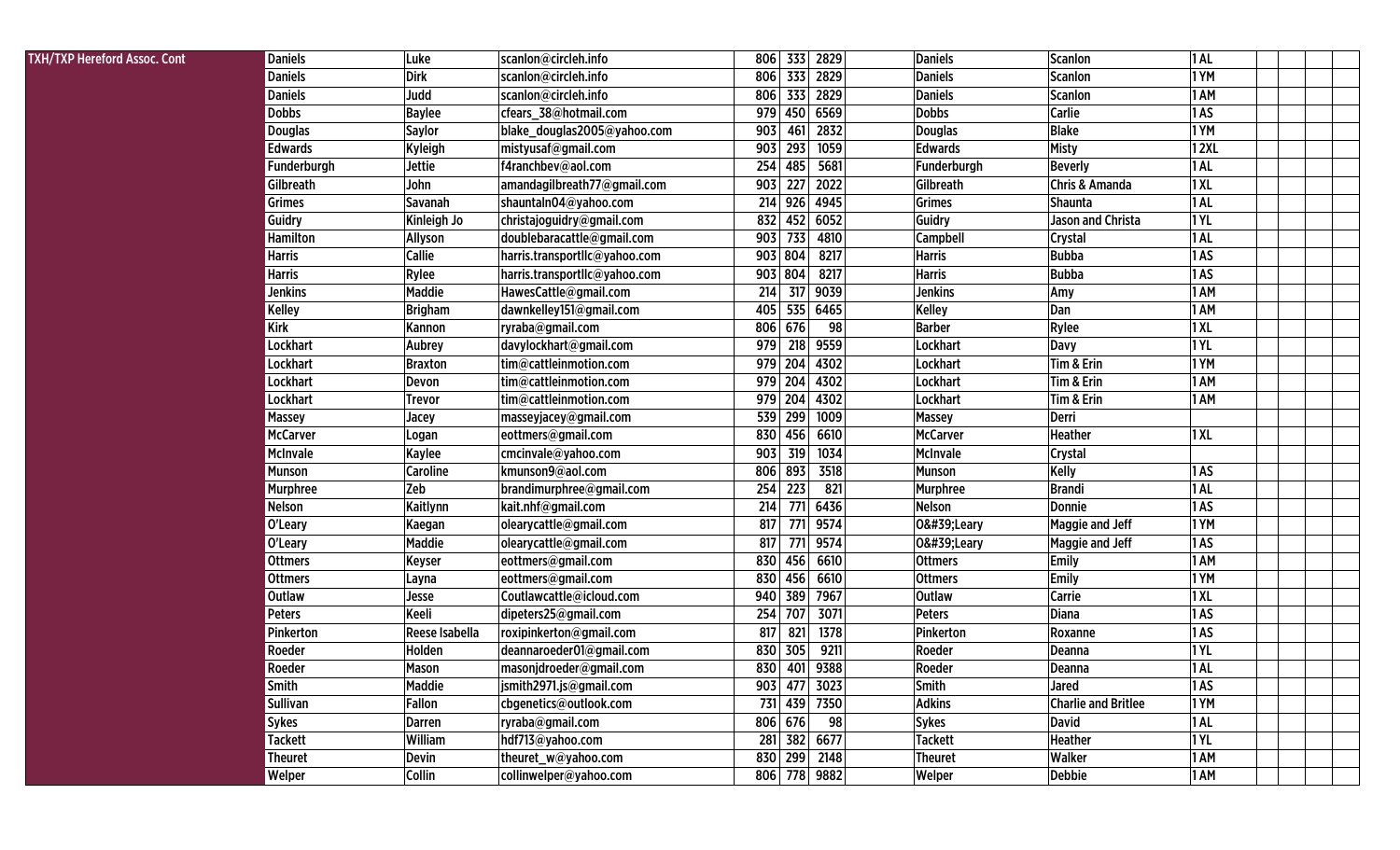| <b>TXH/TXP Hereford Assoc. Cont</b>  | Williams          | Randi             | lindsey@gkbcattle.com             |              |                 | 254 707 7049            | <b>Williams</b>     | Monty                      | <b>1AL</b>         |                 |     |                       |                                         |
|--------------------------------------|-------------------|-------------------|-----------------------------------|--------------|-----------------|-------------------------|---------------------|----------------------------|--------------------|-----------------|-----|-----------------------|-----------------------------------------|
|                                      | Worrell           | <b>Jarrett</b>    | worrellent@gmail.com              | 210          |                 | 241 4925                | worrell             | <b>Shannon</b>             | 1YXL               |                 |     |                       |                                         |
|                                      | <b>TOTALS</b>     | <b>Exhibitors</b> | <b>YXS</b>                        | YS           | YM              | <b>YXL</b><br><b>YL</b> | AS                  | AM                         | <b>AL</b>          |                 |     |                       | <b>XL 2XL 3XL 4XL</b>                   |
|                                      |                   | 64                |                                   | 2            | 10 <sup>1</sup> | 5 <sup>1</sup>          |                     | 14                         | 11                 | 10 <sup>1</sup> | 4   | $\overline{2}$        | $\mathbf{0}$<br>$\overline{\mathbf{0}}$ |
|                                      |                   |                   |                                   |              |                 |                         |                     |                            |                    |                 |     |                       |                                         |
| Virginia Junior Hereford Assoc.      | <b>Exhibitors</b> |                   | <b>Email</b>                      | Phone        |                 |                         | <b>Parents</b>      |                            | <b>Shirt Sizes</b> |                 |     |                       |                                         |
|                                      | <b>Bailey</b>     | Sydnie            | cfarmer90@gmail.com               |              |                 | 804 572 3723            | <b>Bailey</b>       | Calli                      |                    |                 |     |                       |                                         |
|                                      | Bauserman         | Kerrigan          | vaskfarm@gmail.com                | 540          |                 | 465 9287                | <b>Bauserman II</b> | Ronald                     | 1 AM               |                 |     |                       |                                         |
|                                      | Clark             | Suter             | gretnaclarks@gmail.com            | 434          |                 | 250 6635                | <b>Clark</b>        | Tim                        | 1XL                |                 |     |                       |                                         |
|                                      | Cobler            | Case              | kcobler23@gmail.com               | 276          |                 | 692 8109                | Cobler              | Kaitlyn                    | 1YM                |                 |     |                       |                                         |
|                                      | Coffey            | Jacob             | lori.coffey@townofwoodstockva.gov | 540          |                 | 335 6089                | Coffey              | Lori                       | 1XL                |                 |     |                       |                                         |
|                                      | dean              | isabella          | isabelladean04@gmail.com          | 540          | 718             | 8881                    | dean                | cynthia                    | 1XL                |                 |     |                       |                                         |
|                                      | <b>Hickey</b>     | <b>Scott</b>      | svccmatt@gmail.com                |              |                 | 540 255 4209            | <b>Hickey</b>       | <b>Matthew</b>             | 1 YL               |                 |     |                       |                                         |
|                                      | Johnson           | Abby              | carol.johnson304@comcast.net      |              |                 | 540 222 4859            | Johnson             | Carol                      | 1AS                |                 |     |                       |                                         |
|                                      | Johnson           | Joey              | carol.johnson304@comcast.net      | 540          | 222             | 4859                    | Johnson             | Carol                      | 1AS                |                 |     |                       |                                         |
|                                      | <b>Mallory</b>    | Megan             | meganmallory03@gmail.com          |              | 540 908         | 713                     | <b>Mallory</b>      | Kelly                      | 1XL                |                 |     |                       |                                         |
|                                      | <b>McDaniel</b>   | Grant             | bucknercreekfarm@gmail.com        | 434          | 882             | 1988                    | <b>McDaniel</b>     | Jennifer                   | 12XL               |                 |     |                       |                                         |
|                                      | <b>McDaniel</b>   | Levi              | bucknercreekfarm@gmail.com        | 434          | 882             | 1988                    | <b>McDaniel</b>     | Jennifer                   | 1AS                |                 |     |                       |                                         |
|                                      | Reames            | Layton            | Katiereames@gmail.com             | 540          | 729             | 9050                    | <b>Reames</b>       | Katie                      | 1AS                |                 |     |                       |                                         |
|                                      | <b>Scyphers</b>   | Hannah            | sarah.scyphers@yahoo.com          |              |                 | 276 608 5775            | <b>Scyphers</b>     | <b>Sarah</b>               | 1YL                |                 |     |                       |                                         |
|                                      | <b>Scyphers</b>   | <b>Isaac</b>      | sarah.scyphers@yahoo.com          |              | 276 608         | 5775                    | <b>Scyphers</b>     | <b>Sarah</b>               | 1AS                |                 |     |                       |                                         |
|                                      | Sifford           | <b>Madison</b>    | roseviewcattle@yahoo.com          | 919          | 618             | 2198                    | <b>Sifford</b>      | <b>Steve</b>               | 1AS                |                 |     |                       |                                         |
|                                      | Sifford           | <b>Salem</b>      | roseviewcattle@yahoo.com          | 919          | 618             | 2198                    | <b>Sifford</b>      | <b>Steve</b>               | 1AS                |                 |     |                       |                                         |
|                                      | Sifford           | Sedona            | roseviewcattle@yahoo.com          | 919          | 618             | 2198                    | Sifford             | <b>Steve</b>               | 1AS                |                 |     |                       |                                         |
|                                      | Smith             | Hannah            | asmith24421@gmail.com             | 540          | 460             | 5587                    | Smith               | Kevin                      | 1XL                |                 |     |                       |                                         |
|                                      | Smith             | Daven             | asmith24421@gmail.com             |              | 540 460         | 5587                    | Smith               | <b>Kevin</b>               |                    |                 |     |                       |                                         |
|                                      | Smith             | Ethan             | asmith24421@gmail.com             |              |                 | 540 460 5587            | <b>Smith</b>        | <b>Kevin</b>               | 1AS                |                 |     |                       |                                         |
|                                      | <b>Tutwiler</b>   | Erin              | andytutwiler@gmail.com            | 540          | 271             | 5036                    | <b>Tutwiler</b>     | Andy                       | 1AL                |                 |     |                       |                                         |
|                                      | <b>Tutwiler</b>   | Ashley            | Andytutwiler@gmail.com            | 540          | 271             | 5036                    | <b>Tutwiler</b>     | Andrew                     | 1AL                |                 |     |                       |                                         |
|                                      | <b>Tutwiler</b>   | Reid              | andytutwiler@gmail.com            | 540          | 271             | 5036                    | <b>Tutwiler</b>     | Andrew                     | 1YL                |                 |     |                       |                                         |
|                                      | Webert            | William           | rfunkhou@vt.edu                   | 540          | 333             | 1019                    | Webert              | <b>Michael and Rebecca</b> | 1YL                |                 |     |                       |                                         |
|                                      | <b>TOTALS</b>     | <b>Exhibitors</b> | <b>YXS</b>                        | YS           | YM              | <b>YXL</b><br>YL        | AS                  | AM                         | <b>AL</b>          |                 |     | <b>XL 2XL 3XL 4XL</b> |                                         |
|                                      |                   | 25                | $\mathbf{0}$                      | $\mathbf{0}$ |                 | 4                       | $\mathbf{0}$        | q                          |                    | 2 <sup>1</sup>  | -51 |                       | $\mathbf 0$<br>$\mathbf{0}$             |
|                                      |                   |                   |                                   |              |                 |                         |                     |                            |                    |                 |     |                       |                                         |
| West Virginia Junior Hereford Assoc. | <b>Exhibitors</b> |                   | <b>Email</b>                      | Phone        |                 |                         | <b>Parents</b>      |                            | <b>Shirt Sizes</b> |                 |     |                       |                                         |
|                                      | Bolyard           | <b>Madision</b>   | craig@mtdale.com                  |              |                 | 304 290 4665            | <b>Bolyard</b>      | Craig                      | 1AS                |                 |     |                       |                                         |
|                                      | <b>GLASCOCK</b>   | <b>MASON</b>      | masonglascock@gmail.com           |              |                 | 304 312 7060            | <b>GLASCOCK</b>     | <b>AARON</b>               | <b>1 XL</b>        |                 |     |                       |                                         |
|                                      | <b>HALL</b>       | <b>LANDON</b>     | jonathan1549@icloud.com           |              |                 | 304 573 9815            | <b>HALL</b>         | Jonathan                   | 1 AM               |                 |     |                       |                                         |
|                                      | <b>Hawkins</b>    | <b>KENZIE</b>     | SANGUS85@YAHOO.COM                |              |                 | 304 677 3504            | <b>Hawkins</b>      | <b>Stephanie</b>           | 1 YL               |                 |     |                       |                                         |
|                                      | <b>Hawkins</b>    | Kora              | sangus85@yahoo.com                |              |                 | 304 677 3504            | <b>Hawkins</b>      | <b>Stephanie</b>           | 1 YXL              |                 |     |                       |                                         |
|                                      | <b>Hawkins</b>    | <b>Rickey</b>     | sangus85@yahoo.com                |              |                 | 304 677 3504            | hawkins             | stephanie                  | 1AL                |                 |     |                       |                                         |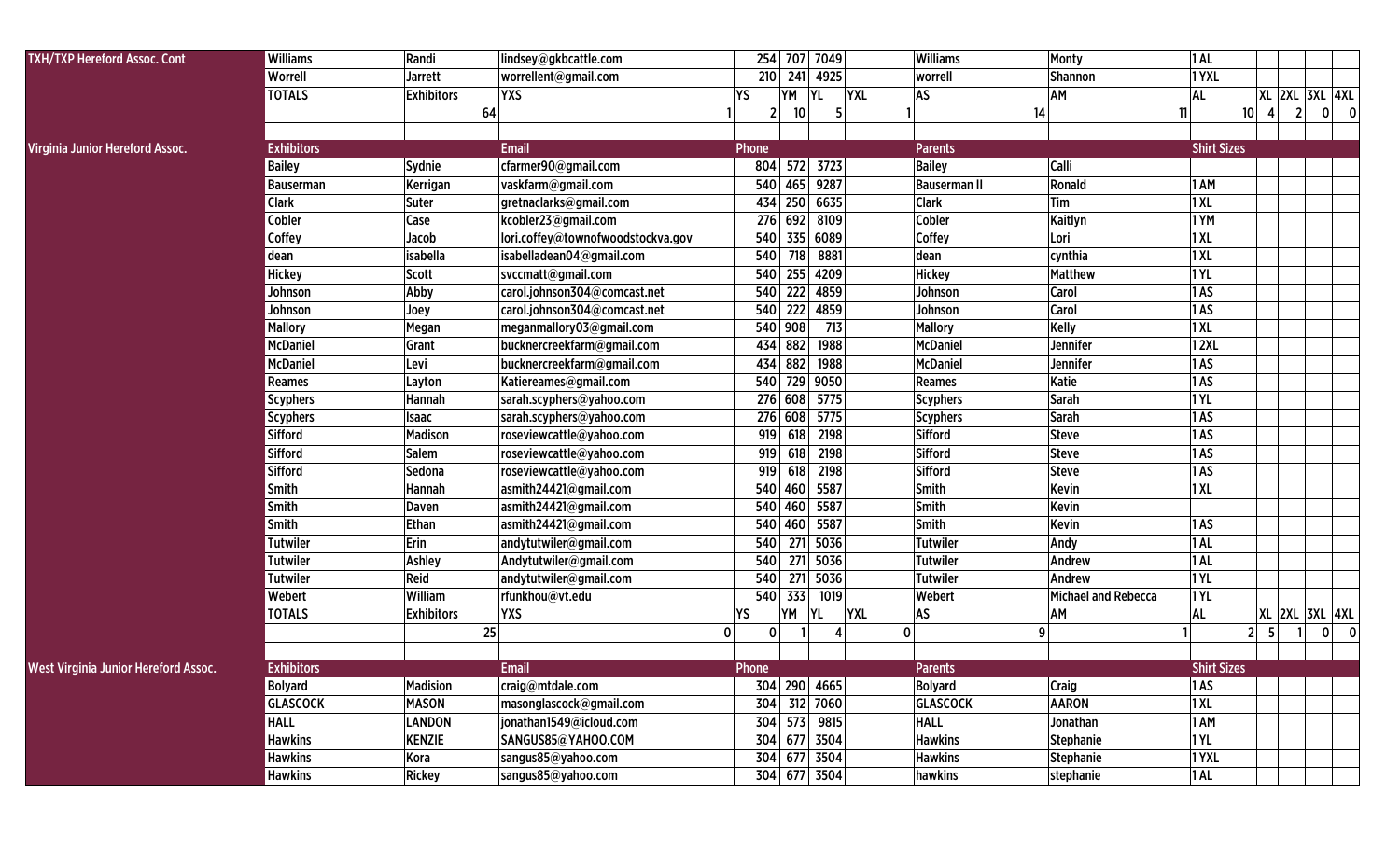| West Virginia Junior Hereford Assoc. Cont | Keen              | Gavin             | Jkeen@frontiernet.net              | 304 685 2250                 |                         | Keen            | Jeremy                  | 1YXL               |   |                |
|-------------------------------------------|-------------------|-------------------|------------------------------------|------------------------------|-------------------------|-----------------|-------------------------|--------------------|---|----------------|
|                                           | Keen              | Greyson           | Jkeen@frontiernet.net              | 304 685 2250                 |                         | Keen            | Jeremh                  | 1 AL               |   |                |
|                                           | Keen              | Ella              | Jkeen@frontiernet.net              | 304<br>565                   | 4615                    | Keen            | Jeremy                  | 1 AS               |   |                |
|                                           | Keen              | Garrett           | Jkeen@frontiernet.net              | 304 685 2250                 |                         | Keen            | Jeremy                  | 12XL               |   |                |
|                                           | Lambert           | <b>Carson</b>     | 14walker@comcast.net               | 304                          | 203 2975                | Lambert         | <b>Billy</b>            | 1 AL               |   |                |
|                                           | <b>Miller</b>     | <b>Tyler</b>      | ericmiller@earthlink.net           | 740<br>707                   | 590                     | Miller          | Eric                    | 1 AL               |   |                |
|                                           | <b>Painter</b>    | JD                | mmjjpainter@gmail.com              | 304 762                      | 28                      | Painter         | Michelle                | 1 AM               |   |                |
|                                           | <b>Painter</b>    | Jeb               | mmjjpainter@gmail.com              | 304<br>761                   | 28                      | Painter         | Michelle                | 1 AM               |   |                |
|                                           | <b>Phillips</b>   | Julia             | jbnphillips@frontiernet.net        | 304<br>685                   | 7194                    | <b>Phillips</b> | <b>Bridget</b>          | 1 AM               |   |                |
|                                           | <b>Shriver</b>    | Aaron             | shriverg@aol.com                   | 304<br>677                   | 7851                    | Shriver         | <b>Maria</b>            | 1 AM               |   |                |
|                                           | <b>Swecker</b>    | <b>Bryar</b>      | rsweckercattle3@gmail.com          | 937<br>673                   | 2637                    | <b>Swecker</b>  | <b>Richard</b>          | 1YM                |   |                |
|                                           | <b>Swecker</b>    | Sutton            | rsweckercattle3@gmail.com          | 937<br>673                   | 2637                    | <b>Swecker</b>  | <b>Richard</b>          | 1 AM               |   |                |
|                                           | Wright            | <b>Alexis</b>     | wright2122@frontier.com            | 304 844                      | 1390                    | Wright          | Toni                    | 1 AM               |   |                |
|                                           | <b>TOTALS</b>     | <b>Exhibitors</b> | <b>YXS</b>                         | YM<br>YS                     | <b>YL</b><br><b>YXL</b> | AS              | AM                      | AL                 |   | XL 2XL 3XL 4XL |
|                                           |                   | 19                |                                    | $\mathbf{0}$<br>$\mathbf{0}$ |                         | 2               | 2                       |                    | 4 | $0\qquad 0$    |
|                                           |                   |                   |                                    |                              |                         |                 |                         |                    |   |                |
| Wisconsin Junior Hereford Assoc.          | <b>Exhibitors</b> |                   | <b>Email</b>                       | Phone                        |                         | <b>Parents</b>  |                         | <b>Shirt Sizes</b> |   |                |
|                                           | Aue               | Elayna            | a_wfarms@yahoo.com                 | 715 383 8050                 |                         | Aue             | Dale                    | 1 AM               |   |                |
|                                           | Aue               | Annamarie         | a_wfarms@yahoo.com                 | 715                          | 383 8050                | Aue             | Dale                    |                    |   |                |
|                                           | Aue               | <b>Breanna</b>    | a_wfarms@yahoo.com                 | 715                          | 383 8050                | Aue             | Dale                    |                    |   |                |
|                                           | Aue               | <b>Brooke</b>     | a_wfarms@yahoo.com                 | 715                          | 383 8050                | Aue             | kelly                   | 12XL               |   |                |
|                                           | <b>BEVAN</b>      | <b>BIANCA</b>     | BVBBEEF@OUTLOOK.COM                | 732<br>608                   | 4251                    | <b>BEVAN</b>    | <b>JACLYN</b>           | 1YXL               |   |                |
|                                           | <b>BEVAN</b>      | <b>MYA</b>        | BVBBEEF@OUTLOOK.COM                | 732<br>608                   | 4251                    | <b>BEVAN</b>    | <b>JACLYN</b>           | 1 AS               |   |                |
|                                           | <b>Brancel</b>    | <b>Blake</b>      | brancel@nextgenerationgenetics.com | 608                          | 617 6949                | <b>Brancel</b>  | <b>Tod &amp; Sondra</b> | 1AS                |   |                |
|                                           | <b>Brancel</b>    | <b>Bryce</b>      | brancel@nextgenerationgenetics.com | 608                          | 617 6949                | <b>Brancel</b>  | <b>Tod &amp; Sondra</b> | 1YL                |   |                |
|                                           | <b>Firlus</b>     | Morgan            | k_firlus@hotmail.com               | 608                          | 547 5954                | Firlus          | <b>Kelly</b>            | 1AS                |   |                |
|                                           | <b>Firlus</b>     | <b>Dawson</b>     | k firlus@hotmail.com               | 608                          | 547 5954                | Firlus          | Kelly                   | 1 AL               |   |                |
|                                           | Jensen            | Lily              | kiraannejensen@gmail.com           | 715                          | 281 2796                | Jensen          | <b>Mark</b>             | 1 AS               |   |                |
|                                           | Jones             | <b>Brady</b>      | bj@wildcatcattle.com               | 608<br>482                   | 2961                    | Jones           | <b>BJ &amp; Kim</b>     | 1 AM               |   |                |
|                                           | Jones             | Lauren            | bj@wildcatcattle.com               | 482<br>608                   | 2961                    | Jones           | Lauren                  | 1 AL               |   |                |
|                                           | Jones             | <b>Nick</b>       | bj@wildcatcattle.com               | 608 482                      | 2961                    | Jones           | <b>BJ &amp; Kim</b>     | 1 AM               |   |                |
|                                           | Katzenberger      | <b>Madison</b>    | ekatz@tds.net                      | 214<br>608                   | 1154                    | Katzenberger    | Eric                    | 1 AM               |   |                |
|                                           | Kent              | <b>Charlie</b>    | jkent@adkinsenergy.com             | 608                          | 628 2632                | Kent            | Jamie                   | 1 AS               |   |                |
|                                           | Klemme            | Alisha            | klemmeherefords@gmail.com          | 920                          | 901 7373                | <b>Klemme</b>   | Michelle                | 1 AL               |   |                |
|                                           | Lamb              | <b>Bradyn</b>     | benjaminlamb3525@gmail.com         | 715 781 3525                 |                         | Lamb            | <b>Benjamin</b>         | 1 AM               |   |                |
|                                           | Lamb              | Jordan            | benjaminlamb3525@gmail.com         | 715 781 3525                 |                         | Lamb            | Benjamin                | 1 AM               |   |                |
|                                           | Oleson            | Hannah            | 20oleson@gmail.com                 | 608 547 430                  |                         | Oleson          | Joshua                  | 1 AM               |   |                |
|                                           |                   |                   |                                    |                              |                         |                 |                         |                    |   |                |
|                                           |                   |                   |                                    |                              |                         |                 |                         |                    |   |                |
|                                           |                   |                   |                                    |                              |                         |                 |                         |                    |   |                |
|                                           |                   |                   |                                    |                              |                         |                 |                         |                    |   |                |